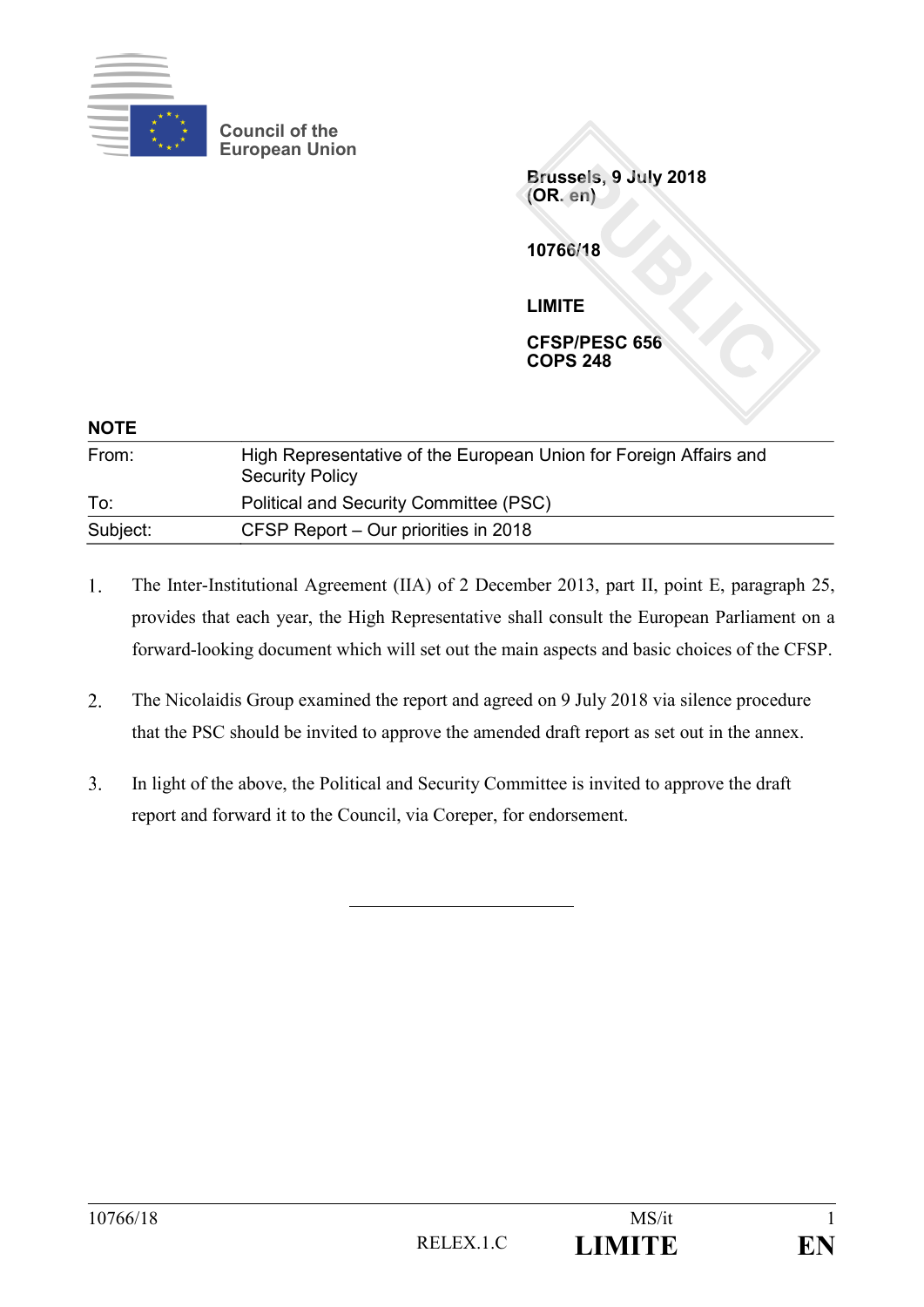#### **CFSP Report – Our Priorities in 2018<sup>1</sup>**

# **(1) INTRODUCTION**

1

- $1.$ 2018 is a significant year for external relations. A year in which uncertainty in international relations and the unstable global landscape have become the new normal and long held certainties are increasingly put into question.
- $2.$ With the challenging strategic environment, preoccupations with our immediate neighbourhoods – East and South, and numerous crises and threats affecting the EU, in 2018 the EU continues to enhance its role as a security provider, anchor of stability and a reliable international partner. 2018 is also a year to reaffirm our full commitment to the European perspective of our partners in the Western Balkans.
- $3.$ We stand for our values, defend our interests and promote cooperative approaches, support multilateralism and rules-based global order with responsible global governance and respect for international law. Our external action contributes to the security and prosperity of our citizens also by addressing the root causes of the challenges that we face. The Global Strategy for the EU's Foreign and Security Policy of 2016 continues to guide our common action in the foreign and security policy. On this basis we have launched new, unprecedented projects, as well as to put into action the unexplored clauses of the Treaty of Lisbon, especially in the security and defence area. In our external action we also continue to implement global frameworks such as the 2030 Agenda and its Sustainable Development Goals (SDGs).
- $\overline{4}$ . Greater unity and consistency of our external action and better linking the internal and external dimensions of EU policy have been achieved through the leadership of the HR/VP supported by the EEAS and joined-up work with the Member States, the European Commission, and the European Parliament.

**<sup>1</sup>**This report should be read in conjunction with agreed Council and European Council Conclusions.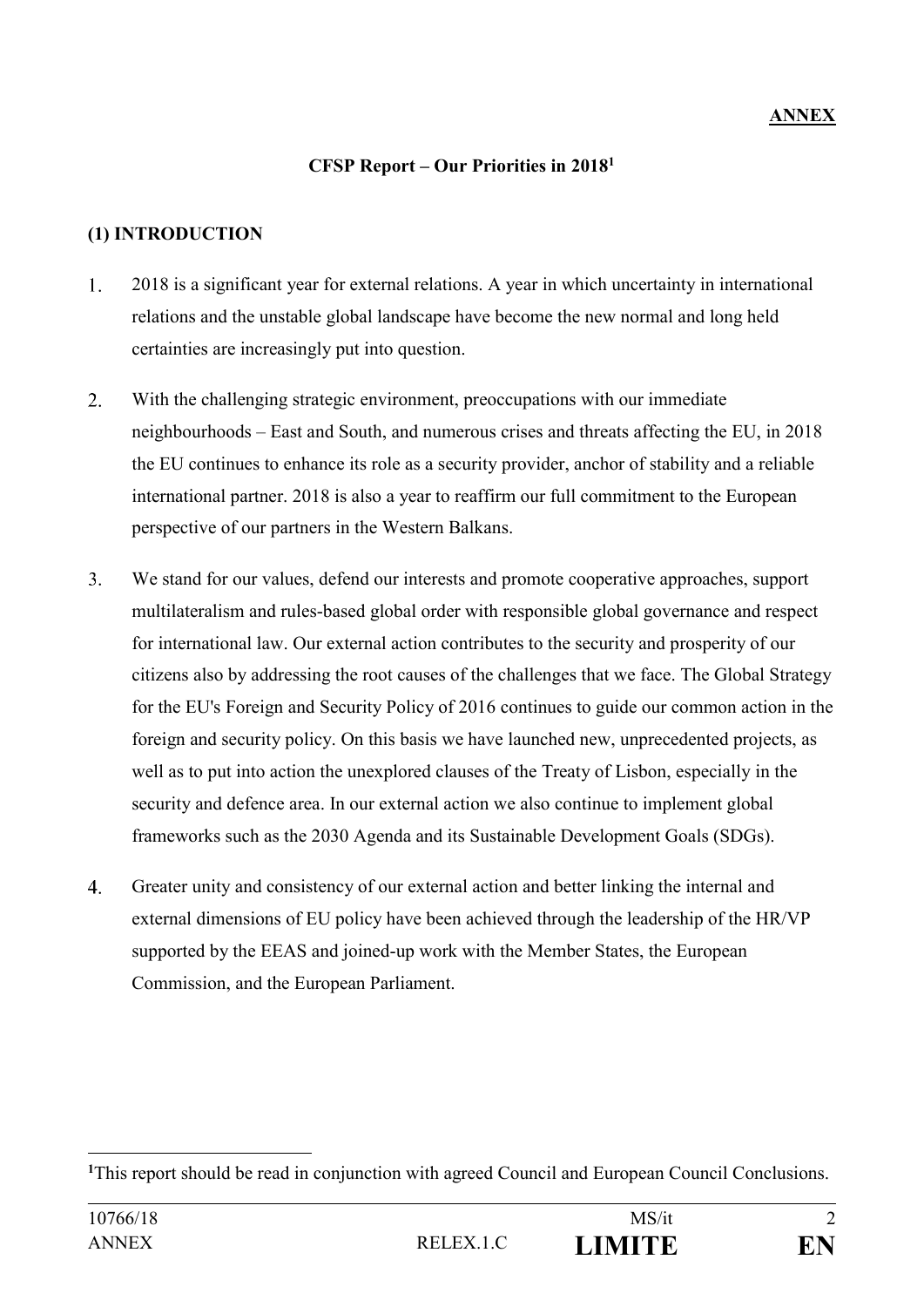- $5<sub>1</sub>$ In 2018 the EU is building up on the achievements of the EUGS implementation in 2017. Effective work has been further taken forward on five priority areas agreed by the Council in October 2016 and endorsed by the December 2016 European Council: (i) resilience building of states and societies to our East and South, and an integrated approach to conflicts and crises; (ii) strengthening security and defence; (iii) reinforcing the internal/external policy nexus; (iv) updating existing or preparing new regional and thematic strategies: (v) stepping up public diplomacy efforts.
- 6. At the July 2017 FAC two further overarching EUGS priorities were added to the work on its implementation for 2018: commitment to reinforce a global order based on international law with the UN at its core and support for regional organisations and co-operative relationships. We have made important headways in both areas.
- $7.$ In 2018 we are building on the historic steps taken throughout 2017 in the field of security and defence - from the work on a Coordinated Annual Review on Defence (CARD) through the establishment of the Military Planning and Conduct Capability (MPCC) and Permanent Structured Cooperation (PESCO) to the launch of the European Defence Fund by the European Commission. Work continues on civilian aspects of CSDP, partnerships and enhancement of the European strategic culture.
- 8. On resilience we continue to implement our policy framework established through the Joint Communication on Resilience adopted last year and subsequent Council Conclusions. We are making steady progress on another important policy focus which is the Integrated Approach to Conflicts and Crises along with conflict prevention and mediation.
- 9. In the area of strategic communication and public diplomacy, the EU continues to bolster its efforts and resilience, building on the successful implementation of the Global Strategy, to engage effectively, inside and outside the  $EU$  – in particular in the Western Balkans, and our neighbourhood to the East and South. We need to further develop EU's strategic communication strategy together with Member States for a coordinated EU response to the challenge of disinformation, including appropriate mandates and sufficient resources for the relevant EEAS Strategic Communication teams.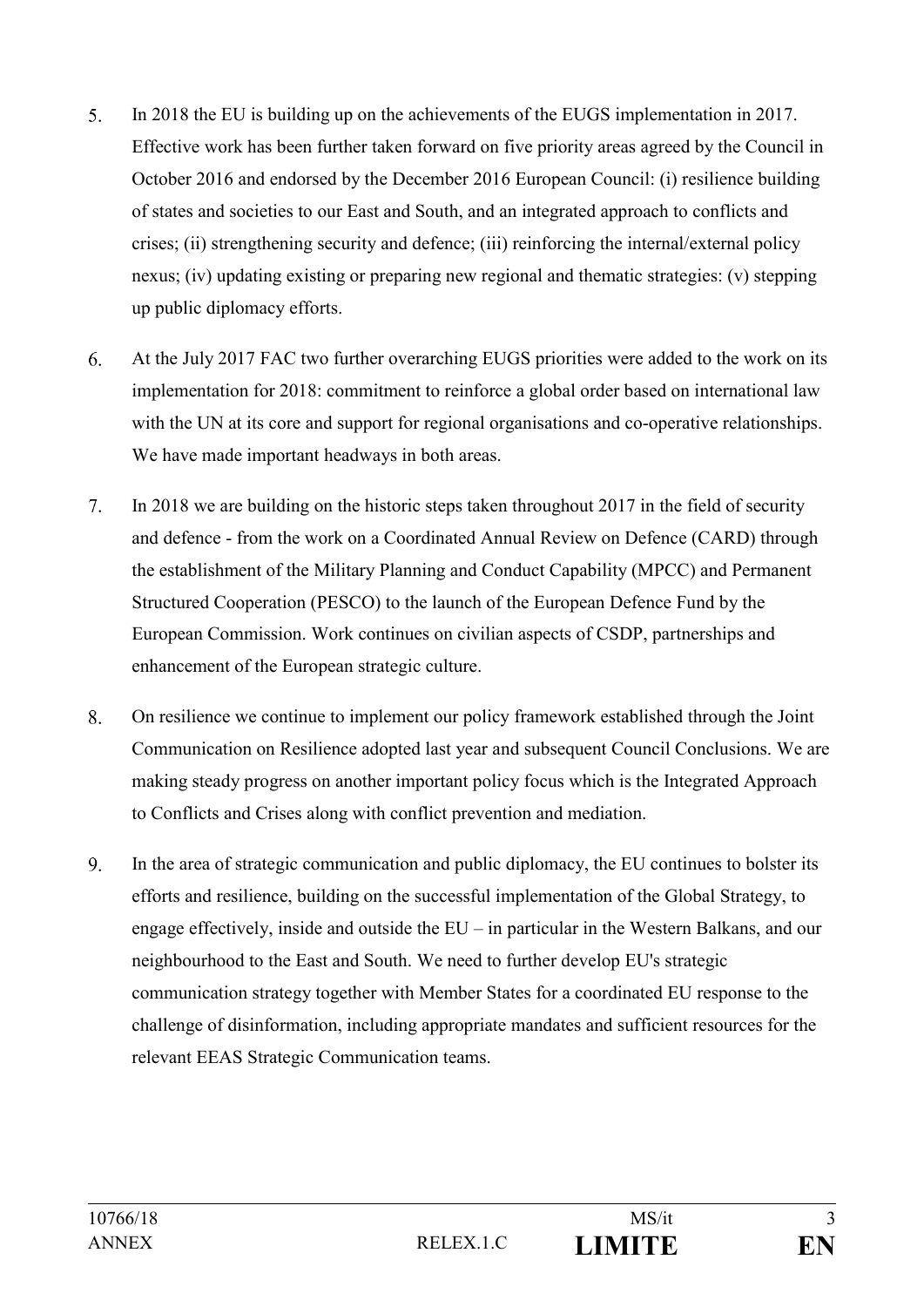- $10.$ In view of the uncertain international environment in which we operate, early warning, situational awareness, strategic foresight and planning have become indispensable instruments in building up and taking decisions on our external action.
- 11. In order to reflect the EU comprehensive approach to contexts, crises and issues, this report includes, when appropriate, references to non-CFSP policies and instruments.

# **(2) GEOGRAPHICAL**

### **Europe and Central Asia**

The future of the **Western Balkans** lies within the European Union. The enlargement and  $12.$ Stabilisation and Association processes, with their support for reforms and good neighbourly relations, as well as with the established conditionality, represent a strategic investment in peace, democracy, prosperity, security and stability in Europe. The EU remains committed to the European perspective of the region and to supporting EU-oriented reforms and projects, in particular focusing on further strengthening the rule of law and good governance and fostering good neighbourly relations and inclusive regional cooperation, while promoting socioeconomic development and mitigating stability risks from political polarisation and divisive rhetoric.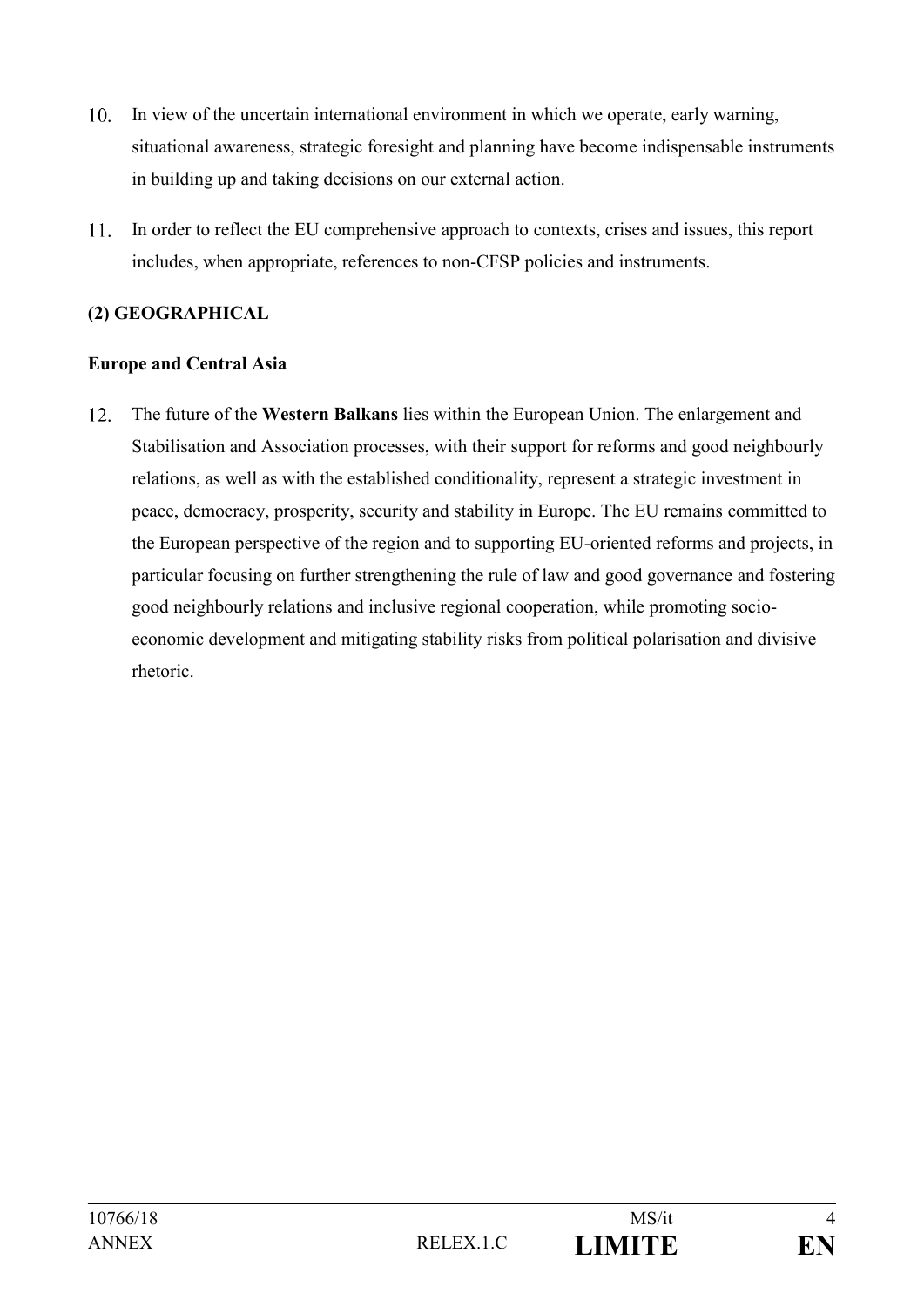13. In 2018, the overall priority remains to take forward the **European perspective of the region** in order to enhance its resilience and thus, in line with the Global Strategy, the security of the EU itself. To pursue this shared interest the EU will strengthen and intensify its engagement with the Western Balkans,, in line with **the Sofia Declaration** and the Sofia Priority Agenda of May 2018 and building on the Strategy and Action Plan published in February 2018. Member States together with the Western Balkan reaffirmed their unequivocal support for the European perspective of the region and agreed concrete measures for enhanced cooperation on strengthening rule of law and good governance, transport links, energy security, digital economy, business climate and opportunities for youth, as well as on addressing common security challenges and migration. During 2018, the EU strongly supported the negotiations under UN auspices that on 17 June 2018 led to the signature of an agreement on the name issue between Greece and the former Yugoslav Republic of Macedonia. This, together with the agreement between Bulgaria and the former Yugoslav Republic of Macedonia on the Treaty of Friendship, Good Neighbourliness, and Cooperation, sets a strong example for others in the region to strengthen good neighbourly relations.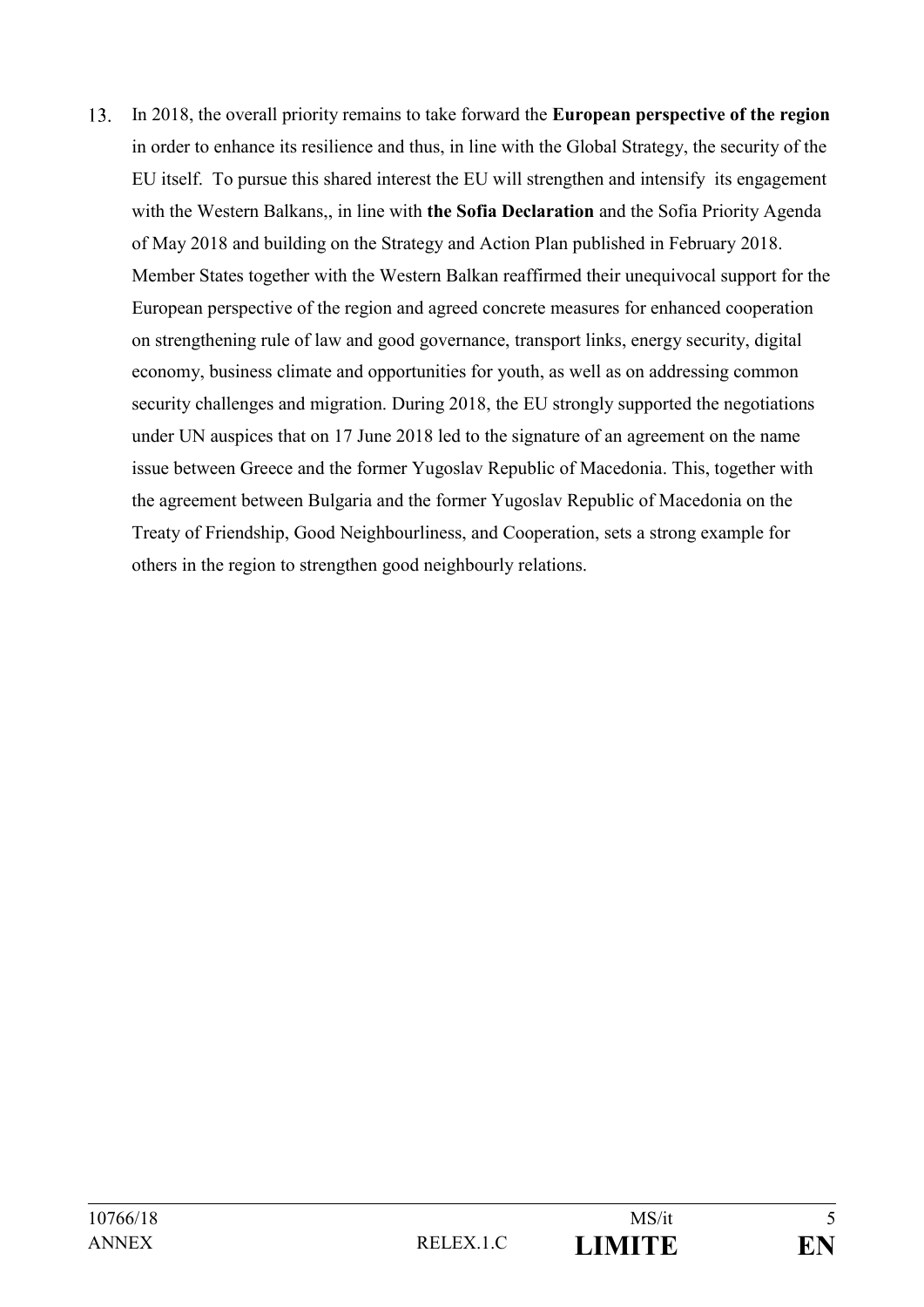14. Throughout 2018, attention will focus on addressing the following political stability and security factors: supporting work on the **normalisation of relations between Serbia and Kosovo\*** through facilitation of the Dialogue between the two sides, aiming for a comprehensive, legally binding normalisation agreement so that Belgrade and Pristina can advance on their respective European paths; in **Albania** and the **former Yugoslav Republic of Macedonia**, continued and intensified engagement for further progress on key reforms will set the path for opening accession negotiations in June 2019, depending on the progress made; supporting inclusive socio-economic and rule of law reforms, better internal cohesion and state functionality in **Bosnia and Herzegovina**, and follow-up on Bosnia and Herzegovina's membership application as the Commission prepares its Opinion; deepening co-operation with **Serbia** on foreign and security policy to further reinforce its orientation towards shared EU values and interests, with a focus on the current declining trend in the CFSP alignment; and seeking to maintain **Montenegro**'s and **Serbia's** accession pace and stance as a solid security partner.

<u>.</u>

**<sup>\*</sup>** This designation is without prejudice to positions on status, and is in line with UN Security Council Resolution 1244 (1999) and the Opinion of the International Court of Justice on the Kosovo declaration of independence.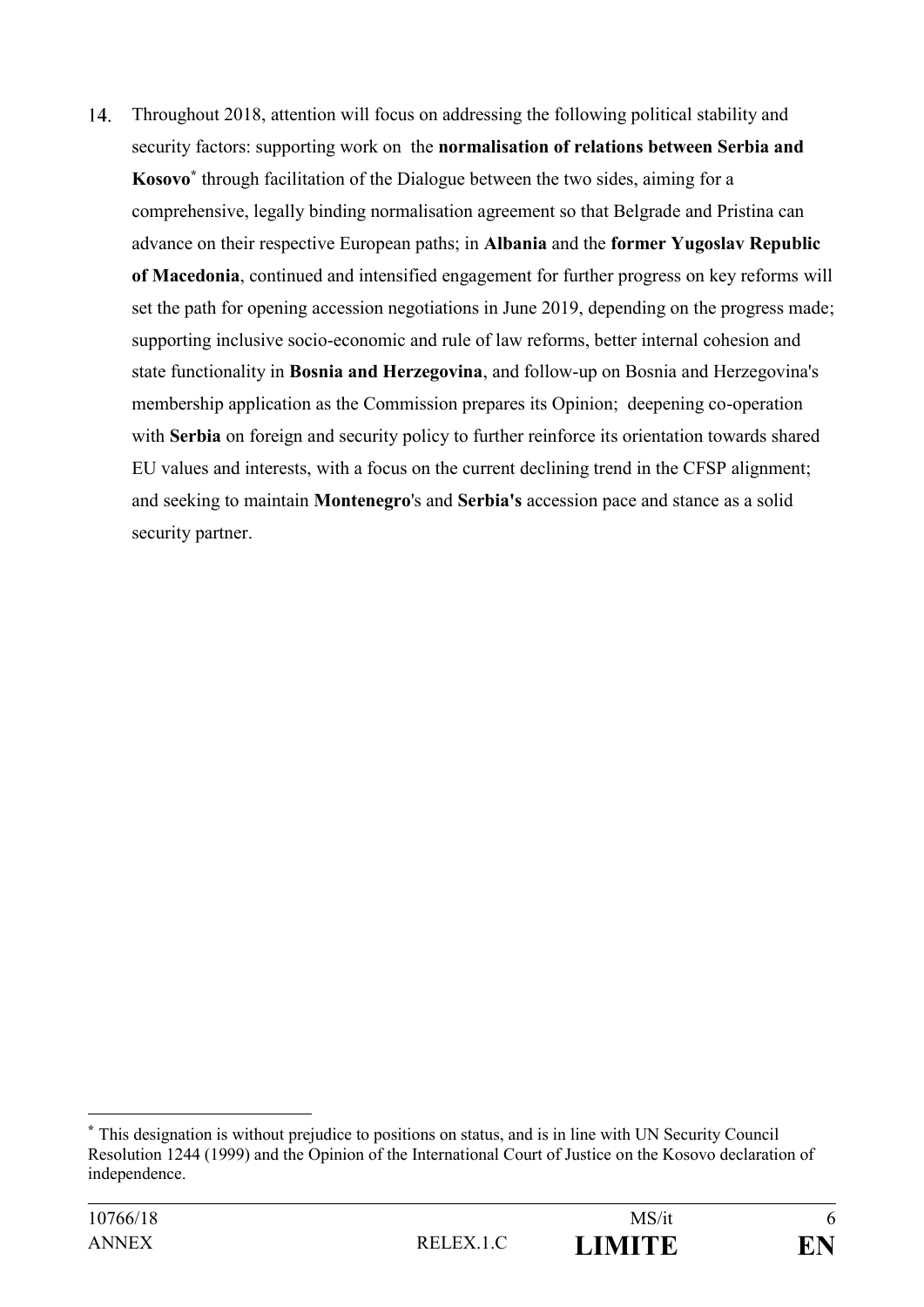- 15. The EU will strengthen and expand dialogue with the Western Balkans on further **deepening cooperation on foreign policy and defence issues** and progressive alignment with the EU's foreign policy positions, increasing capacity-building support on cyber-security and further developing participation in actions related to hybrid threats. The EU will promote cooperation on counter-terrorism, organised crime and border security, including through implementation of the Integrated Internal Security Governance Initiative, agreements with the European Border and Coast Guard Agency and developing the envisaged joint action plans on counterterrorism and countering violent extremism. The EU appreciates the contributions of the Western Balkan countries to CSDP missions.
- $16.$ The EU will strengthen its capacity for **effective public diplomacy and strategic communication** in the region in co-ordination with Member States and national authorities, developing and communicating positive narratives in the Western Balkans and our capacity to identify and rebut disinformation. The work of the StratComm Western Balkans Task Force remains crucial in this regard.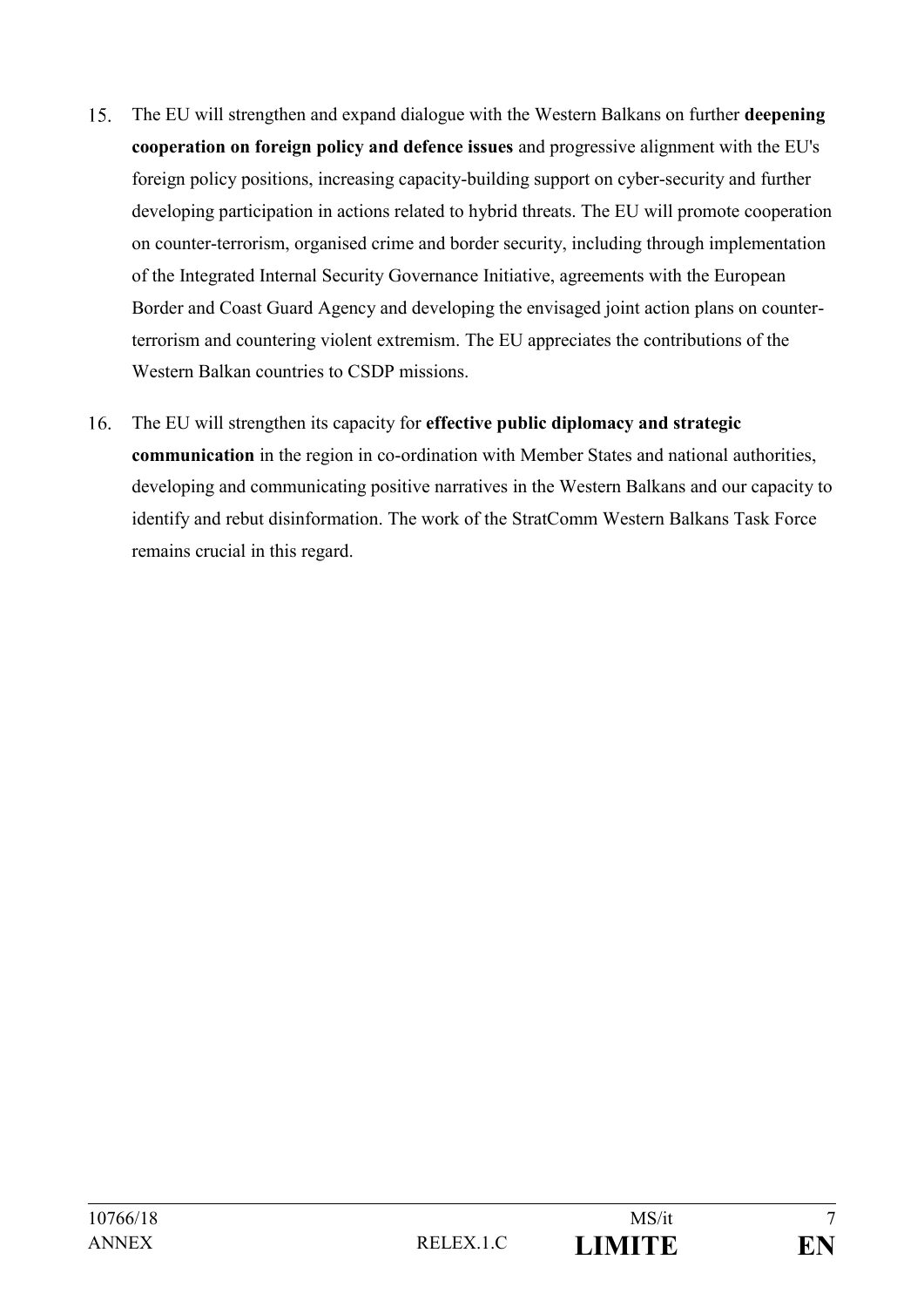- Member States have agreed to extend the mandate of the **EU Rule of Law Mission (EULEX)** 17. in Kosovo until June 2020. Under its new mandate, the Mission will chiefly focus on correctional services and trial monitoring as well as some residual executive support functions, while the Mission's operational support to the implementation of EU-facilitated dialogue agreements will be transferred to the EU Special Representative's Office, as soon as the conditions are met. A reinforced EU Office in Kosovo will assume a greater role in assisting rule of law development, in particular for law enforcement agencies. The Specialist Chambers in The Hague stand ready to conduct proceedings on the basis of the prosecution conducted by the Specialist Prosecutor Office. In Bosnia and Herzegovina, the **EU military operation EUFOR ALTHEA**'s presence on the ground continues to make an important contribution to stability and security in the country through its support for efforts to maintain a Safe and Secure Environment (SASE). Following adoption of the Strategic Review of EUFOR ALTHEA in early 2018, its capacity-building and training activities of the armed forces of Bosnia and Herzegovina will be gradually phased-out allowing other multilateral and bilateral actors to take forward support for the professionalization of the armed forces and allowing EUFOR to re-focus its efforts on situational awareness, which is key for maintaining the Safe and Secure Environment.
- To address remaining issues regarding **migration**, close coordination and cooperation with 18. the countries of the region will need to continue throughout 2018, including follow up of assistance provided to manage borders, improve reception capacities and fight smuggling networks and conclusion of status agreements with the European Border and Coast Guard Agency. Continuous monitoring in particular through EU Agencies is a priority. Cooperation with, and support for, partners in the Western Balkans region remain key to exchange information on migratory flows, prevent illegal migration, increase the capacities for border protection and improve return and readmission procedures.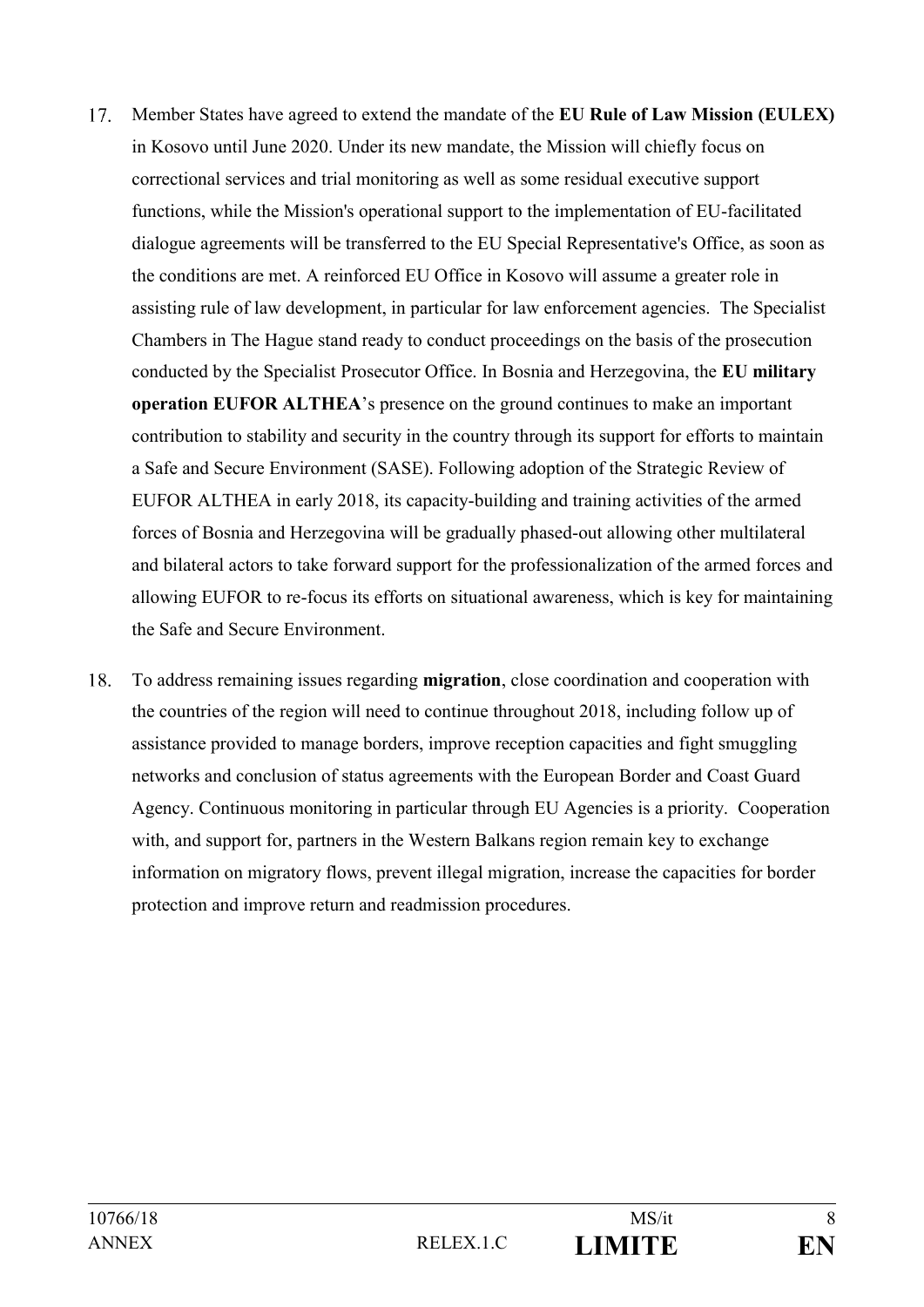- 19. **Turkey** remains a candidate country and a key partner in many areas. In 2018, the EU remains committed to maintaining an open and frank dialogue with Turkey, to addressing common challenges and to cooperating in essential areas of joint interest such as migration, counter-terrorism, energy, transport, economy and trade, .We will continue our political dialogues on foreign policy issues with Turkey (Africa, Asia, Middle East/North Africa, Russia/Eastern Europe/Central Asia, Western Balkans, CSDP). There is an urgent need to further develop human rights-compliant counter-terrorism cooperation with Turkey, in close partnership with the Council of Europe. Regarding the visa liberalisation process, the full and effective implementation of the visa road-map vis-à-vis all Member States is recalled. Cooperation in the area of justice and home affairs with all EU Member States remains essential.
- 20. Implementation of the **EU-Turkey Statement** agreed on 18 March 2016 remains a priority and the European Union continues to abide by its commitments, notably to provide support to refugees in Turkey through the Facility for Refugees. The EU-Turkey Statement has contributed to tangible results in keeping the irregular migration influx under control and in preventing loss of life at sea. The continued implementation of the Statement is in the interest of both sides and remains crucial. Furthermore, the EU-Turkey readmission agreement and the bilateral readmission agreements should be fully implemented in a non-discriminatory manner towards all Member States.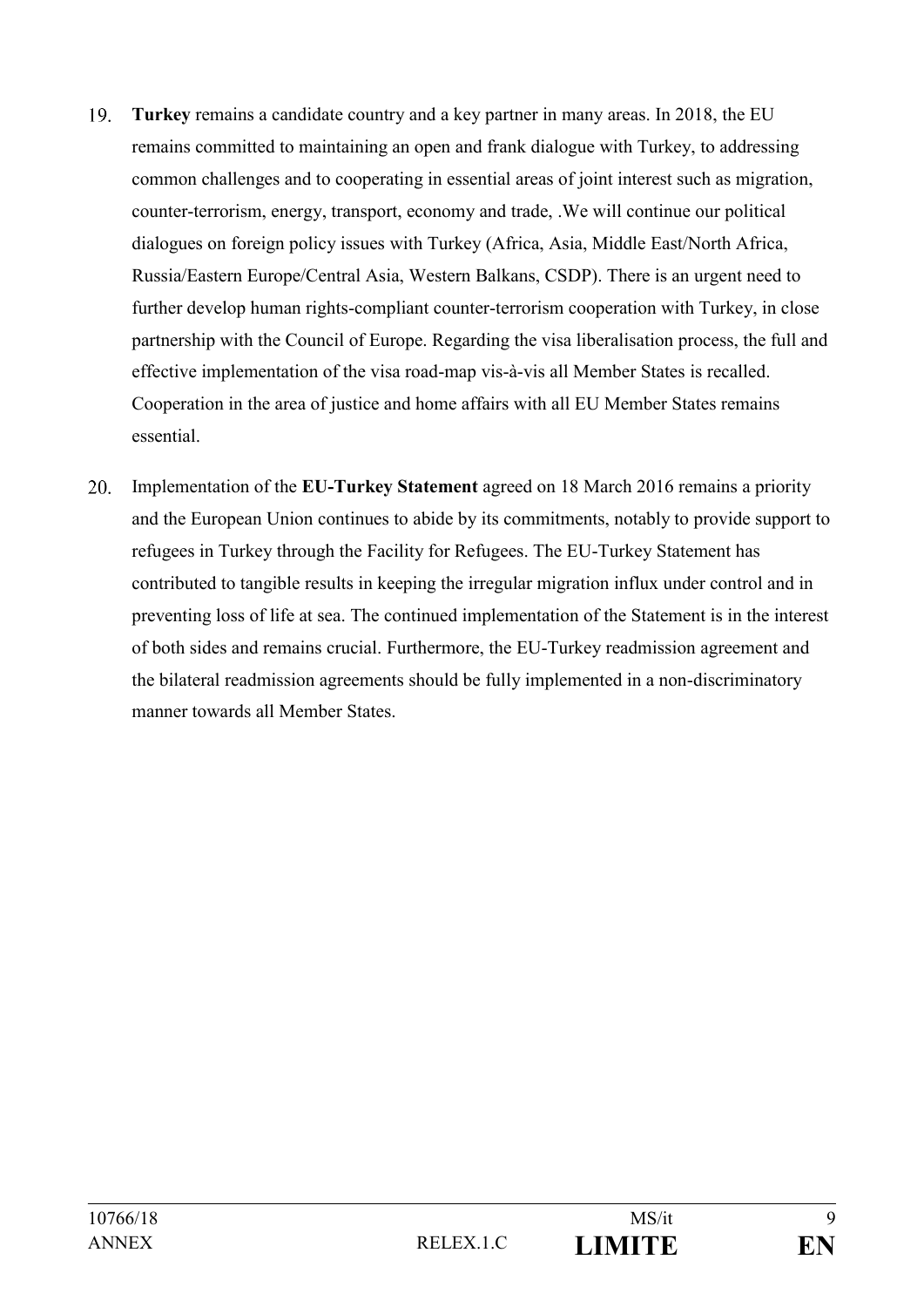- 21. The EU immediately and **strongly condemned the coup attempt** of 15 July 2016 and expressed solidarity with the Turkish people and full support for the democratic institutions of Turkey. However, the disproportionate scale and scope of measures taken in its aftermath raise serious concern. The EU will continue to call on Turkey to respect the international standards and the obligations to which it has subscribed and committed itself, and to urgently reverse the negative trends. Turkey should also step up its cooperation with the Council of Europe and its relevant bodies and institutions, address their key recommendations and implement all judgements of the European Court of Human Rights in line with Article 46 of the ECHR.
- 22. As noted by the EU Council on 26 June 2018, Turkey has been moving further away from the European Union. Turkey's **accession negotiations** have therefore effectively come to a standstill and no further chapters can be considered for opening or closing and no further work towards the modernisation of the EU-Turkey Customs Union is foreseen.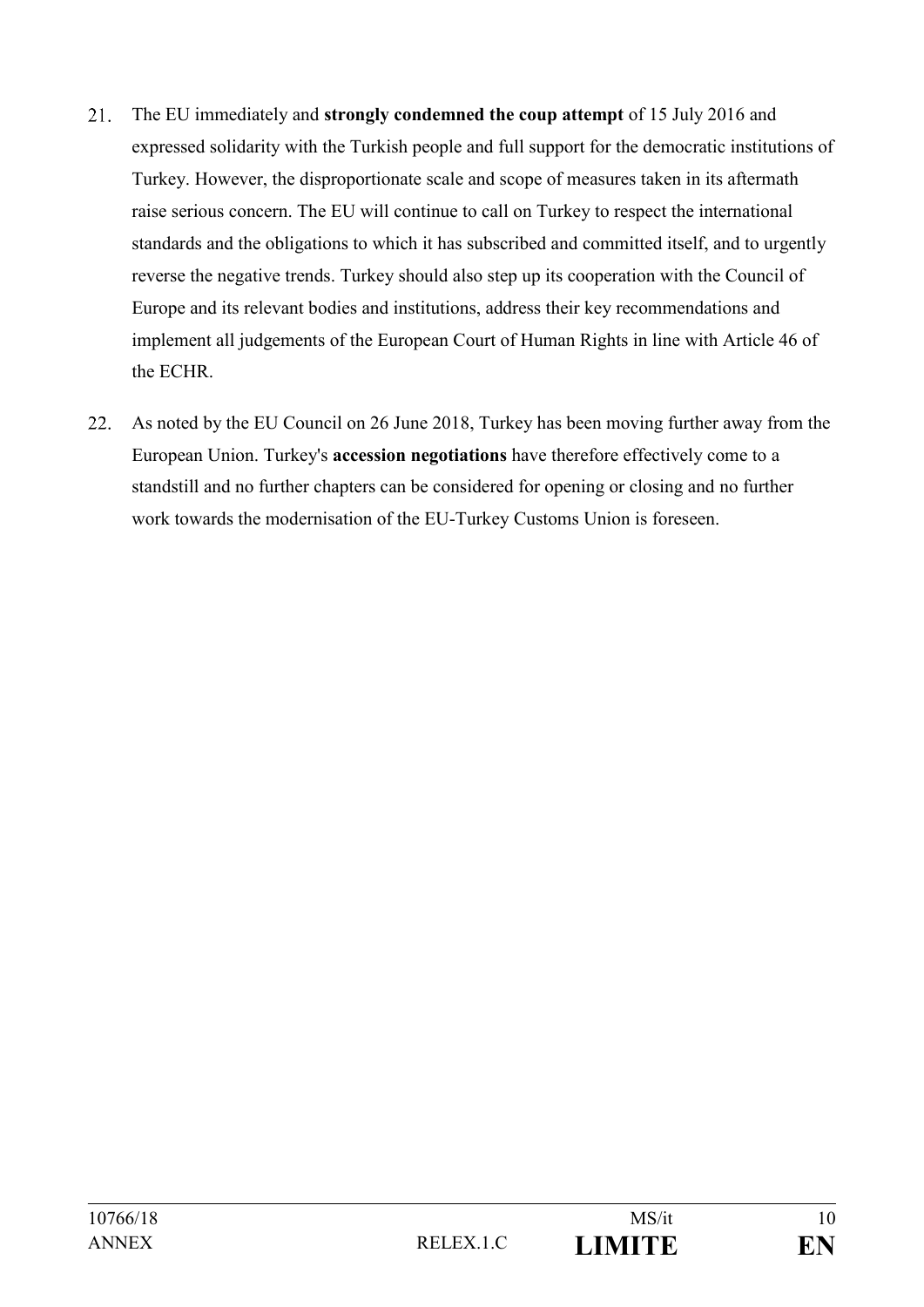23. The EU has repeatedly expressed serious concern and urged Turkey to avoid any kind of threat or action directed against a Member State, or source of friction or actions, which damage **good neighbourly relations and the peaceful settlement of disputes,** having recourse, if necessary, to the International Court of Justice. The EU underlines that negative statements that damage good neighbourly relations should be avoided and reiterates the need for Turkey to respect all sovereign rights of EU Member States. Recent actions taken by Turkey in the Aegean and Mediterranean Seas undermine regional stability and security. The European Council, in its conclusions of 22 March 2018, strongly condemned Turkey's continued illegal actions in the Eastern Mediterranean and the Aegean Seas and underlined its full solidarity with Cyprus and Greece. The European Council also expressed its grave concern over the continued detention of EU citizens in Turkey, including two Greek soldiers, and calls for the swift and positive resolution of these issues in a dialogue with Member States. Recalling its conclusions of October 2014 and the Declaration of 21 September 2005, the European Council urgently called on Turkey to cease these actions and respect the sovereign rights of Cyprus to explore and exploit its natural resources in accordance with EU and International Law, including UNCLOS, and stressed the need to respect the sovereignty of all EU Member states over their territorial sea and airspace. In this context, the European Council recalled Turkey's obligation to respect International Law and good neighbourly relations, and normalise relations with all EU Member States including the Republic of Cyprus. Turkey, despite repeated calls, has still not fulfilled its obligation of full, nondiscriminatory implementation of the Additional Protocol to the Association Agreement towards all Member States. Recognition of all EU MS is essential. In the absence of progress on this issue, including Turkey's restrictions as regards the Republic of Cyprus, the EU will maintain its measures from 2006<sup>2</sup>. Furthermore, Turkey has still not made progress towards the necessary normalisation of its relations with the Republic of Cyprus. The EU also recalls its position on accession of EU Member States to international organisations.

<u>.</u>

**<sup>2</sup>** In December 2006, the Council decided that eight negotiating chapters could not be opened and no chapter could be closed until Turkey meets its obligation of full, non-discriminatory implementation of the additional protocol to the Association Agreement.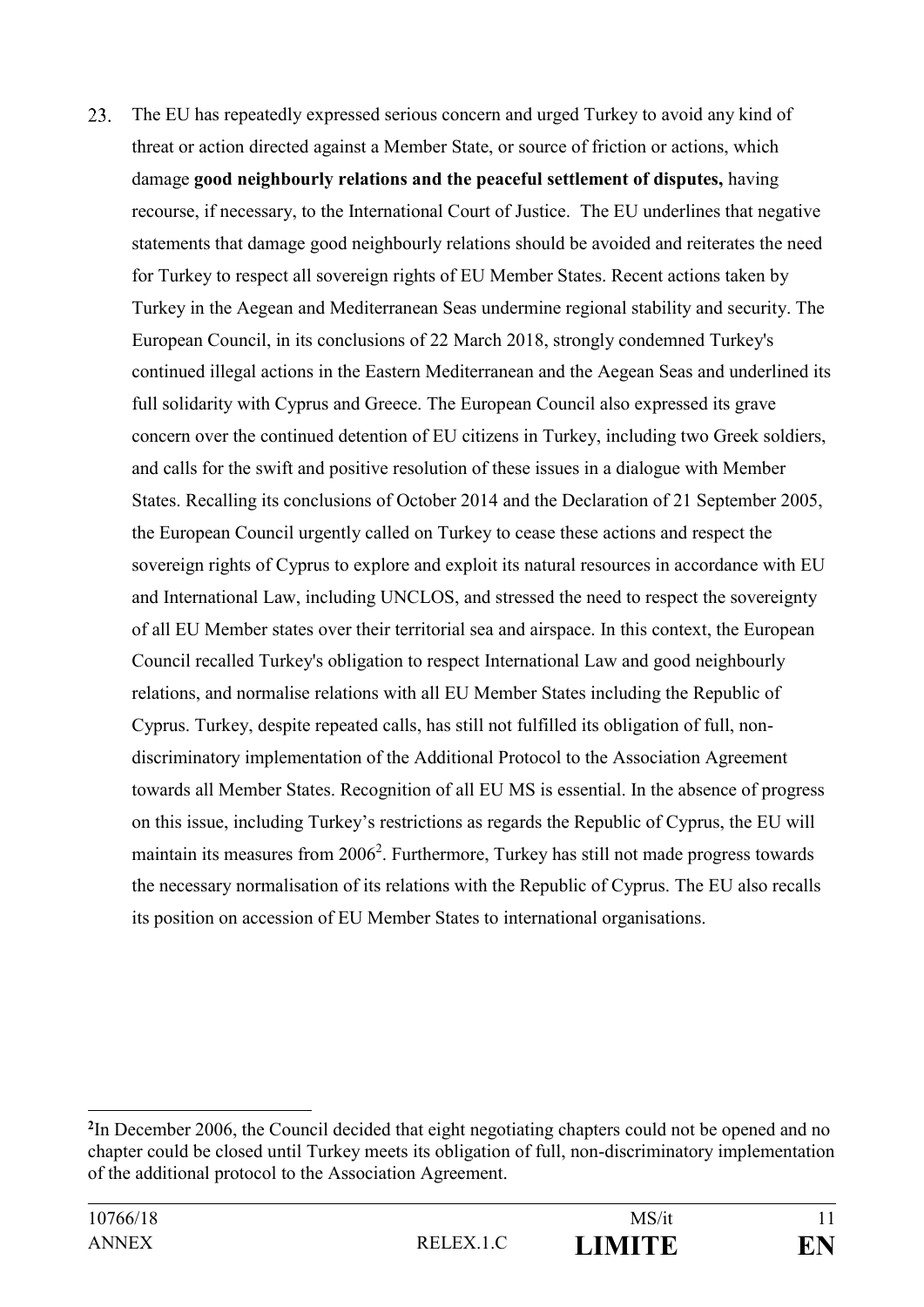- 24. The EU recalls it remains crucial that Turkey commits and to contributes to a comprehensive **settlement of the Cyprus problem,** including its external aspects, within the UN framework, in accordance with the relevant UN Security Council resolutions and in line with the principles on which the European Union is founded and the *acquis communautaire* as well as to refrain from any activities that contribute to polarisation in EU Member States
- 25. The EU is closely connected to, and has excellent relations with, the **non-EU Western European countries**. Western European countries are important, likeminded partners in international affairs, and generally support and cooperate with the EU on issues like climate change, migration or security. Norway and Switzerland are also contributing to the EU's CSDP missions – such as EUFOR Althea, EULEX Kosovo, and are participating in projects and programmes of the European Defence Agency. Regular informal political dialogue is taking place with these two countries at senior official level on overall CSFP/CSDP matters, as well as on a geographical basis and specific topics, e.g. sanctions or human rights. Switzerland and Norway are among the EU's main trade and investment partners. Bilateral relations with Switzerland and European Economic Area (EEA) countries will be further strengthened, both on internal market and on other key issues. As regards Switzerland, the main objectives are to finalise negotiations on an institutional framework for the complex system of existing agreements, as well as on other open matters. Another aim is to further foreign policy co-operation and dialogue with all non-EU Western European countries, including the Holy See. Negotiations will intensify on Association Agreement(s) with Andorra, Monaco and San Marino, with the aim of their full participation in the EU's internal market.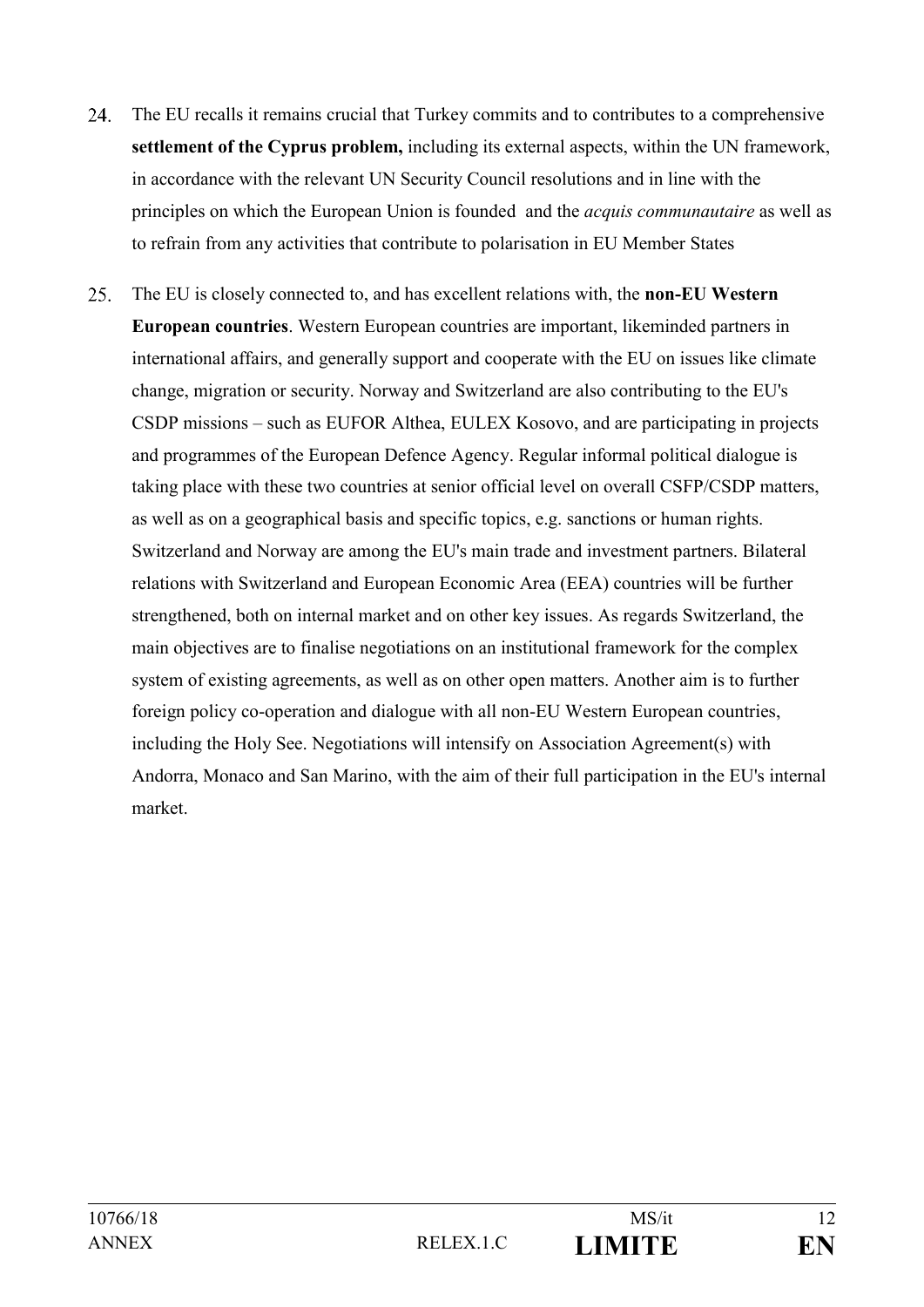26. The EU's approach to the **Eastern Partnership (EaP)** will keep its focus on further developing strong and mutually beneficial relations with all six partners, reaffirming the sovereign right of each partner to choose the level of ambition and the goals to which it aspires in its relations with the European Union. This will encompass support for a market economy, sustainable development, good governance, interconnectivity mobility, people-topeople contacts, contributing to security and building the resilience of our partners – at state, economic and societal level – in the face of new challenges to their stability, as confirmed at the Brussels summit of 2017, and as set out in the review of the European Neighbourhood Policy (ENP) and the Global Strategy. The association agreements provide for accelerating political association and economic integration with the European Union. With the other three Eastern partners, the EU is developing individual forms of relations, in line with the EU principle of differentiation. The EU's approach will be also guided by the partners' commitment to strengthen democracy, the rule of law, human rights and fundamental freedoms, as well as principles and norms of international law. The EU will continue to express its concerns as regards the situation in certain partner countries. The EU will take forward its cooperation with the countries of the region, based on the 20 deliverables for 2020 and the revised EaP institutional framework, both of which were endorsed by the 2017 Brussels EaP summit, aiming at results with concrete benefits for the citizens of both the partner countries and Member States. The EU will continue its work to improve strategic communication on the EaP and to ensure greater visibility and outreach for the policy and its outcomes. The EU will continue dialogue with EaP countries on further deepening cooperation on foreign policy and security and defence issues and will continue providing regional training programmes for the Eastern Partners. In this context, the EU appreciates the contributions of the EaP countries to CSDP missions.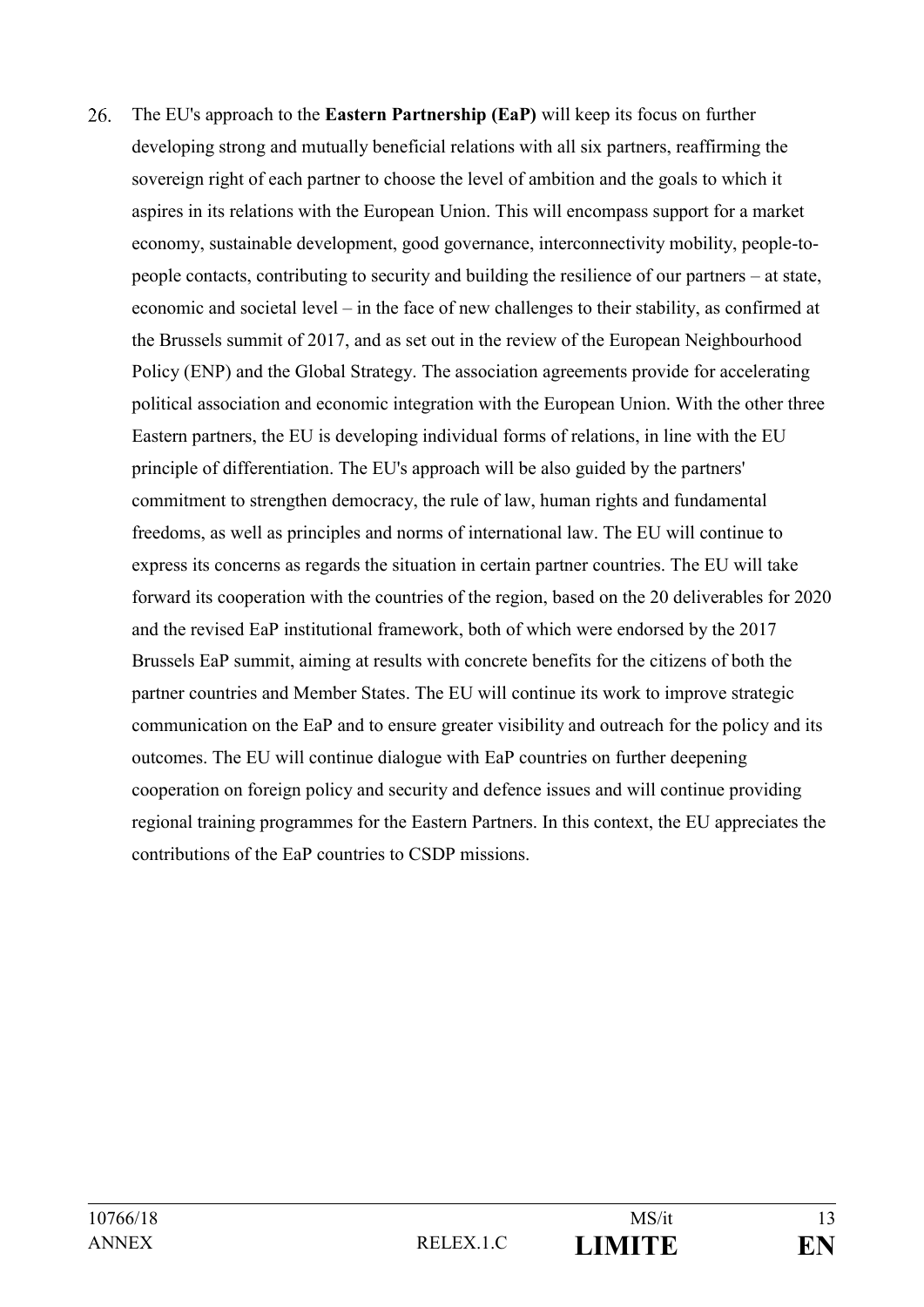- 27. With **Georgia** and **the Republic of Moldova**, the revision of the Association Agendas was completed in 2017. These documents provide guidance on the implementation of the Association Agreements by setting short and medium term priorities in the different policy areas covered by the Agreements. The EU and Georgia held a first informal **Strategic Dialogue on Security** in October 2017 that targeted inter-alia cooperation on CFSP and CSDP. The format will be repeated annually. The EU will continue cooperation under action 18 of the Joint Communication "Joint Framework on countering hybrid threats" to build partners' capacities and strengthen their resilience to hybrid threats engaging further with the Republic of Moldova on the basis of the recommendations of the hybrid threats survey and by conducting hybrid threats survey with Georgia.
- 28. The EU also remains committed to supporting the territorial integrity of the Republic of Moldova within its internationally-recognised borders and a special status for the Transnistria region.. The EU will support a peaceful Transnistrian **settlement process** through its participation in the 5+2 talks and by continuing Confidence Building Measures and the **EU Border Assistance Mission to Moldova and Ukraine (EUBAM**). In line with the Council Conclusions of 26 February 2018, and in light of the encouraging progress made under the 5+2 process during the Austrian OSCE Chairmanship in Office (2017), the EU will continue to strongly encourage the Republic of Moldova to build on this level of engagement during the Italian OSCE Chairmanship in Office (2018).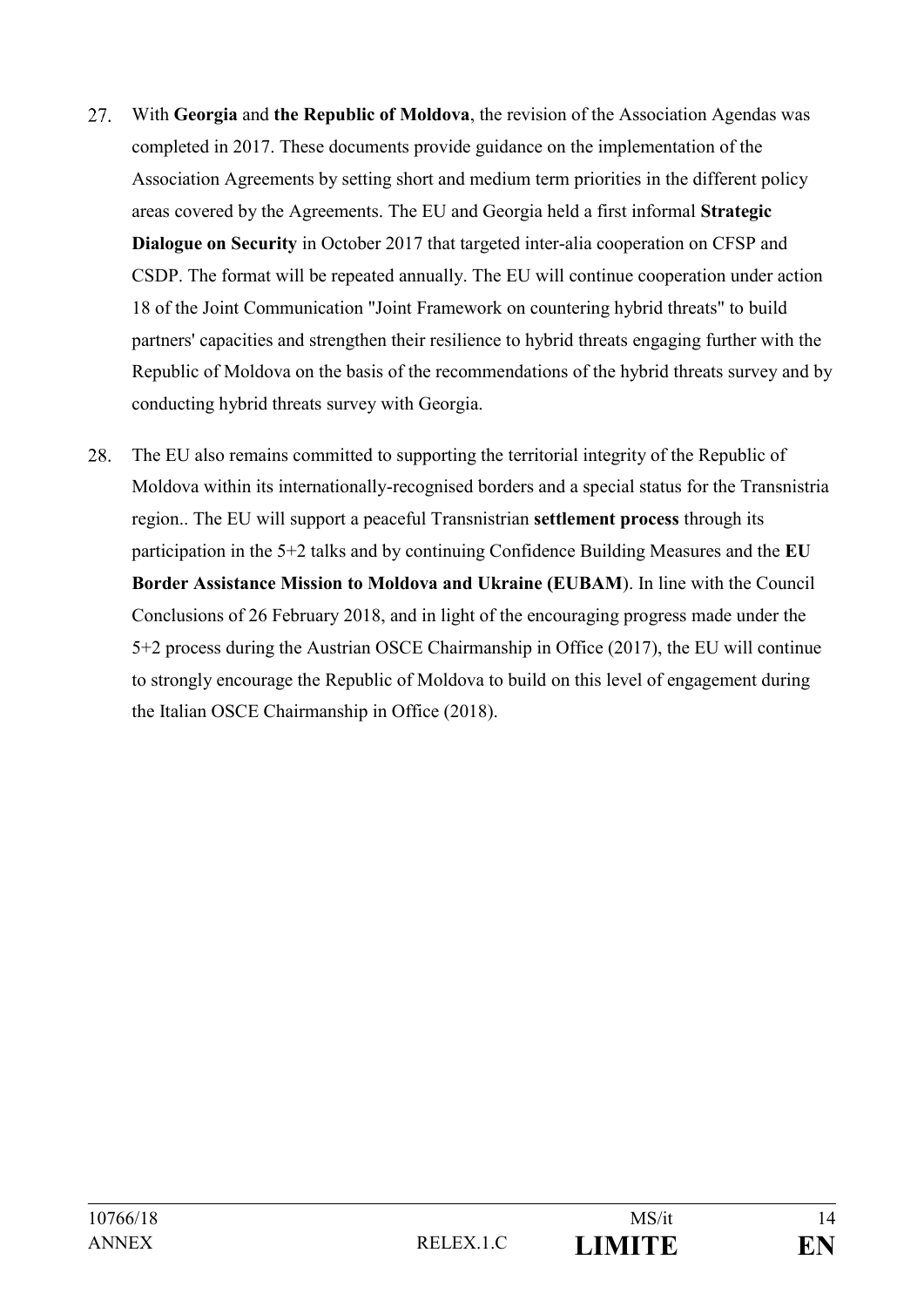- 29. The EU remains firmly committed to its crucial role in conflict resolution and to its policy of non-recognition and engagement in Georgia's **breakaway regions of Abkhazia and South Ossetia**, including through the activities of the **EU Monitoring Mission** (**EUMM**) and the EU Special Representative for the South Caucasus and the crisis in Georgia. The EU will remain firmly committed to its policy of supporting Georgia's sovereignty and territorial integrity within its internationally-recognised borders. Through its monitoring and reporting about developments along the Administrative Boundary Lines between Tbilisi Administered Territory and the breakaway regions, EUMM Georgia continues to deliver against all four core tasks of its mandate, namely monitoring, analysing and reporting on stabilisation and normalisation, contributing to confidence building and to informing EU policy. It also plays an important role of providing unbiased and objective information.
- $30<sub>1</sub>$ The Republic of Moldova, Georgia and Ukraine benefit from a **visa free regime** with Schengen countries, since 2014, March and June 2017 respectively. The European Commission published the first report assessing the implementation of the visa liberalisation benchmarks in December 2017. The report concluded that all countries assessed continue to fulfill the benchmarks. The first year of visa liberalisation for Georgia has seen a spike in the number of asylum applications in some EU Member States, to which the Georgian government reacted immediately by stepping up collaboration with affected countries and increasing measures internally to prevent abuses. As regards the Republic of Moldova, the report concluded that immediate actions were necessary in order to ensure continuous and sustainable implementation of benchmarks related to anti-corruption and anti-money laundering. As regards Ukraine the report concluded that overall benchmarks continued to be fulfilled and pointed to a need of the immediate action to safeguard anti-corruption measures already introduced and to allow further progress to be made and to inform its citizens on the rights and obligations entailed in visa-free travel.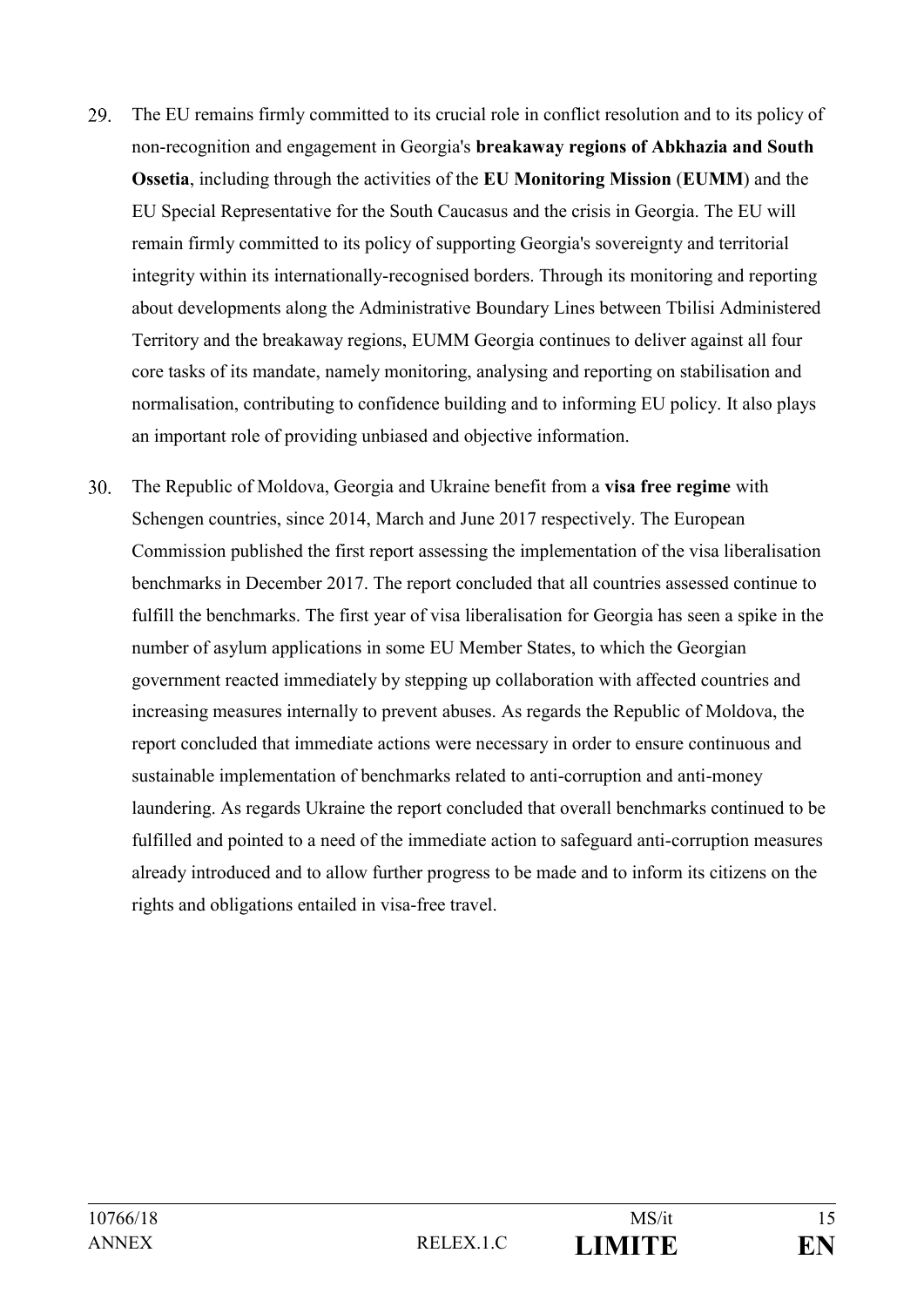$31.$ The EU reaffirms its resolute support for **Ukraine's** independence, sovereignty and territorial integrity, within its internationally recognised borders. Against the background of a lack of substantial progress in solving the conflict in eastern Ukraine, despite ongoing diplomatic efforts, the EU has maintained its united position vis-à-vis Russia's military intervention, its illegal annexation of the Crimean peninsula and the conflict in eastern Ukraine.

The EU will remain fully committed to the policy of non-recognition of the illegal annexation of the Autonomous Republic of Crimea and the City of Sevastopol by Russia. The EU condemns the ongoing militarisation of the peninsula by Russia and the deterioration of the human rights situation there. In this context the EU calls for full compliance with international human rights standards in the peninsula.

32. While supporting the negotiating efforts of the Normandy 4, the Trilateral Contact Group and the OSCE, the EU has also continued to urge for full implementation of the Minsk agreements, aimed at a sustainable and peaceful resolution of the conflict based on respect for Ukraine's territorial integrity and sovereignty, to avoid any further isolation of those living in areas not currently under the control of the government. Whilst already supporting substantially the OSCE Special Monitoring Mission in eastern Ukraine, the EU has also recalled that it stands ready to provide more support once the conditions on the ground allow.

Throughout the last year, the EU has continued monitoring and assisting the reform process in Ukraine that is underpinned by the EU-Ukraine Association Agreement**<sup>3</sup>** which entered into force on 1 September 2017. The EU confirms its support for Ukraine's substantial reform efforts, including financial assistance linked to concrete reform progress. With regard to the Ukrainian law on education, the EU and Ukraine will work in line with the Joint Statement of the 20th EU-Ukraine Summit.

<u>.</u>

**<sup>3</sup>**As provided in the Decision of Heads of State or Government in the EC conclusions on Ukraine of December 2016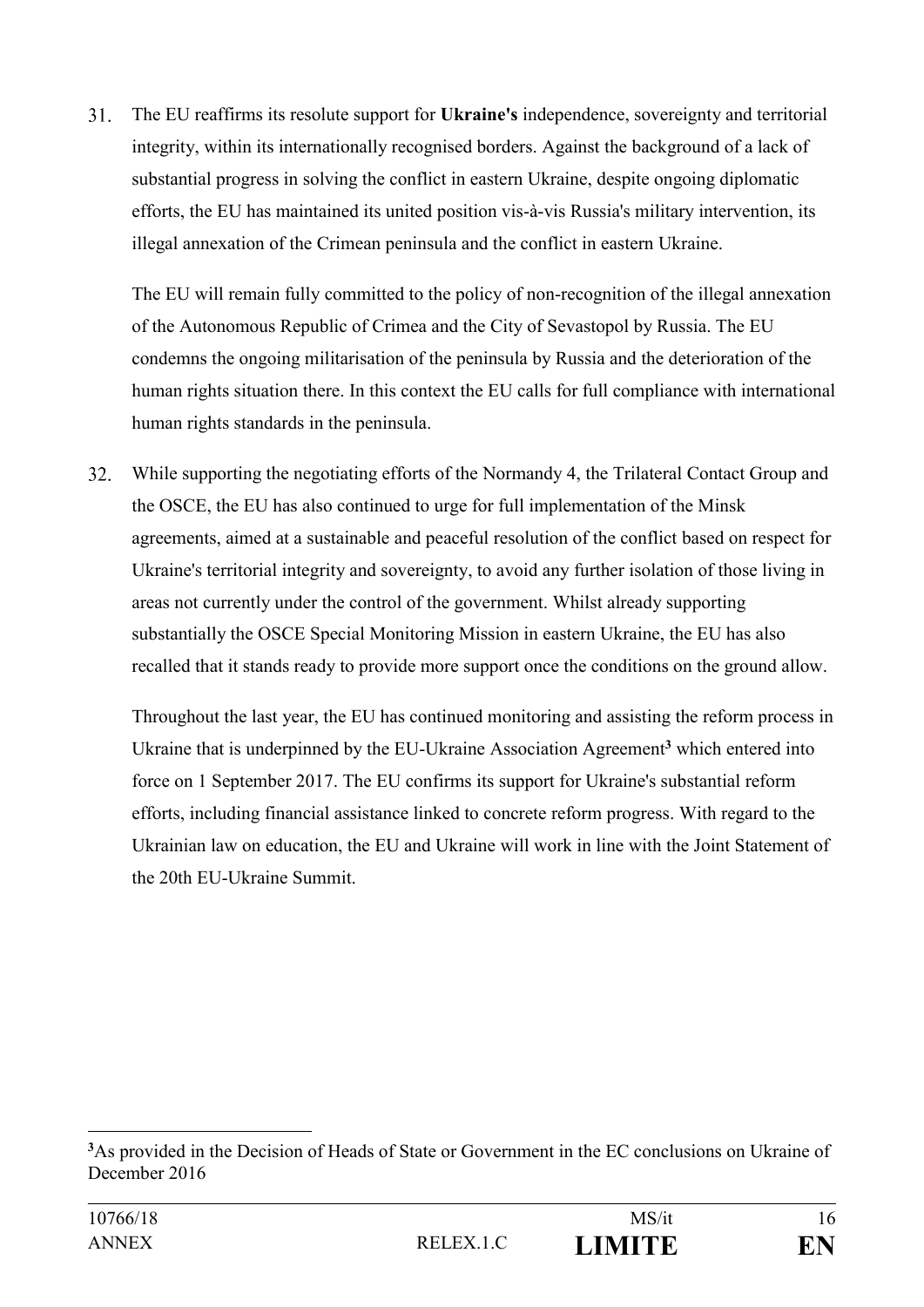- 33. The **EU Advisory Mission to Ukraine (EUAM)** has been playing a key role in supporting the Ukrainian authorities towards a sustainable reform of the civilian security sector through strategic advice and practical support in order to achieve civilian security services that are efficient, accountable, and enjoy the trust of the public. The opening of a third regional presence of EUAM in Odessa in 2018 will help Ukraine streamline and unify reform efforts throughout the country. A new strategic review of EUAM is scheduled for the second half of 2018.
- **34.** EU and Ukraine will also cooperate on strengthening cyber security and integrity of elections, tackling hybrid threats, including disinformation, and continuing to enhance the work on strategic communication.
- 35. In relations with those Eastern Partners which do not seek Association Agreements – **Armenia, Azerbaijan and Belarus** – the EU has proposed differentiated models of cooperation based on common values, fundamental principles and common interests for promoting comprehensive cooperation and sustained reform processes. With Armenia, the EU signed a Comprehensive and Enhanced Partnership Agreement on 24 November 2017 and Partnership Priorities on 21 February 2018. In February 2018 the Council decided to prolong for one year the restrictive measures against Belarus related to human rights violations.
- Negotiations on a new agreement with Azerbaijan were initiated in February 2017. The new 36. text will upgrade our relationship and develop its full potential reflecting the significant development of relations between the EU and Azerbaijan since the signature of the Partnership and Cooperation Agreement in 1996.
- Partnership Priorities will be agreed jointly to replace the outdated ENP Action Plans and, in 37. the case of Belarus, as the first broadly agreed political document.
- 38. The EU will continue to support the efforts of the OSCE Minsk Group co-chairs for a peaceful resolution of the **Nagorno-Karabakh conflict**, and encourage Azerbaijan and Armenia to reduce tension and re-engage in substantive negotiations to reach a lasting agreement.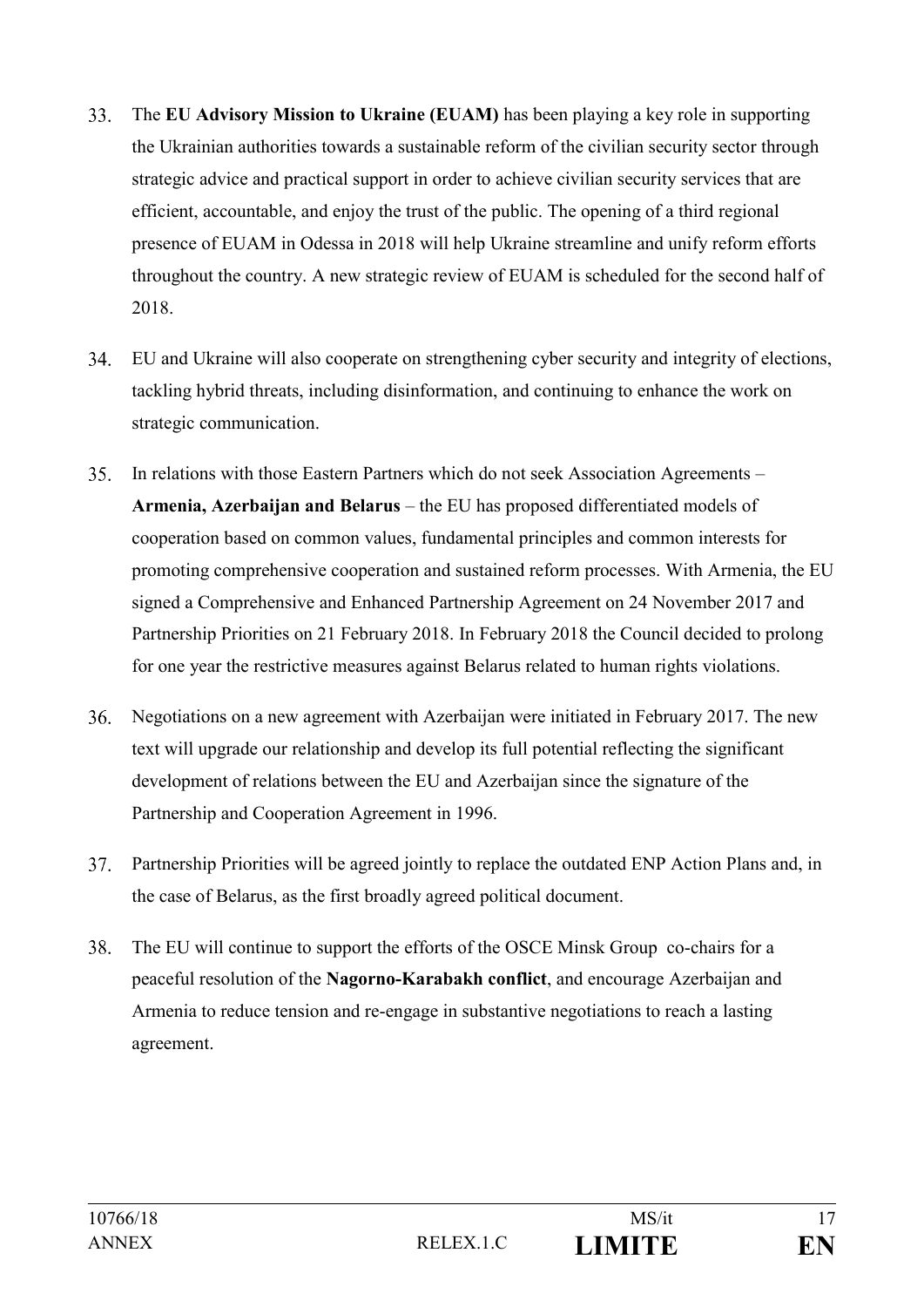39. Managing the relationship with the **Russian Federation** during 2018 will continue to represent a key strategic challenge for the European Union. The EU's relations with Russia in 2018 will continue to be dominated by Russia's violation of international law in Ukraine, including the illegal annexation of the Crimean peninsula and Russia's actions in destabilising the situation in eastern Ukraine. The EU will remain fully committed to the policy of nonrecognition of the illegal annexation of Crimea and Sevastopol. The European Council of March 2018 condemned in the strongest possible terms the attack with toxic chemicals in Salisbury, agreeing with the United Kingdom government's assessment that it is highly likely that the Russian Federation is responsible and that there is no plausible alternative explanation, and stated that the use of toxic chemicals as weapons under any circumstances is completely unacceptable, must be systematically and rigorously condemned and constitutes a security threat to all. The EU will remain closely focused on this issue and its implications. Against this background, the EU will strengthen its resilience to disinformation, Chemical, Biological, Radiological and Nuclear-related risks and bolster its capabilities to address hybrid threats, including in the areas of cyber, strategic communication, and counterintelligence. The EU fully supports UNSC resolution 2166 concerning the downing of flight MH-17 and calls on Russia to accept its responsibility and to fully cooperate with all efforts to establish truth, justice and accountability. The EU's policy towards Russia will continue to be guided by the five principles, as confirmed again by the FAC in April 2018 (implementation of the Minsk agreement as the key condition for any substantial change in the EU's stance towards Russia, strengthening relations with Eastern partners and other neighbours, strengthening internal EU resilience, the possibility of selective engagement with Russia on issues of interest to the EU, and the need to engage in people-to-people contacts and support Russian civil society). The balanced and effective implementation of the five principles is in line with the implementation of the Global Strategy and will ensure a united EU approach. All three of the EU's regimes of restrictive measures (travel ban/asset freeze on individuals and entities; measures related to the annexation of the Crimean peninsula; and economic measures) will be subject to a regular review in the course of 2018, but remain linked to Russia's illegal annexation of Crimea and full implementation of the Minsk agreements.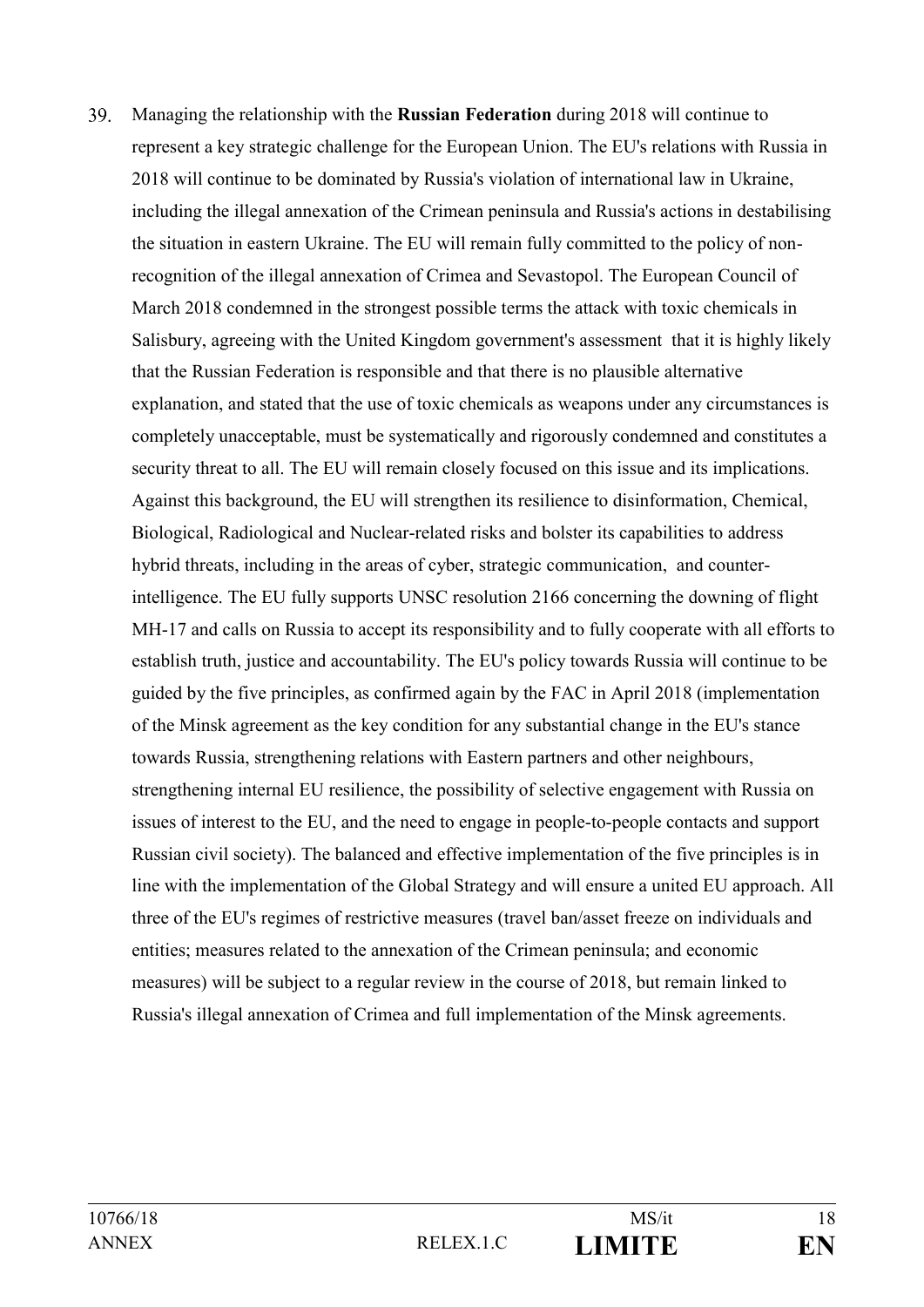At the same time, the EU remains committed to maintaining open lines of communication with Russia and selective engagement on international crises, global and other issues that are in the interest of the EU. The situation regarding human rights, rule of law and democracy in Russia continues to be a cause of concern. The importance of the role of the Council of Europe is recalled in this context The EU will continue to express its serious concerns, in particular as regards measures that restrict fundamental freedoms and restrictions imposed to curtail an independent civil society in Russia. The EU will maintain and enhance its support for people-to-people contacts and Russian civil society as an indispensable element of our relations with Russia.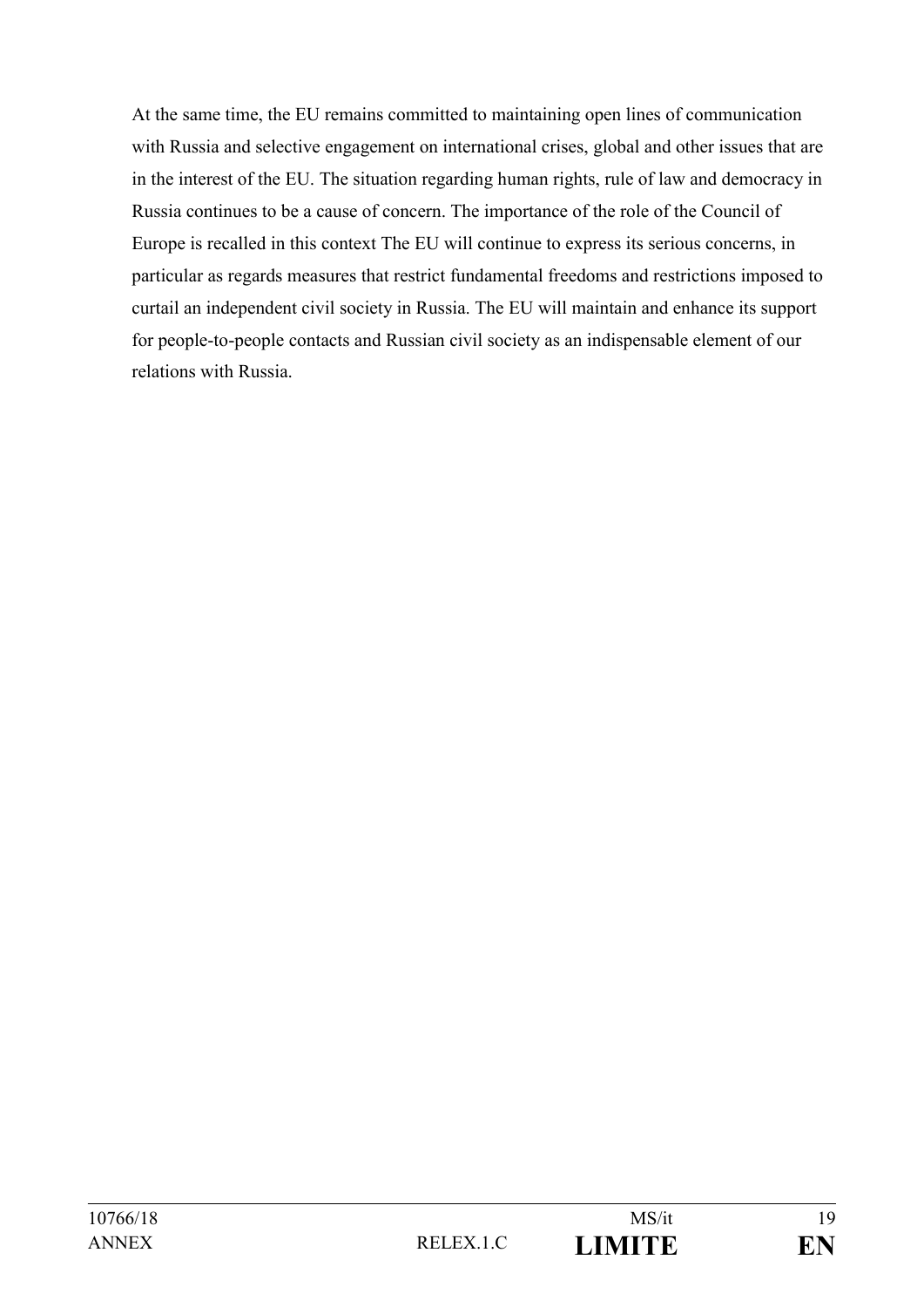$40<sup>1</sup>$ In **Central Asia**, the EU is prioritising good governance and sustainable economic development to strengthen state and societal resilience, security and stability in the region. In the context of reforms and opening-up in Uzbekistan, the **EU-Central Asia Ministerial meeting** in Samarkand in November 2017 provided an opportunity for the Central Asian states to reiterate a strong commitment to developing closer links with the EU and to intensify regional cooperation among themselves, as well as with Afghanistan. These new positive dynamics are opening up new cooperation opportunities, which will be reflected in a new **EU Strategy for Central Asia,** intended to be presented in 2019. The EU is conducting with each Central Asian partner a number of bilateral dialogues (including in the field of human rights), reinforced under a new generation of enhanced **Partnership and Cooperation Agreements** (already signed with Kazakhstan, under negotiation with Kyrgyzstan). The EU is also actively promoting regional cooperation, in particular in the areas of rule of law, education, water and environment, as well as connectivity in the Euro-Asian context. Established structures for dialogue such as the **EU-Central Asia High-Level Political and Security Dialogue** (latest meeting in May 2018 in Turkmenistan) meetings are particularly useful to promote a regional approach to common challenges, including in the area of security (a regional conference on countering terrorism and preventing violent extremism took place in Tajikistan on 4 May 2018).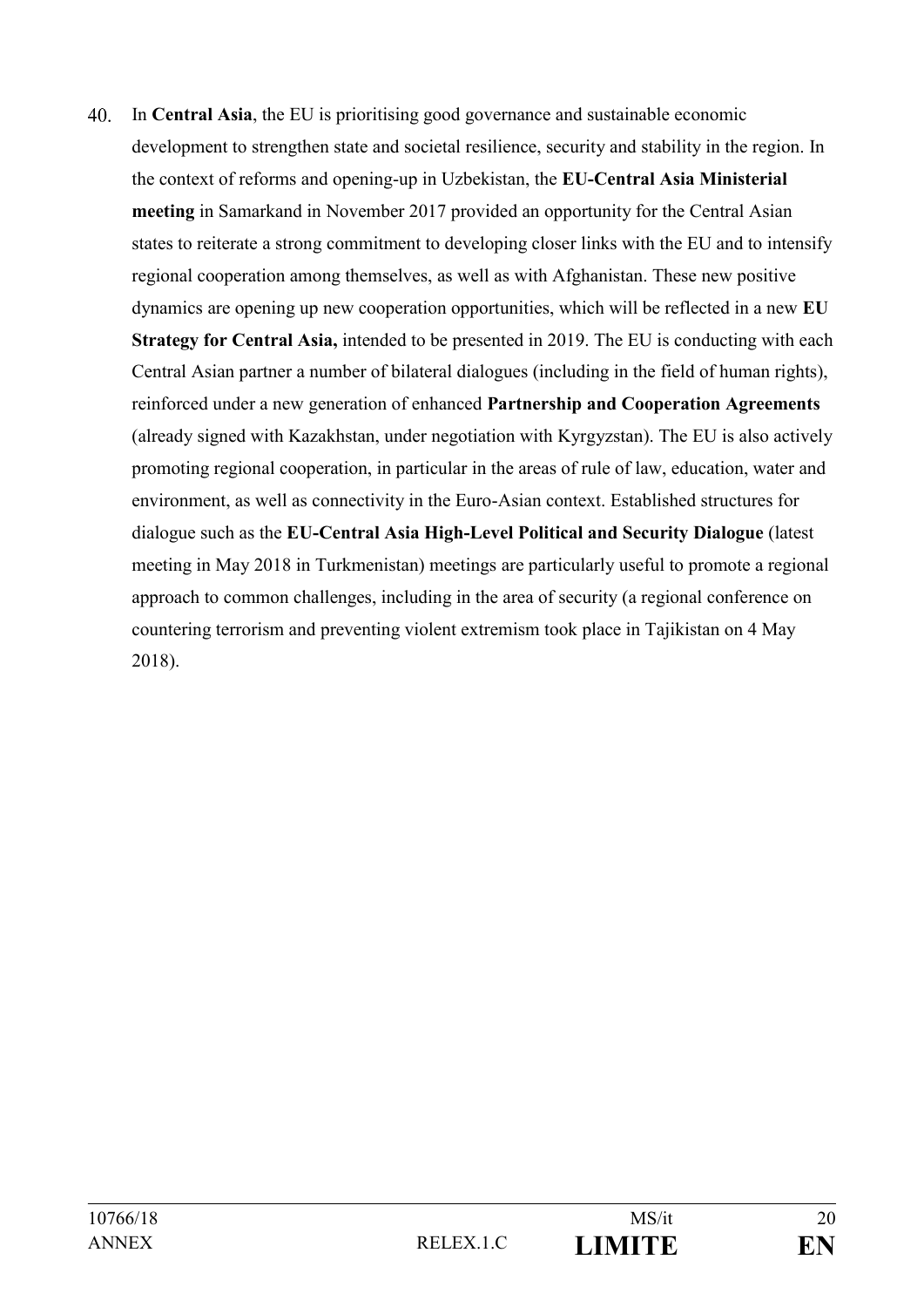- 41. The EU's response to the challenges and opportunities in the **Arctic** will continue to be based on the implementation of the 2016 Joint Communication on An integrated European Union policy for the Arctic, as well as the EU Global Strategy. The EU engages on Arctic matters both via Arctic-specific forums including the Arctic Council, the Barents-Euro Arctic Council and the Northern Dimension policy framework and via general forums whose decisions affect the Arctic including the UN Framework Convention of Climate Change, Science and Research projects e.g. under Horizon2020 as well as maritime bodies addressing key challenges for the World's oceans. In 2018, the EU will co-host the Second Arctic Science Ministerial together with Germany and Finland. The EU will continue to work in order to become an observer in the Arctic Council.
- 42. The EU will continue to support the strengthening of the **Organization for Security and Cooperation in Europe** (OSCE) as a platform for political dialogue between the participating states, especially aiming at finding a sustainable political solution to protracted conflicts and to crises, notably in Ukraine. The EU will strengthen its contribution within and its cooperation with the OSCE on the basis of the Exchange of Letters between the two organisations. The OSCE's comprehensive concept of security and full implementation of the existing commitments in all three dimensions will remain key for the EU's approach to the organisation.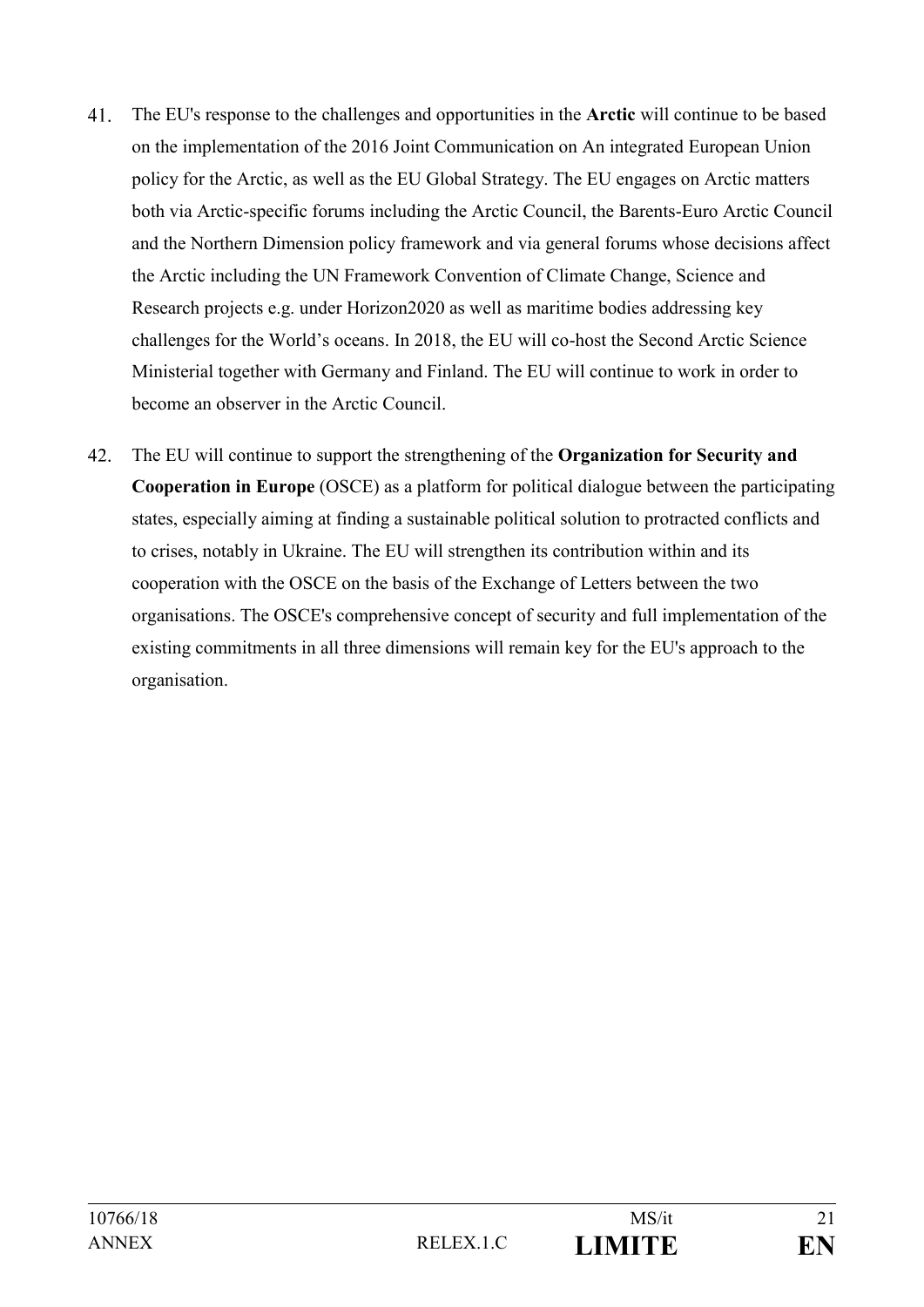# **Middle East and North Africa (MENA)**

43. In line with the Global Strategy, the EU will contribute to the security of the Union and to the stability of the **MENA region** through a number of interrelated actions and processes. These focus on crisis management, conflict reduction and prevention, commitment to the unity and territorial integrity, countering terrorism and violent extremism, improved governance and sustainable economic growth. There are numerous challenges in these areas within MENA, with several countries currently in the throes of civil strife which also affects many of their own neighbours.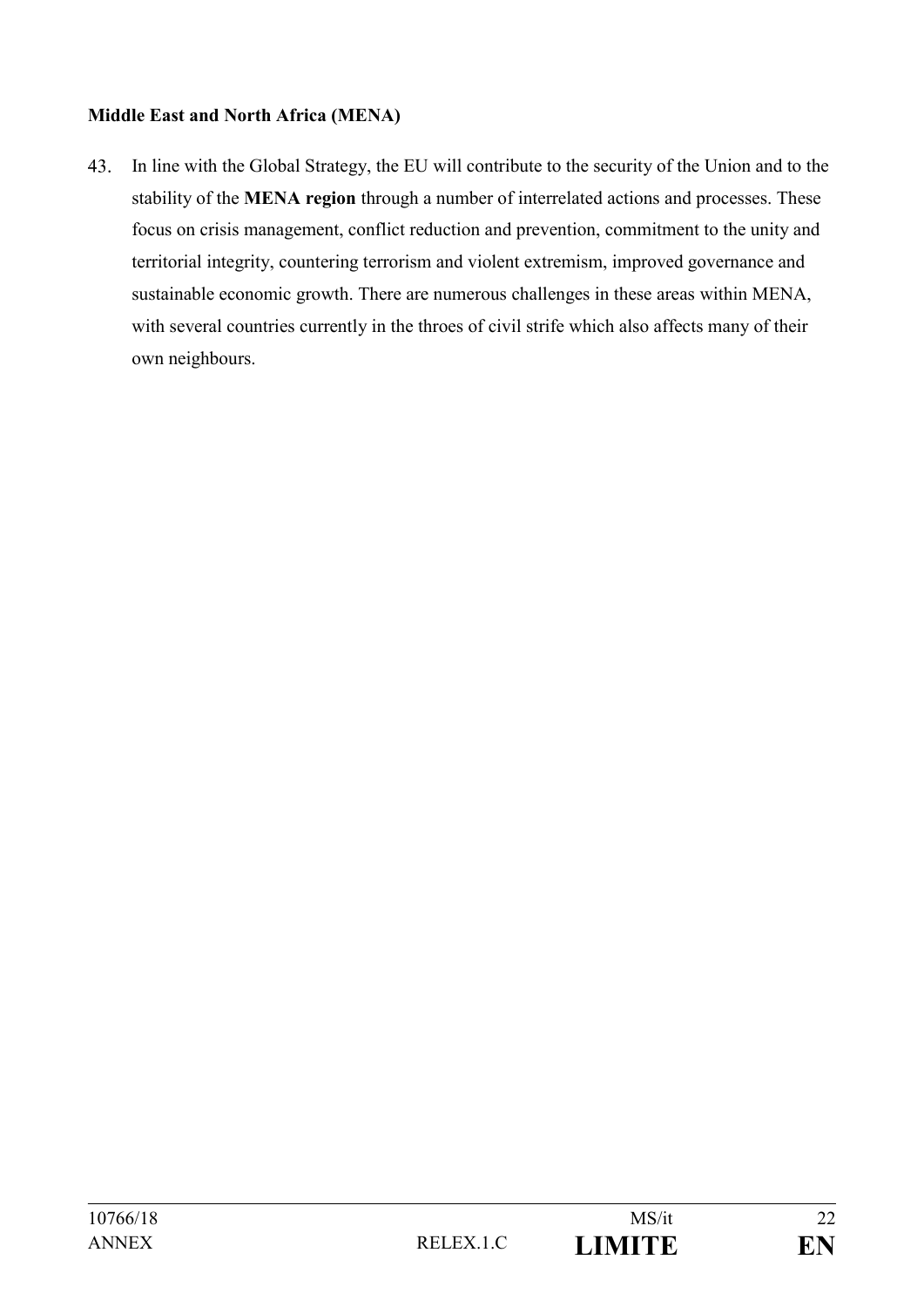$44$ Ending the conflict in **Syria** - that every day takes the lives of innocent people and has resulted in millions of refugees and IDPs - continues to remain a high priority for the European Union. The objectives of the EU strategy for Syria, adopted on 3 April 2017, remain valid. The EU believes there cannot be a military solution to the conflict and will continue to support the efforts of the UN Special Envoy to promote a genuine political transition, in line with UNSCR 2254 and the 2012 Geneva communique, within the UN-led Geneva process. Work with the Syrian opposition and civil society will continue as well as support for accountability and transitional justice toward a genuine national reconciliation. To contribute to the enduring defeat of Da'esh, the EU will engage in stabilisation efforts in the areas liberated from Da'esh by the Global Coalition in northeastern Syria. Inclusive, independent and representative local governance will be an important factor for the deployment of more comprehensive, sustainable, and inclusive European stabilisation efforts. The EU-hosted a second Brussels Ministerial Conference for Syria on 24-25 April, co-chaired by the EU and the UN, gathered international support for UN-led peace process and succeeded in mobilising **humanitarian aid** to Syrians inside the country and in the neighbouring countries, including for hosting communities, through pledges totalling \$ 4.4 billion ( $\epsilon$  3.5 billion) for 2018, as well as multi-year pledges of \$3.4 billion ( $\epsilon$  2.7 billion) for 2019-2020. The EU will build on the implementation of ENP Partnership Priorities with **Jordan, Lebanon and Egypt** to enhance cooperation in all fields of common interest. The EU will also continue to support Jordan and Lebanon in tackling the consequences of the Syria crisis and to foster stability and economic development in both countries in the spirit of the aforementioned second Brussels Conference. In Egypt, the EU will continue to support the implementation of the G20 Compact with Africa initiative.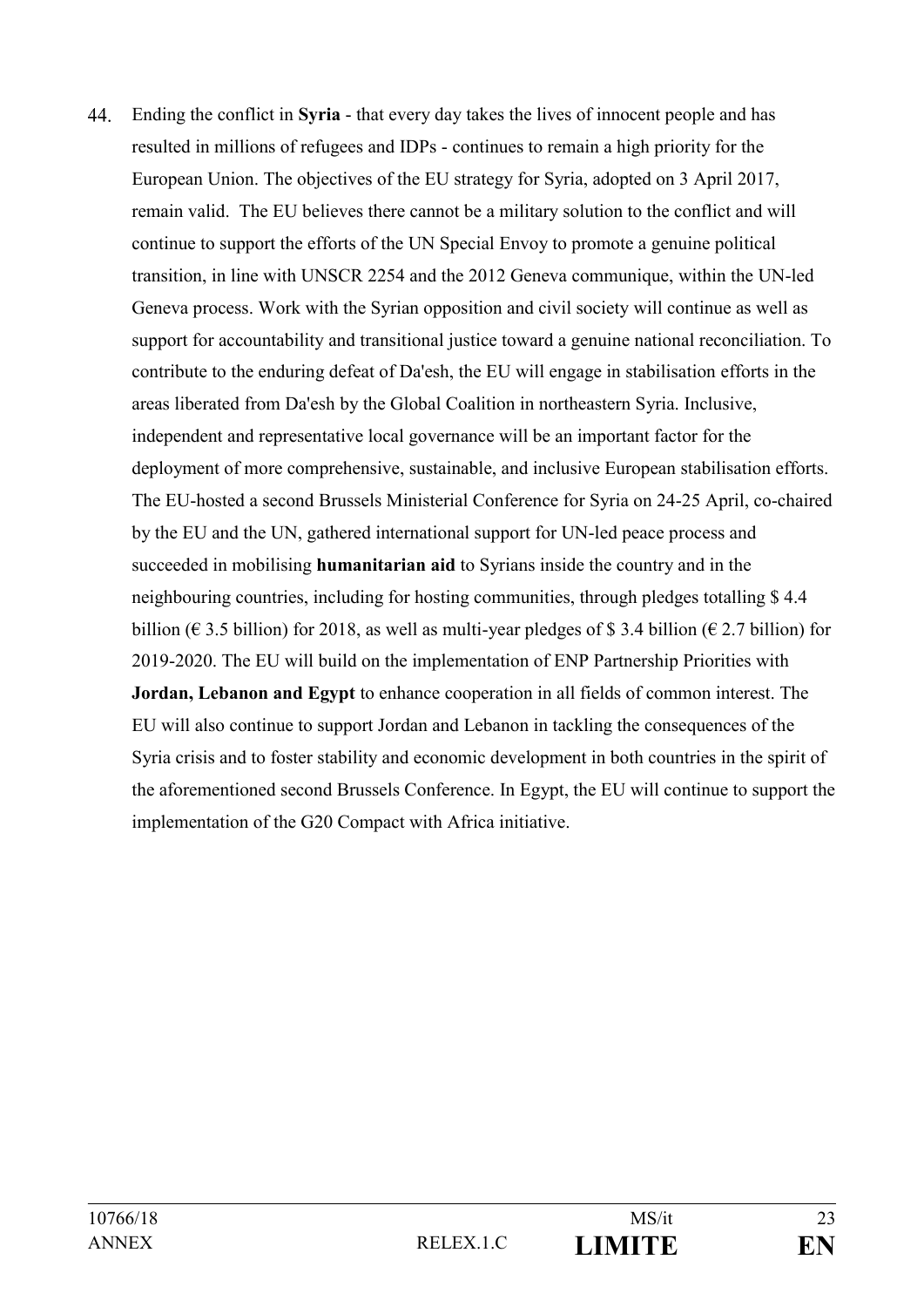$45<sub>1</sub>$ In the context of a stalled **Middle East Peace Process**, the EU, including through the EU Special Representative's mandate, and in line with relevant UN Security Council resolutions, will continue to engage with the parties and international partners towards a two-state solution that meets both parties security needs and Palestinian aspirations for statehood and sovereignty, ends the occupation that began in 1967, and resolves all permanent status issues in order to end the conflict. As set out in its successive Council conclusions and in the conclusions adopted by the European Council on 14 December 2017, the EU reiterates its firm commitment to the two-state solution and its existing policies, including on Jerusalem. A way must be found through negotiations to resolve the status of Jerusalem as the future capital of both States, so that aspirations of both sides are fulfilled. The EU recalls that settlements are illegal under international law, as reaffirmed by UN Security Council Resolution 2334 (2016); they constitute an obstacle to peace and threaten to make a two-state solution impossible, the EU reiterates its strong opposition to Israel's settlement policy and actions taken in this context, such as demolitions and confiscation, including of EU funded projects. The EU is deeply concerned that the continuing cycle of violence has led to loss of human life in Israel and the occupied Palestinian territory. The EU will continue to work within the Quartet and with other stakeholders in the region to preserve the prospect of a viable two-state solution and to recreate the conditions for meaningful negotiations. In this context, at the end of 2017 and at the beginning of 2018, both parties and Arab partners have been invited to engage in discussion with the Foreign Affairs Council. In the Gaza strip, the EU calls for parties on the ground to act with restraint and facilitate a de-escalation of violence. Swift steps are needed to produce a fundamental change to the political, security and economic situation in the Gaza Strip, including the end to the closure of Gaza and a full opening of the crossing points, while addressing Israel's legitimate security concerns. The EU further urges all Palestinian factions to engage in good faith in the reconciliation process, which is an important element for reaching a two state solution. The Palestinian Authority must fully resume its governmental functions in Gaza, as it is an integral part of a future Palestinian State. The EU has repeatedly offered to support this process with all the instruments at its disposal.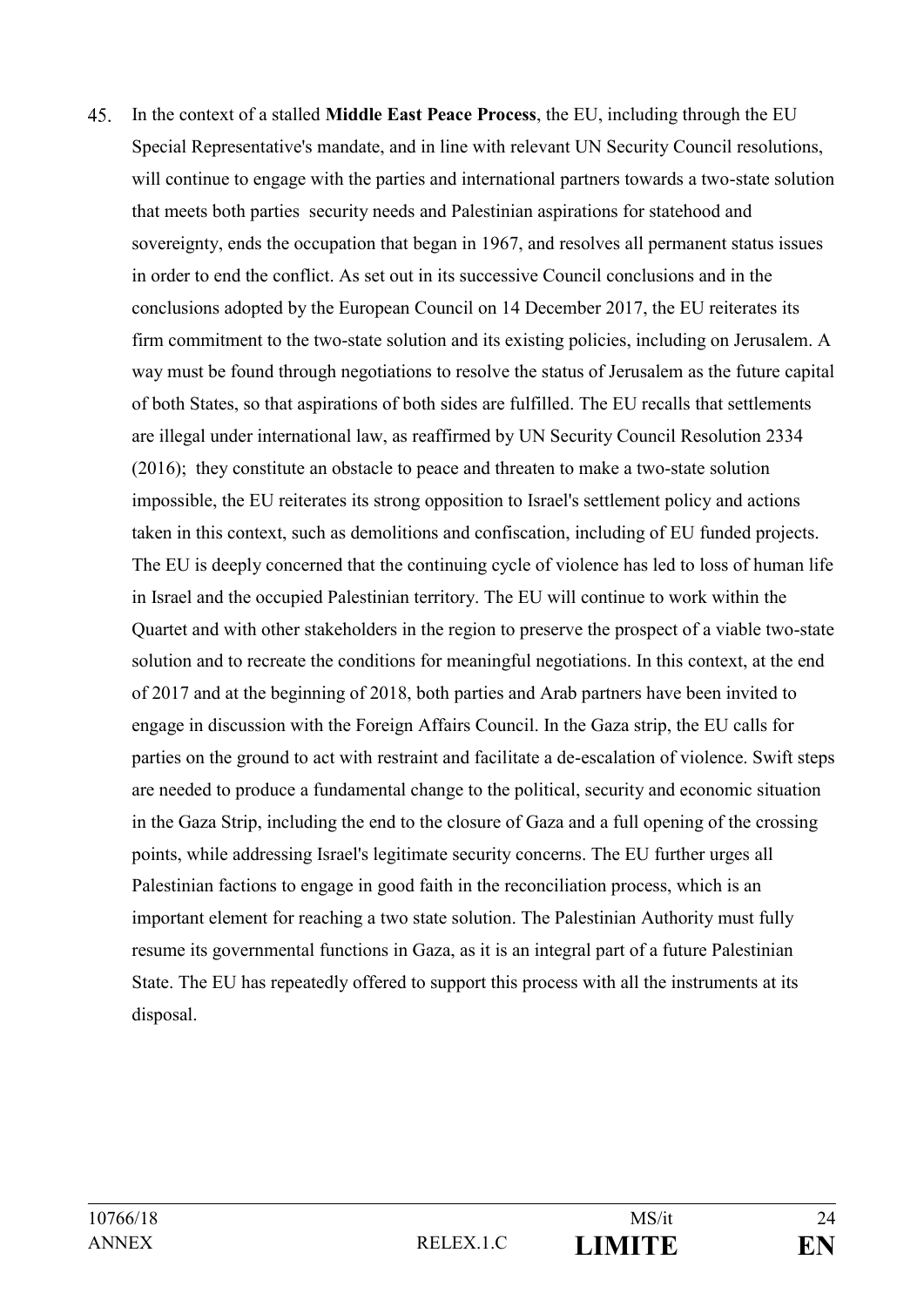- $46<sup>2</sup>$ In the Middle East, the EU Police Mission for the Palestinian Territories (**EUPOL COPPS**) continues to assist the Palestinian Authority in building the institutions of a future State of Palestine in the areas of policing and criminal justice. The EU Border Assistance Mission for the Rafah Crossing Point (**EUBAM RAFAH**), currently located in Tel Aviv, with a standby operational capacity to provide a third-party presence at the Rafah Crossing Point as part of the 2005 Agreement on Movement and Access (AMA agreement) forms part of the confidence-building measures between the Government of Israel and the Palestinian Authority. The EU has reiterated EUBAM Rafah's readiness to redeploy to Rafah, once conditions allow, to support efforts to reunite Palestinian Territories under a single and legitimate Palestinian Authority; prudent operational planning for a possible redeployment was conducted in this context. Both missions were subject to a comprehensive strategic review in April 2018.
- 47. In a context of multiple challenges, aggravated by the crises in **Libya** and the **Sahel**, the EU will endeavour to deepen its diplomatic and political commitment in North Africa. The EU will further deepen its Privileged Partnership with **Tunisia**, notably through implementing the comprehensive approach to support democratic transition and economic transformation as reflected in the Strategic Priorities for 2018-2020 adopted in May 2018 and continue developing the joint reflection of the future of the partnership in view of bringing Tunisia closer to the EU. With **Morocco**, the EU will work towards developing the advanced status, in full coherence with the recent jurisprudence of the European Court of Justice. In Tunisia and Morocco, the EU will continue to support the implementation of the G20 Compact with Africa initiative. With **Algeria**, the EU will pursue its implementation on the common Partnership Priorities, as well as cooperation on regional security and stability, in full respect of the provisions of the Association Agreement.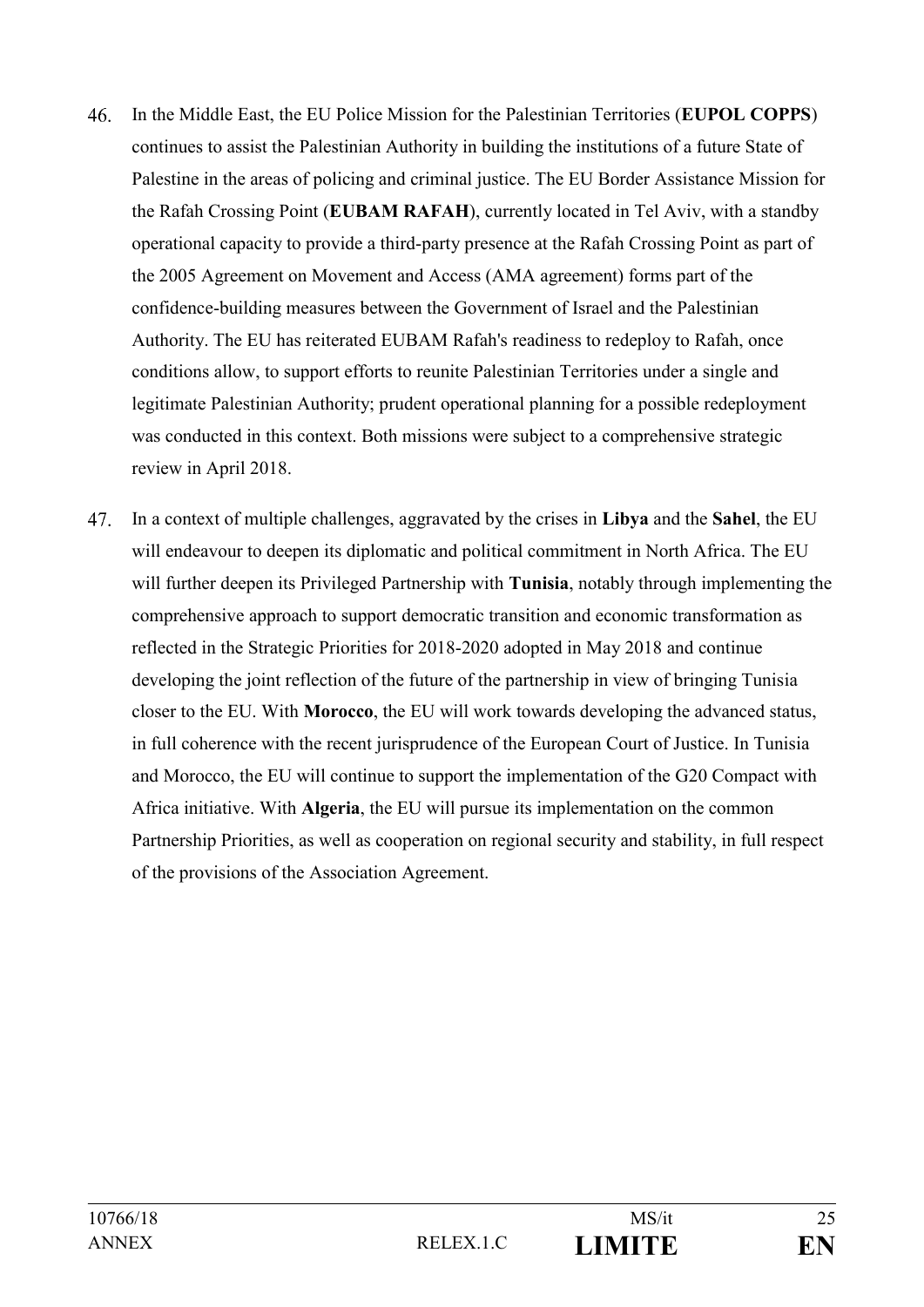- 48. In Libya, the EU will continue to support the UN-led political process , in line with the Presidential Statement (PRST) of the Security Council of 6 June 2018, which welcomed the momentum generated by the international conference on Libya hosted in Paris on May 29th, 2018. The EU will continue its work in support of the Libyan people and municipalities and is coordinating with neighbouring countries and regional organisations, in particular within the Libya Quartet.
- 49. On **migration**, in order to stem irregular migration flows across the Central Mediterranean and to avoid further loss of lives at sea, in the desert, and in the hands of traffickers, the EU will continue action along the Central Mediterranean route as a follow up to the Joint Communication adopted by the Commission and the HR/VP and the Malta Declaration. The EU cooperates closely with the Libyan authorities, the African Union and UN agencies (IOM and UNHCR) to improve conditions at detentions camps for migrants and remove hurdles to an orderly programme of Assisted Voluntary Returns and resettlement for those in need of protection. It also continues training programmes and monitoring for Libyan maritime patrol officers who counter dangerous illegal crossings and thus avoid further loss of lives at sea. Particular attention will be given to work in the framework of the AU-EU-UN Taskforce, created in the margins of the November 2017 AU-EU Summit and the follow-up to the December 2017 Brussels Taskforce meeting, which has substantially reinforced cooperation with Libya and the countries of origin and transit, notably by stepping up assisted voluntary returns and transit evacuation and resettlements from Libya. A key objective remains breaking the business model of smugglers, by also stepping up work with Libya's North African and sub-Saharan neighbours. The EU will pursue its close monitoring of the situation along the Eastern and Western Mediterranean in light of increases in migration flows along those routes.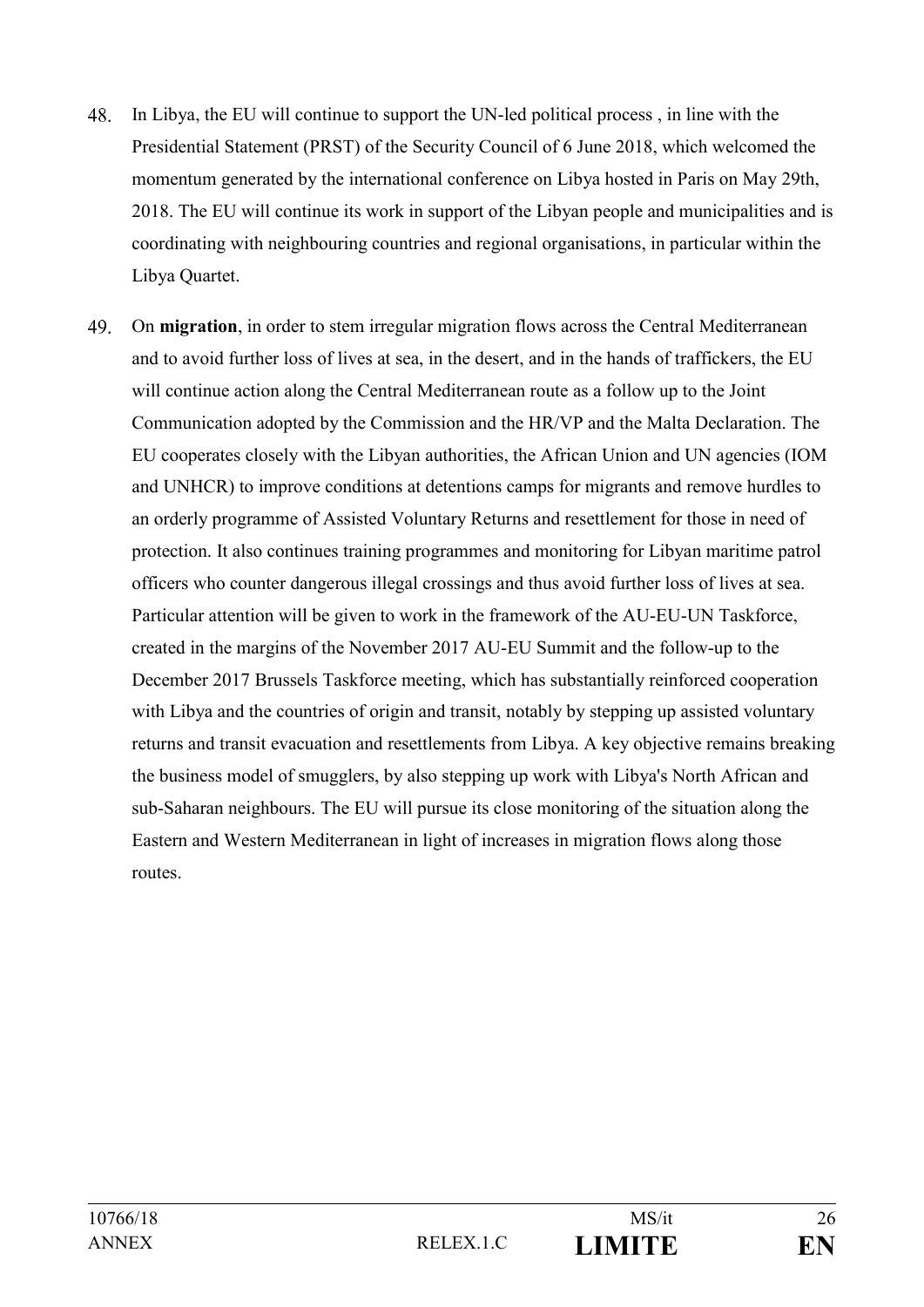$50<sub>1</sub>$ This remains the focus of our work in the Mediterranean, with **EUNAVFOR MED (ENFM) Operation SOPHIA**. Launched in 2015, ENFM Operation SOPHIA is also part of the EU's comprehensive approach to migration and it complements EU action, which includes regional cooperation, policies on migration and asylum, humanitarian aid, diplomatic action, conflict prevention and crisis management. ENFM Operation SOPHIA, whose main task is to actively disrupt the migrant smugglers and human traffickers' business model, also contributes to enhancing security by training the Libyan Navy and Coast Guard, implementing the UN arms embargo on Libya and gathering information on illegal trafficking, including oil smuggling, and has also contributed to the saving of thousands of lives in the Mediterranean. The mandates of ENFM Operation SOPHIA, European Union Integrated Border Management Assistance Mission in Libya **(EUBAM Libya**) and the EU Liaison and Planning Cell (EULPC) are being reviewed in 2018. On 17 July 2017, the Council extended EUBAM Libya's mandate until 31 December 2018 to assist in a comprehensive civilian security sector reform planning process with a view to preparing for a possible civilian CSDP Mission, and to engage with and assist the Libyan authorities in the fields of border management, law enforcement and the broader criminal justice system. On 5 December 2017, EUBAM established a "light presence" in Tripoli which has enabled the Mission to enhance its mapping of the relevant Libyan actors and to increase its overall engagement with the Libyan partners on the ground. EUBAM has played a strong coordination role for the EU and other international organisations' activities on the ground. Relevant proposals for more operational support are part of the review to be presented to Member States in autumn 2018 with subsequent revision of EUBAM's mandate and operational plan prior to its end of mandate in December 2018.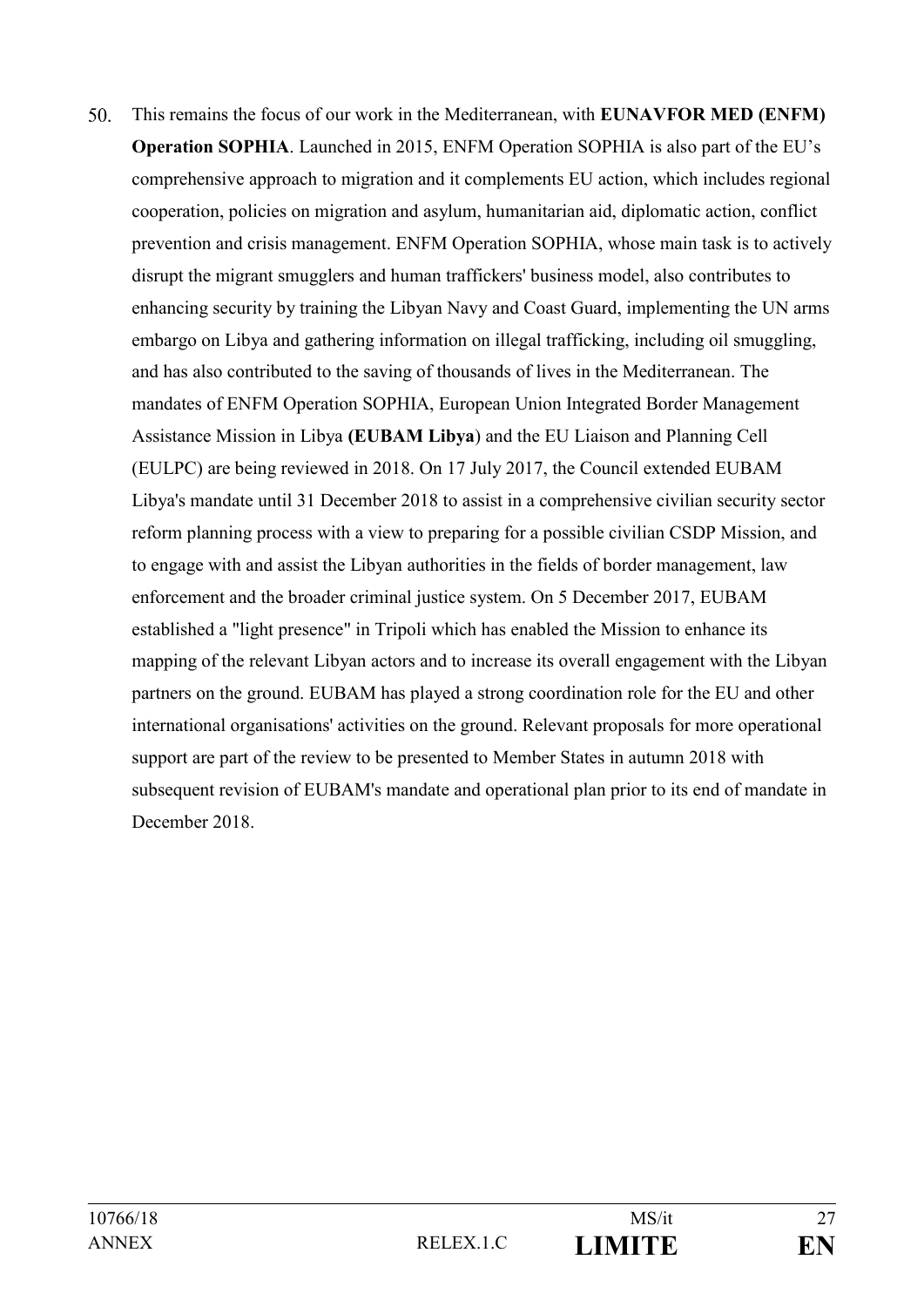- 51. In **Iraq** , following the adoption of the new EU-Iraq Strategy in January and after the EU cochaired Kuwait Conference for Reconstruction in Iraq in February, the EU will continue to support the Iraqi federal government's efforts to address the critical stabilisation, reconciliation and reconstruction challenges following the military defeat of Da'esh and after the May 2018 Parliamentary elections. It will seek an integrated approach that places Iraqi citizens at its centre and addresses the root causes of the crisis. This includes support to the rule of law through the **EU Advisory Mission in support of Security Sector Reform in Iraq (EUAM Iraq)** launched in November 2017, which will provide specific support to the civilian aspects of security sector reform and the implementation of the Iraqi National Security Strategy through the Office of the National Security Advisor and the Ministry of Interior. The Mission reached full operational capability in March 2018. A Strategic Review of the mission was presented to MSs in June and is currently under consideration. This will help shape an ambitious and progressive reinforcement of the mission for the next 18 months. The current mandate expires in October 2018.
- 52. The EU will remain actively engaged in fostering dialogue and cooperation with the Gulf Cooperation Council (GCC), including bilaterally with the GCC Member States, despite current constraints affecting intra-GCC relations. In this regard the EU will continue to work with all parties in support of Kuwaiti mediation efforts in order to de-escalate tensions.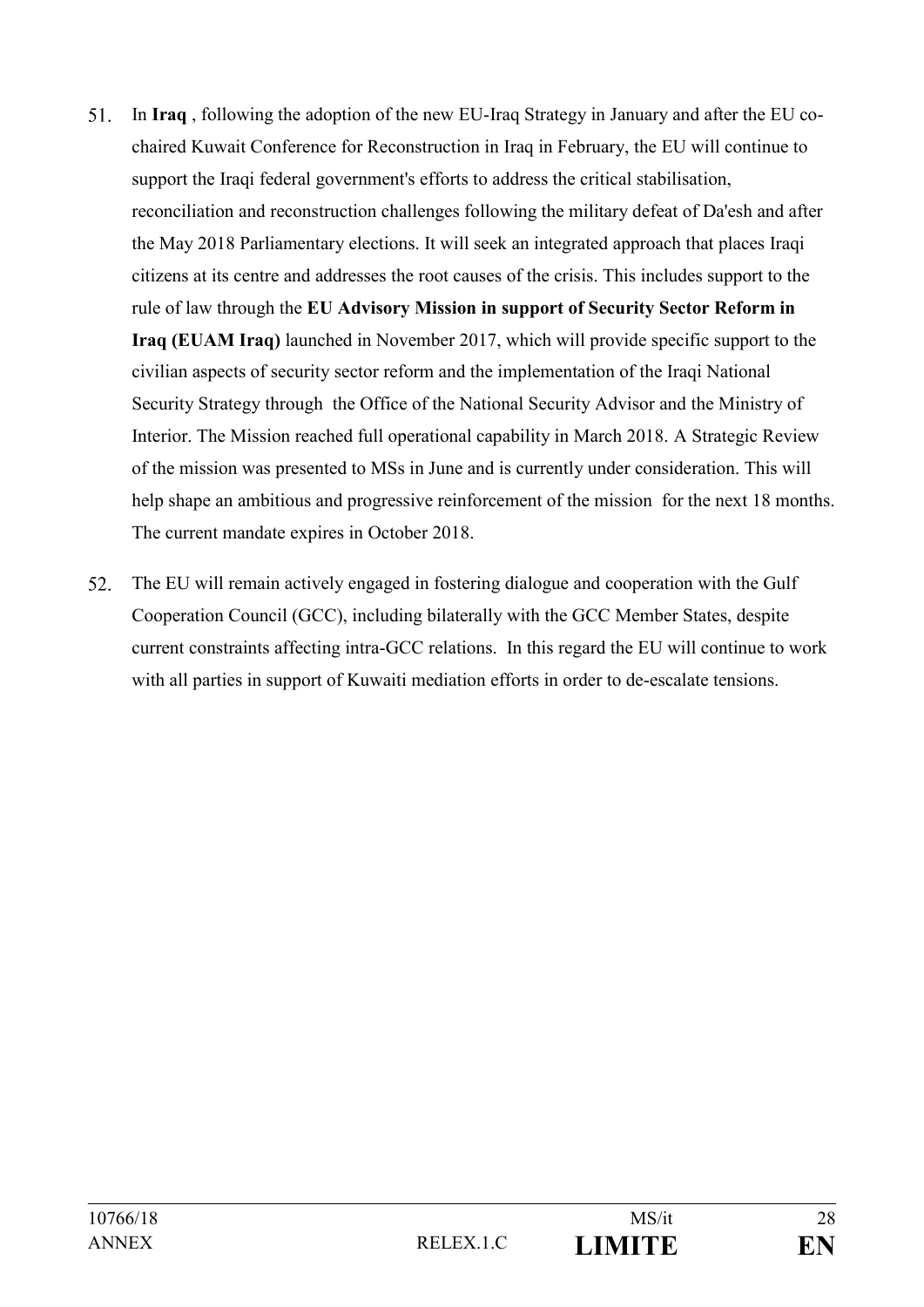- 53. On **Yemen**, the ongoing protracted conflict continues to produce devastating humanitarian consequences for the country and its population, which is now the largest humanitarian crisis in the world. The EU will continue to lend unrelenting support to the efforts of the UN Secretary General and the new UN Special Envoy for Yemen in order to achieve a prompt resumption of political negotiations, and an effective lifting of current restrictions on trade and humanitarian flows into the whole country. The EU will also consider reinforcing the United Nations Verification and Inspection Mechanism (UNVIM).
- 54. On the regional side, the EU will consolidate its interaction with the League of Arab States (LAS) notably following the participation of the HR/VP to the 29th Summit of the League of Arab States (LAS) in Dhahran, **KSA** in April, also with a view to hold the first Euro-Arab Summit. In parallel the EU will continue its already strong collaboration with and support to the **Union for the Mediterranean** as a key platform for regional dialogue and a catalyser for integration initiatives and projects.

### **Iran**

55. 2018 proved to be a decisive year for relations with Iran and the Joint Comprehensive Plan of Action (JCPOA). As the culmination of 12 years of diplomacy facilitated by the EU, and following unanimous endorsement by the UN Security Council through Resolution 2231, the JCPOA is crucial for the security of the European Union and for the region. Given her mandate following UNSCR 2231, the HR/VP continues to coordinate the implementation of the agreement.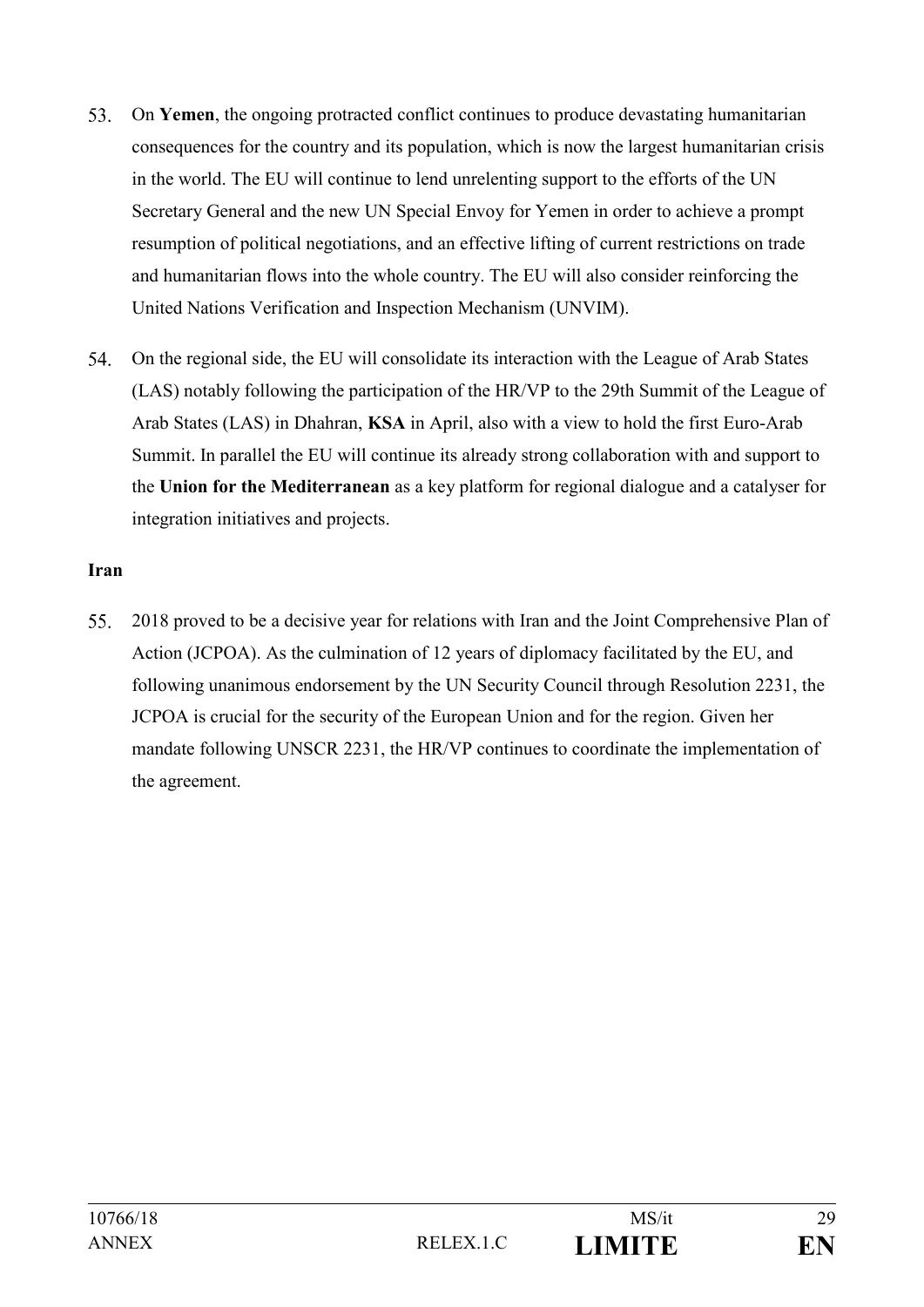- 56. Following the statement of the US President on 8 May announcing the US withdrawal from the agreement, the EU has worked, together with Member States, at preserving the JCPOA as a key element of the international non-proliferation architecture. The EU remains committed to the continued full and effective implementation of all parts of the JCPOA, as long as Iran continues to respect its commitments under the deal.
- 57. As the lifting of nuclear-related sanctions leading to the normalisation of trade and economic relations with Iran constitutes an essential part of the agreement, the EU has worked on avenues to preserve the interests of businesses and investors who – acting in good faith based on commitments made by the international community and endorsed by the Security Council – are choosing to do legitimate business with Iran.
- 58. At the same time, the EU has continued to address issues of concern outside the JCPOA, notably Iran's role in the region, ballistic missiles or Human Rights. As such the EU chaired a number of meetings with Iran on regional issues seeking constructive and tangible results, such as on the situation in Yemen.
- 59. Some of these concerns are addressed through sanctions which include designation of Iranian individuals and entities. In addition, as regards proliferation a number of sectoral measures are still in place including: an arms embargo, sanctions related to missile technology, restrictions on certain nuclear-related transfers and activities, and provisions concerning certain metals and software which are subject to an authorisation regime. EU restrictive measures vis-à-vis Iran include the provisions of relevant UNSCRs.
- $60<sub>1</sub>$ As the implementation of the JCPOA has enabled the establishment of a regular EU-Iran High Level Dialogue, and following the April 2016 Joint Statement of HR/VP and Foreign Minister of Iran, the EU and Iran continue to progress on concrete projects of cooperation in a number of areas, including trade and the economy, energy, environment and climate change, migration and humanitarian issues, education and research. Discussions continue on human rights, also following encouraging developments as regards decisions on the non-application of the death penalty for a number of drug-related offences.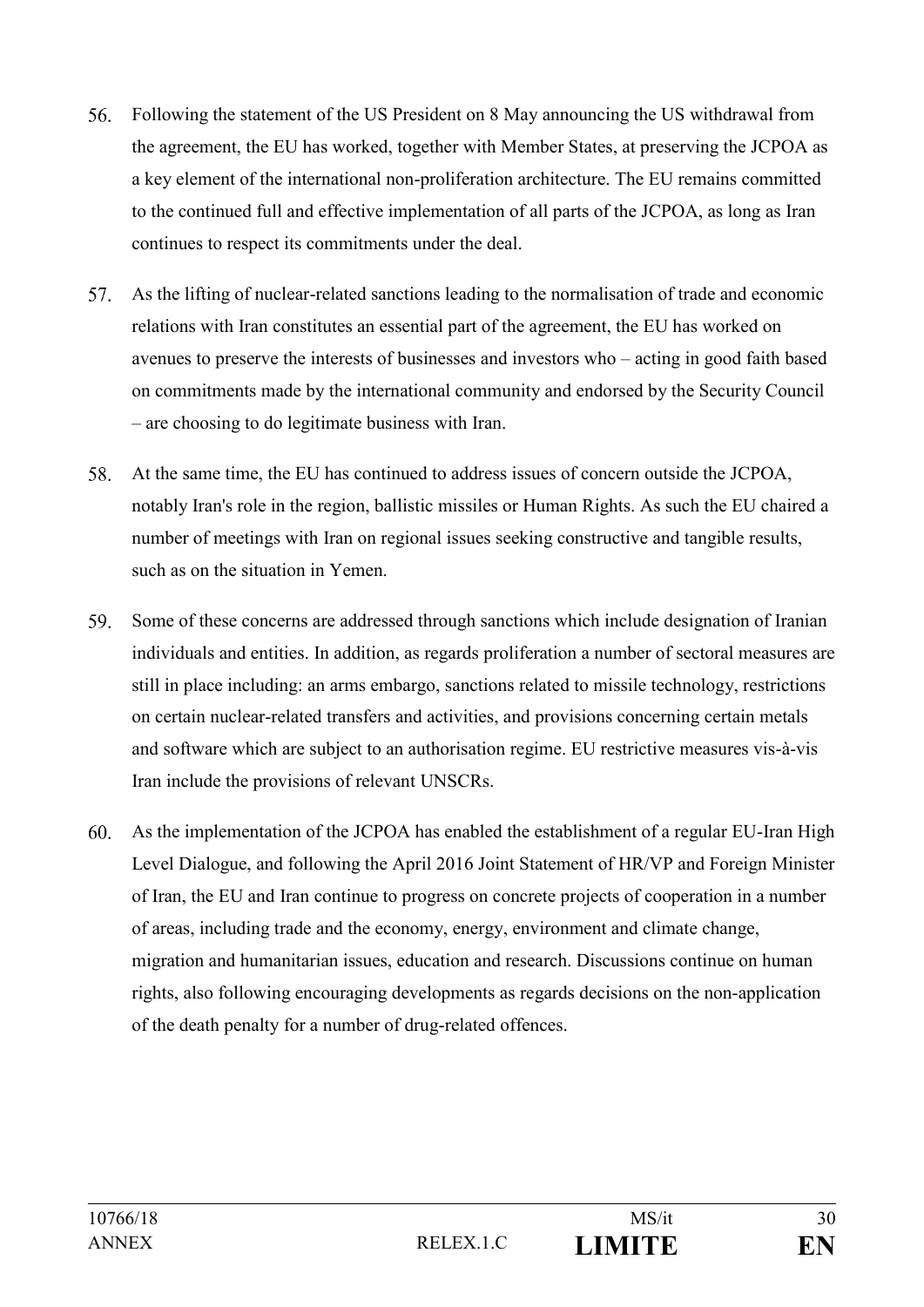#### **Africa**

2018 will be a year of opportunity for the even closer EU-Africa partnership as the continent 61. embarks on an ambitious agenda for continental integration, with many occasions to reaffirm and enhance engagement at bilateral, regional and continental level. The EU's engagement with Africa will focus on the follow-up of the **fifth AU-EU summit** (Abidjan, Cote d'Ivoire, end of November 2017) which was focused on investing in youth. Both sides agreed on a number of priority areas which will guide EU action in 2018 and beyond: (i) Investing in People – education, science technology and skills development; (ii) Strengthening Resilience, Peace, Security and Governance; (iii) Mobility and Migration and (iv) Mobilising Investments for African structural sustainable transformation. The meeting of the African Union and the European Union Commissions on 23 May enabled concrete follow up of the Summit, notably the signing of a Memorandum of Understanding on a Peace and Security Framework and discussions on a new framework for Continental Dialogue on Migration, which will pave the way for a strengthened engagement over the next years in order to meet the new challenges the two continents are facing. The implementation of decisions taken at the Abidjan summit will be of particular importance both in 2018 as in subsequent years, namely as regards initiatives contained in the Summit declaration. These include adoption of the Abidjan Action Plan as well as establishing the appropriate follow-up structures. The start of the negotiations on the future relations "**Post-Cotonou**" with African, Caribbean, and Pacific (ACP) Group of States will have to capture this renewed partnership more strategically.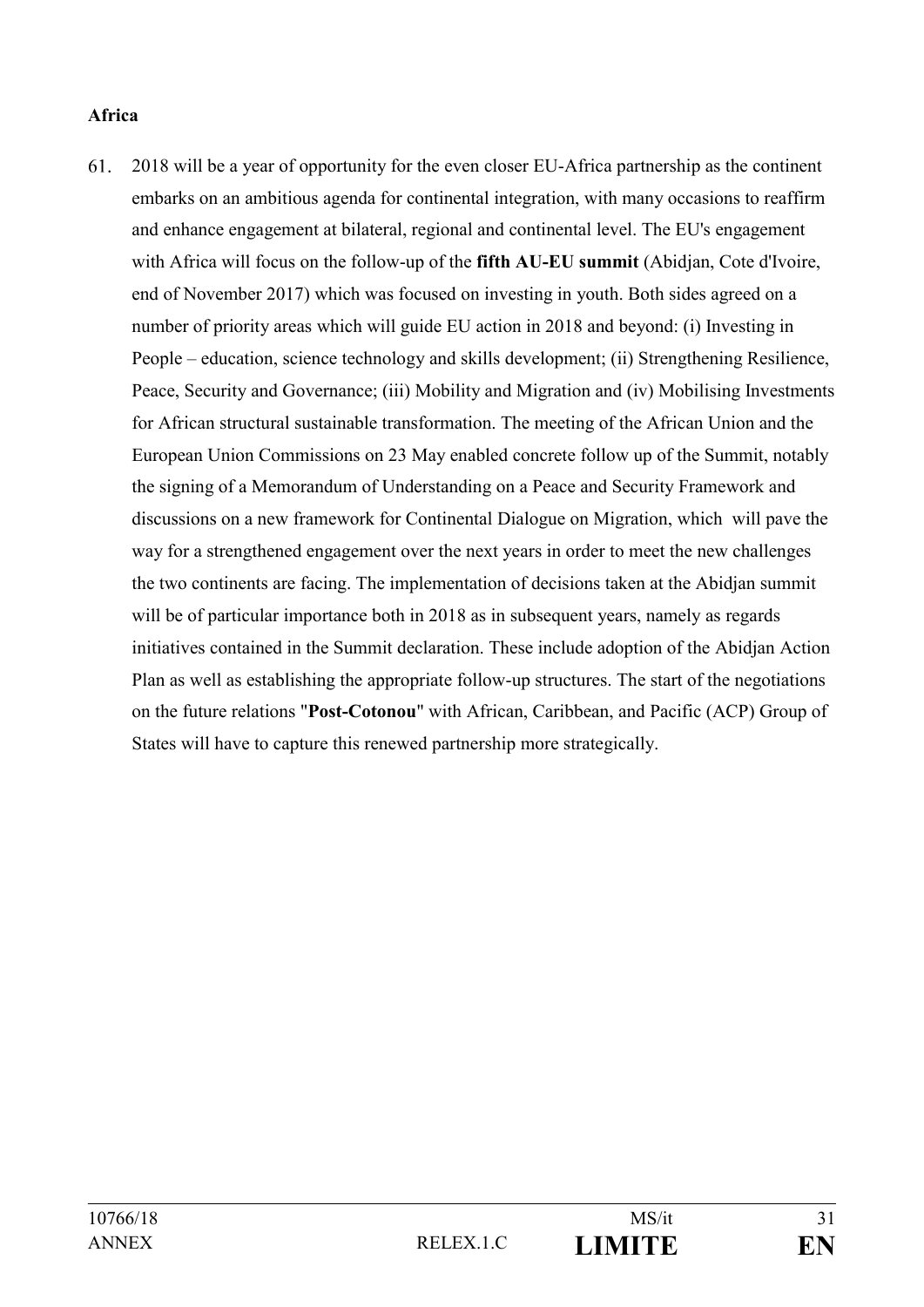- 62. The EU will continue working with the **African Union** (AU) and will pursue a political dialogue at ministerial level with the holding of a first annual EU/AU ministerial meeting due to take place late 2018/early 2019. The EU will engage with the AU, regional organisations and bilateral African partners, including civil society organisations and the private sector, to develop the environment that would foster investment and job creation with the needs and ambitions of a young population in mind. Collaboration between African and European researchers and innovators in fields such as food and nutrition security, sustainable agriculture, climate change and sustainable energy will further be promoted. Engagement in the field of international peace and security will also deserve special attention, and in particular further support to the African Peace and Security Architecture, which has been enlarged recently to encompass new African led initiatives including the Lake Chad Basin Commission-led Multinational Joint Task Force and the G5 Sahel Joint Force. Trilateral cooperation with the AU and the UN will be widened both horizontally and geographically building on the successful experience of the Joint AU-EU-UN Taskforce to Address the Migrant Situation in Libya set up at the margins of the AU-EU Summit in November 2017.
- 63. The EU will also continue supporting the implementation of the G20 Compact with Africa initiative in Ghana, Ivory Coast, Benin, Rwanda, Senegal, Ethiopia, Togo and Guinea. A specific contribution from the EU will be the support of further investments through the European External Investment Plan.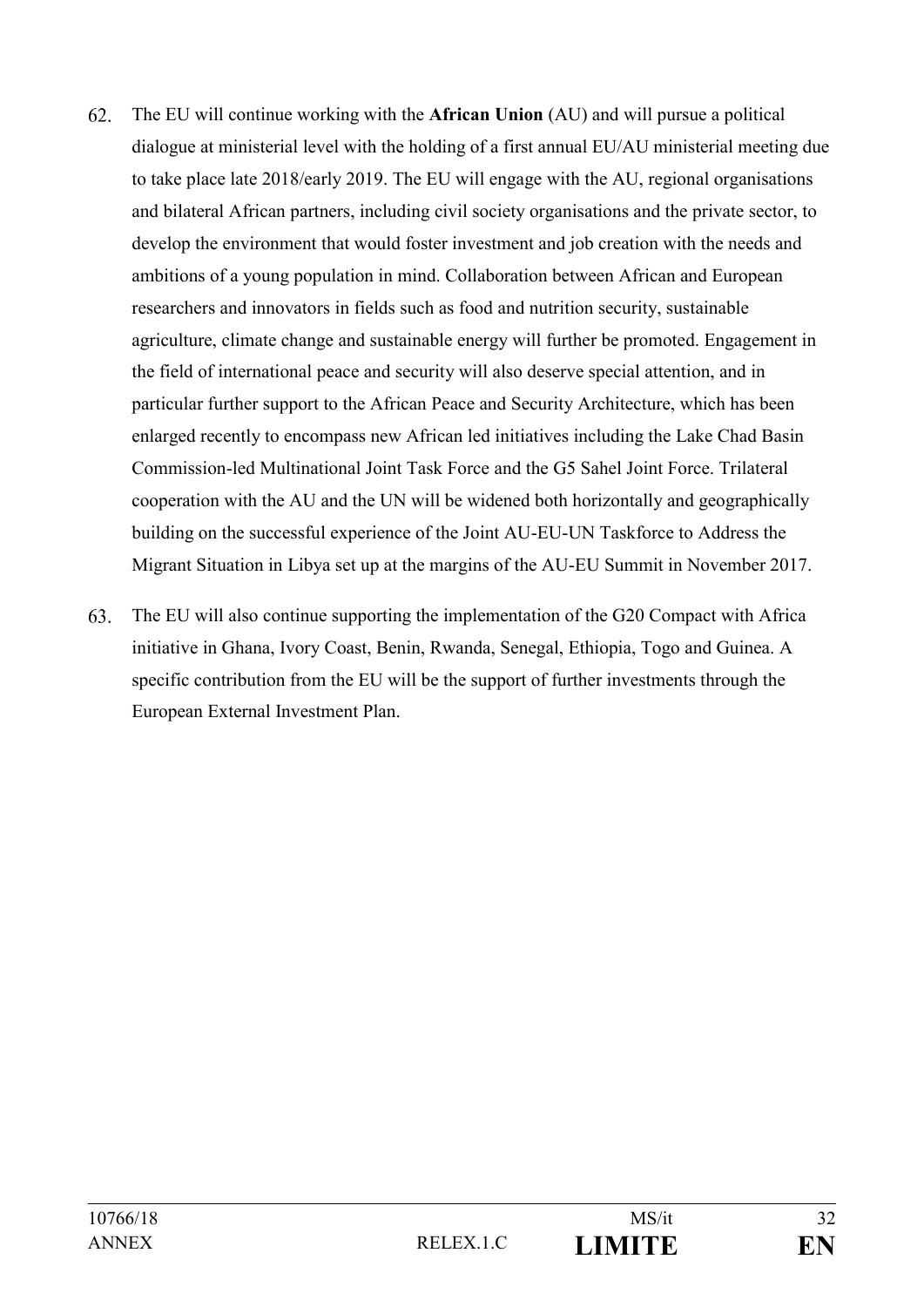64 With persisting security vulnerabilities linked to violent extremism, piracy, terrorist attacks and organized crime, work on the comprehensive implementation of the regional strategies and action plans for the **Sahel, Gulf of Guinea** and the **Horn of Africa** will continue, in a joint effort. Contributing to regional and international efforts for peace and stability – particularly in **Mali** and **Somalia**, which are fundamental for the stability of their wider regions - will remain a key priority in 2018. The EU will support economic and security progress in Somalia that will promote a gradual shift towards greater ownership by Somali actors. In the Horn, the EU will continue to utilise its convening power to bring the member countries of IGAD together in ministerial format, with a view to encourage regional cohesion and resilience. The EU will aim to engage external actors on maritime security issues as a means of contributing to stabilising the wider Horn region. The EU is increasing its attention to the adverse external influences on both sides of the Red Sea on the stability of the wider region. The EU is exploring options to step up its engagement with partners in the **Red Sea** region, in order to promote stability while protecting the EU' interests more effectively.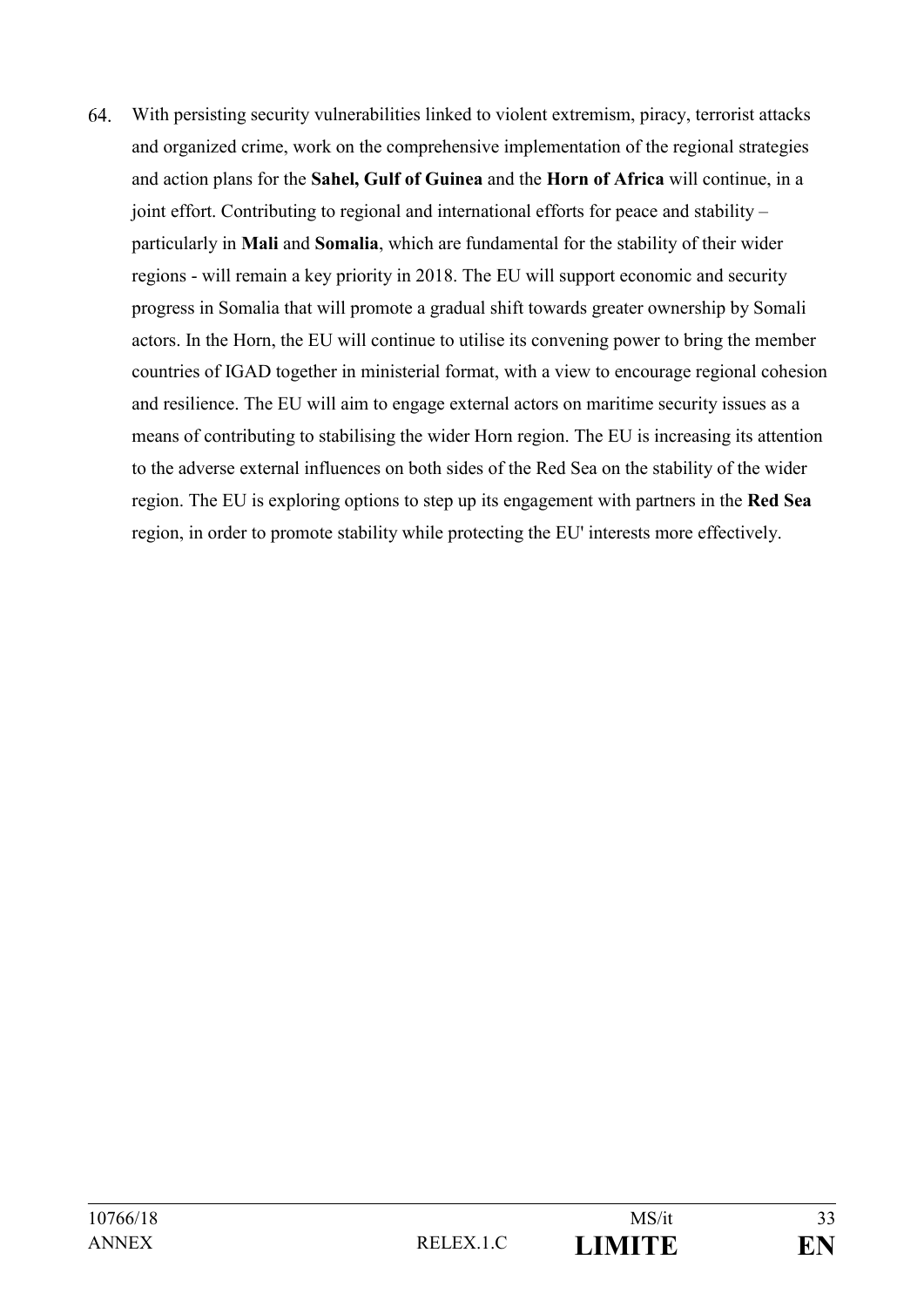65. With regards to open conflicts, work will continue to consolidate progress and to foster reconciliation and peace in the **Central African Republic** and to avoid the outbreak of large scale violence in **South Sudan** by bringing the parties back to a political process. Continued attention will be paid to addressing security and migration-related challenges in Sahel and Northern Africa (particularly Libya); exploring and enhancing cross-regional synergies and cooperation in the Horn of Africa and Red Sea region with African and Gulf countries in areas such as security, economic development and addressing irregular migration; and boosting the effectiveness of regional action in addressing the challenges faced by countries in the Lake Chad Basin, including the fight against Boko Haram and support the existing initiatives aiming at stabilising the region through enforced cross-border cooperation such as the Forum of Governors who met in Maiduguri in May 2018 and the upcoming Lake Chad Conference in Berlin in September 2018 to address the crisis and its root causes by a multifaceted approach. Sustained work with the G5 Sahel will remain a priority, confirmed also in the context of the ministerial dialogue and most recently with the High-level International Conference on the Sahel, in Brussels, 23 February 2018. Follow up will be given to the outcome of the Sahel Conference in political, security and development terms. The issue of maritime security will need to be closely monitored, in the light of the alarming trends of piracy and armed robbery at sea (including "kidnap for ransom" events) in particular off the **Nigerian** coasts. The EU is committed to supporting stability and progress in the West Africa region, as well as the work of the Economic Community of West African States/ECOWAS, namely by encouraging dialogue and equitable solutions in countries such as Togo and Cameroon and by fostering democratic consolidation in countries such as the Gambia and Guinea-Bissau. Finally, in the Great Lakes the EU will continue to use the instruments at its disposal to support international efforts to resolve the crisis in **Burundi**, in compliance with the Arusha Agreement, and to achieve credible and inclusive elections in the **Democratic Republic of Congo**, allowing a resumption of longer term efforts at development and regional integration.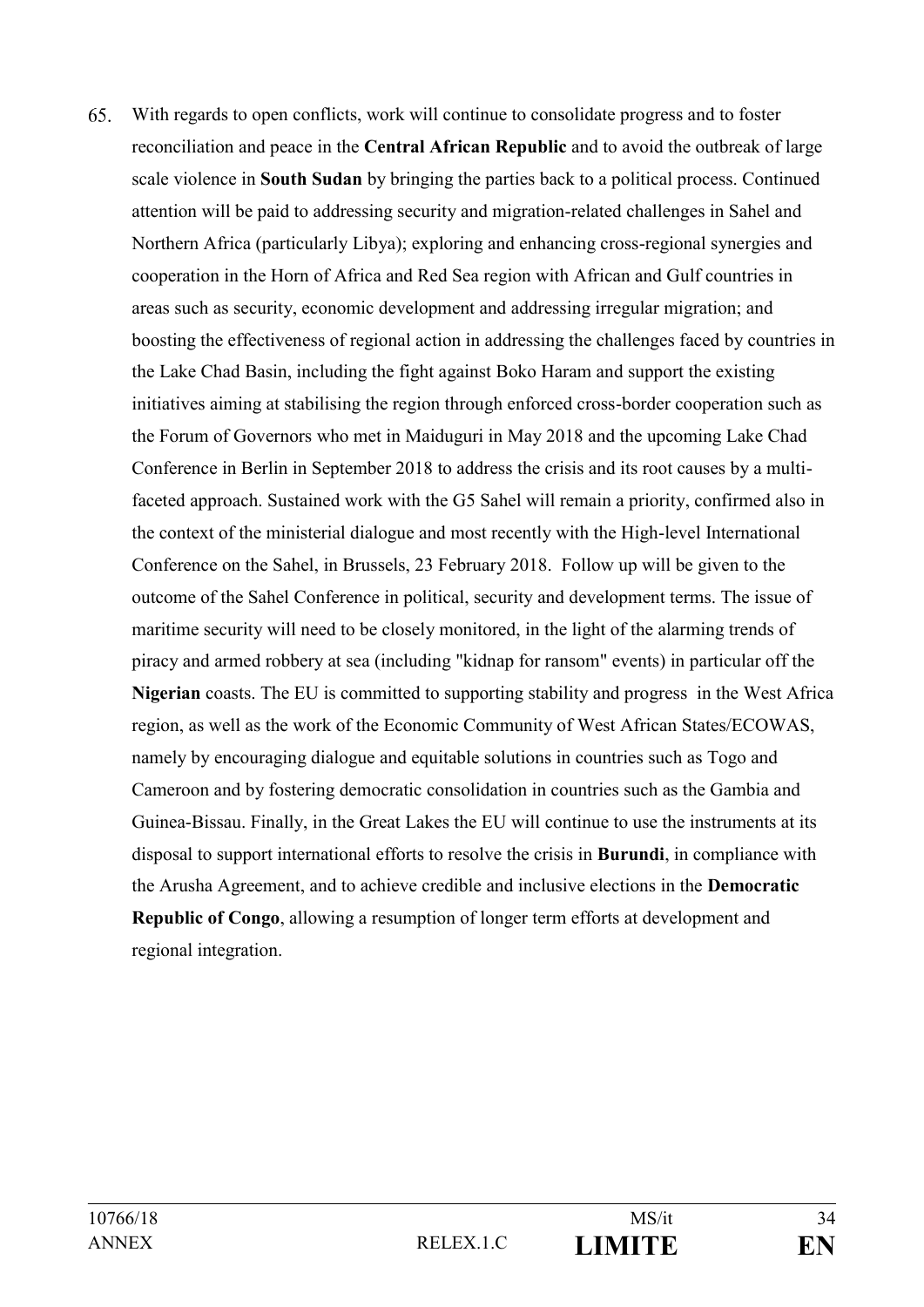66. Efforts to draw together the impact of the several **CSDP missions and operations** currently deployed **in Africa** are progressing, with the support of Member States for the implementation of the first phase of the regionalisation of CSDP in the Sahel region. CSDP operations and missions cover a broad range of activities and competencies. CSDP features in the EU's efforts to work with partners towards the common goal of stemming irregular migration at source and in transit countries in the Sahel. Stability in the Sahel region is enhanced through CSDP missions in Mali and Niger (**EUCAP Sahel Mali, EUTM Mali, EUCAP Sahel Niger**) in close cooperation with host governments. The strengthening of an integrated approach in the region builds on efforts under CSDP (e.g. training and capacitybuilding) and goes hand in hand with the strengthening of coordination between CSDP missions in the Sahel, with new actions like the stability action in Central Mali on the basis of Article 28 of the Treaty on European Union, and with projects financed under other EU instruments such as the EU Trust Fund for Africa and the Instrument contributing to Stability and Peace, and in particular with those Member States' projects in the region which will be an integral part of this approach including in the context of the initiative for capacity building in support of security and development (CBSD). For the first time, a stabilisation action under Article 28 TEU is ongoing on the field and provides advice and assistance to the Malian authorities, to consolidate and support democracy, by enhancing governance, supporting the public administration and improving regional and local capacities. The **CSDP regional approach in Sahel** is in line with the emphasis in the Global Strategy on strengthening cross border cooperation in the face of complex issues that increasingly require a regional approach. A thorough analysis of the gaps and needs in the five Sahel countries has been carried out and provides the basis for a Regional Implementation Plan. In addition to the strengthening of national capabilities by CSDP actions, the regionalisation of CSDP in the Sahel aims at strengthening, as appropriate, the civilian and military support to cross-border cooperation, the regional cooperation structures – in particular those of the G5 Sahel – and the capacity and ownership of the G5 countries to address the security challenges in the region.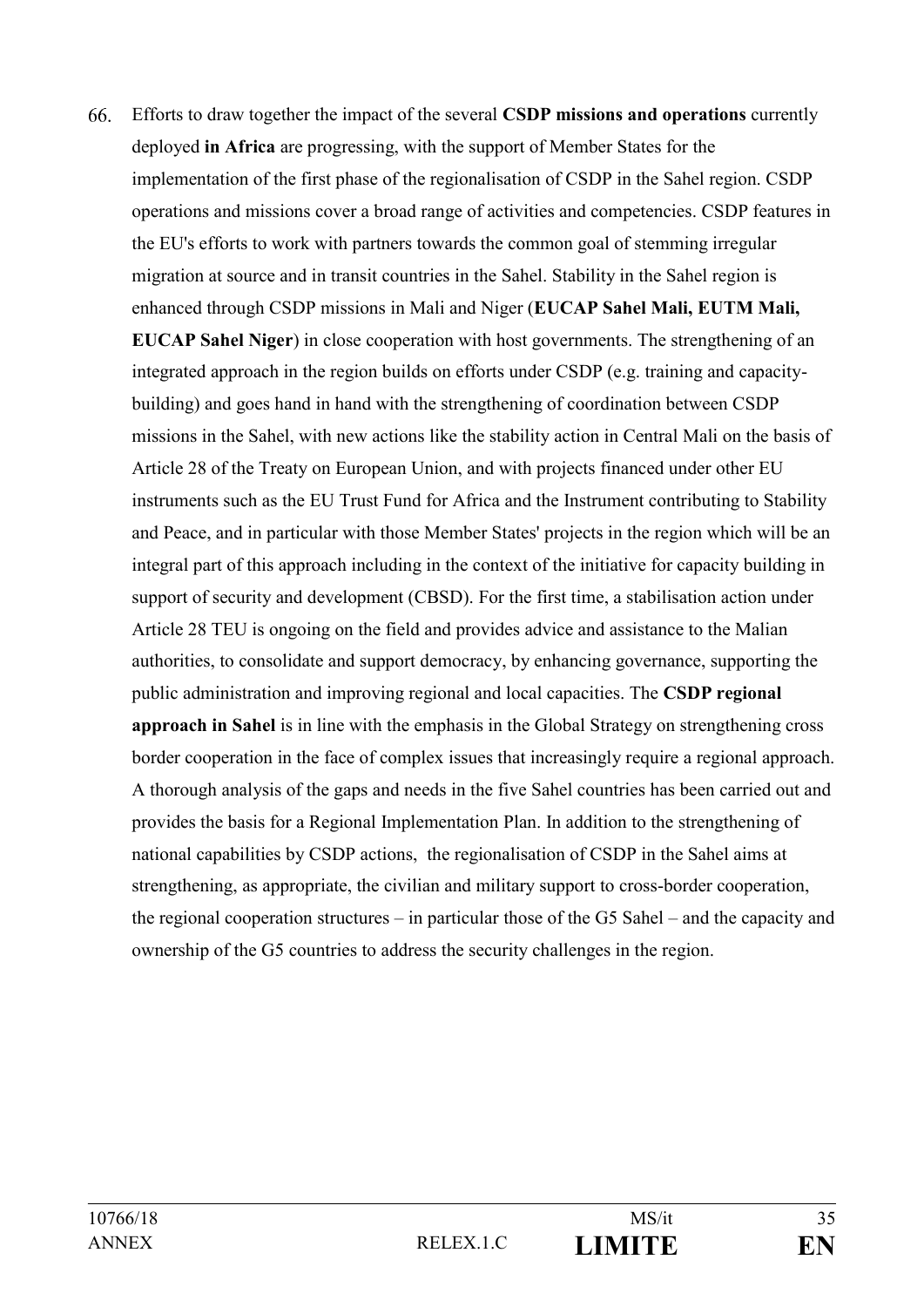This regionalisation approach will also take into account the EU efforts, including CSDP, to stabilise Libya. The aim is, among others, to extend training and advisory support for security and defence forces to G5 Sahel countries, with particular emphasis on cross border cooperation and support of the G5 Sahel Joint Force, using as a starting point current deployments in Mali and Niger. Within the framework of United Nations Security Council (UNSC) resolution 2391, the EU will work on its commitment to engage with and support the G5 Sahel countries on the operationalisation of the G5 Sahel Joint Force. The EU CSDP Military Training Mission in the Central African Republic (**EUTM RCA**) is demonstrating the strong EU commitment and is contributing to the restoration of peace and stability in the country. This contribution is broadly acknowledged by the UN and the CAR authorities, though President Touadera has requested more support from the EU to build the CAR internal security forces capabilities. Military engagement exists on the seas off the Horn of Africa (**EUNAVFOR Operation ATALANTA**) countering piracy to great effect and on land with the Somalia Training Mission (**EUTM Somalia**), based in Mogadishu, developing the capacity of the Somalian National Army. **EUCAP Somalia** is a civilian mission headquartered in Mogadishu and with elements in Nairobi focused on Somali maritime civilian law-enforcement. Further enhancement of the EU's engagement in the security sector in Somalia is being considered in order to empower National structures in advance of AMISOM's draw-down in the framework of the transition plan elaborated by the Federal Government of Somalia currently under elaboration. AMISOM has been supported by the EU since 2007 and its transformation to adapt to the new context remains critical to support a successful transition of the national security to the Somali security forces. Coordinated international support for its transition to Somali security forces beyond 2018 will be paramount to the return of security in the whole country.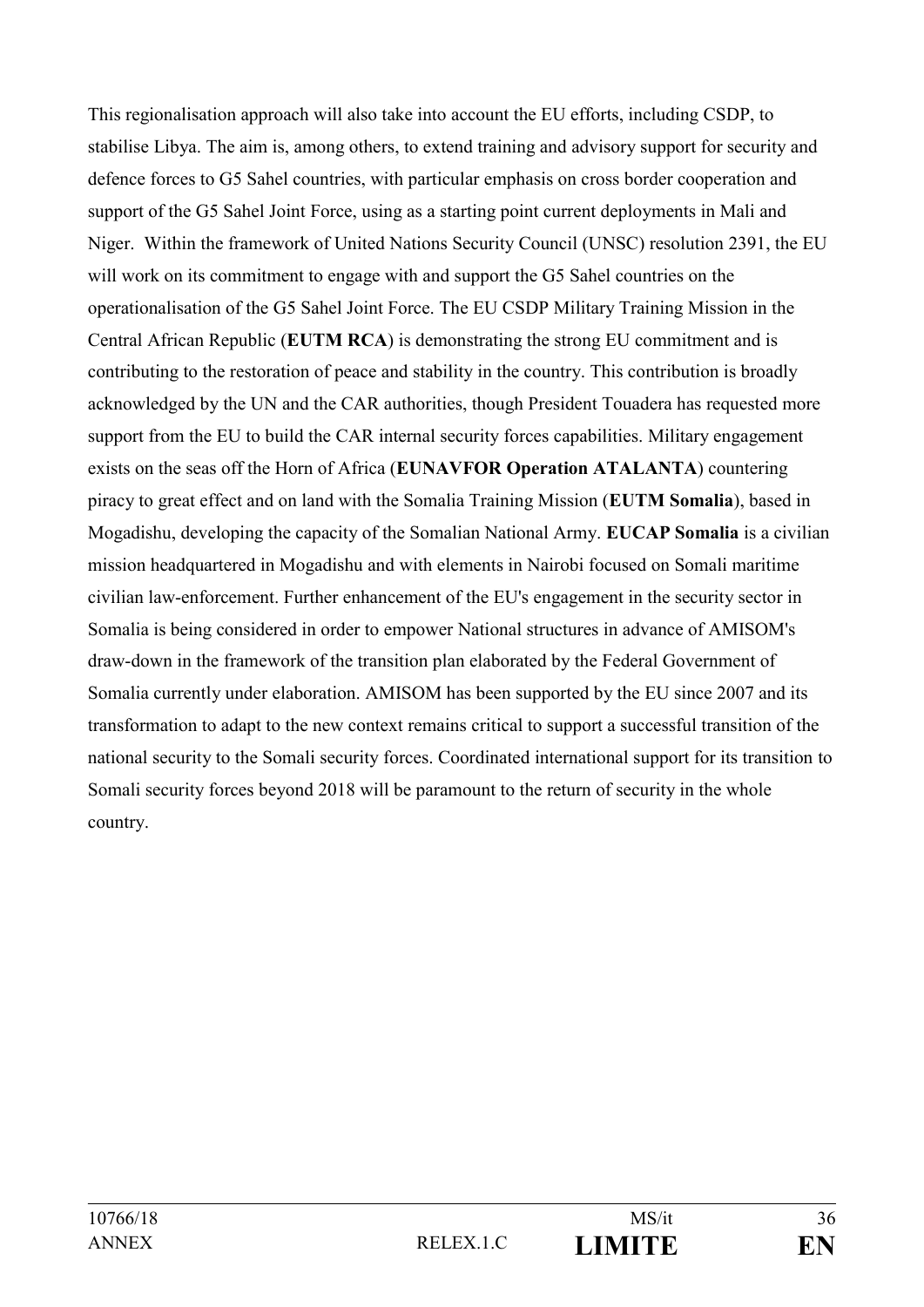- 67. The EU will continue to work together with regional and international partners with regards to **democratic consolidation, promotion and protection of human rights** and to prevent further violence in the more fragile countries, such as the Democratic Republic of Congo, and the Central African Republic. Contentious political processes in the past years, e.g. Burundi and **Gabon**, have strained our political dialogue, further highlighting the need for increased investment in the long term consolidation of rule of law and democratic governance.
- 68. The EU will continue to follow closely upcoming electoral processes, deploying electoral observers for a number of elections during 2018. The EU will continue to manage relations in a way which is consistent with the essential elements of the Cotonou Agreement and which responds to each specific context.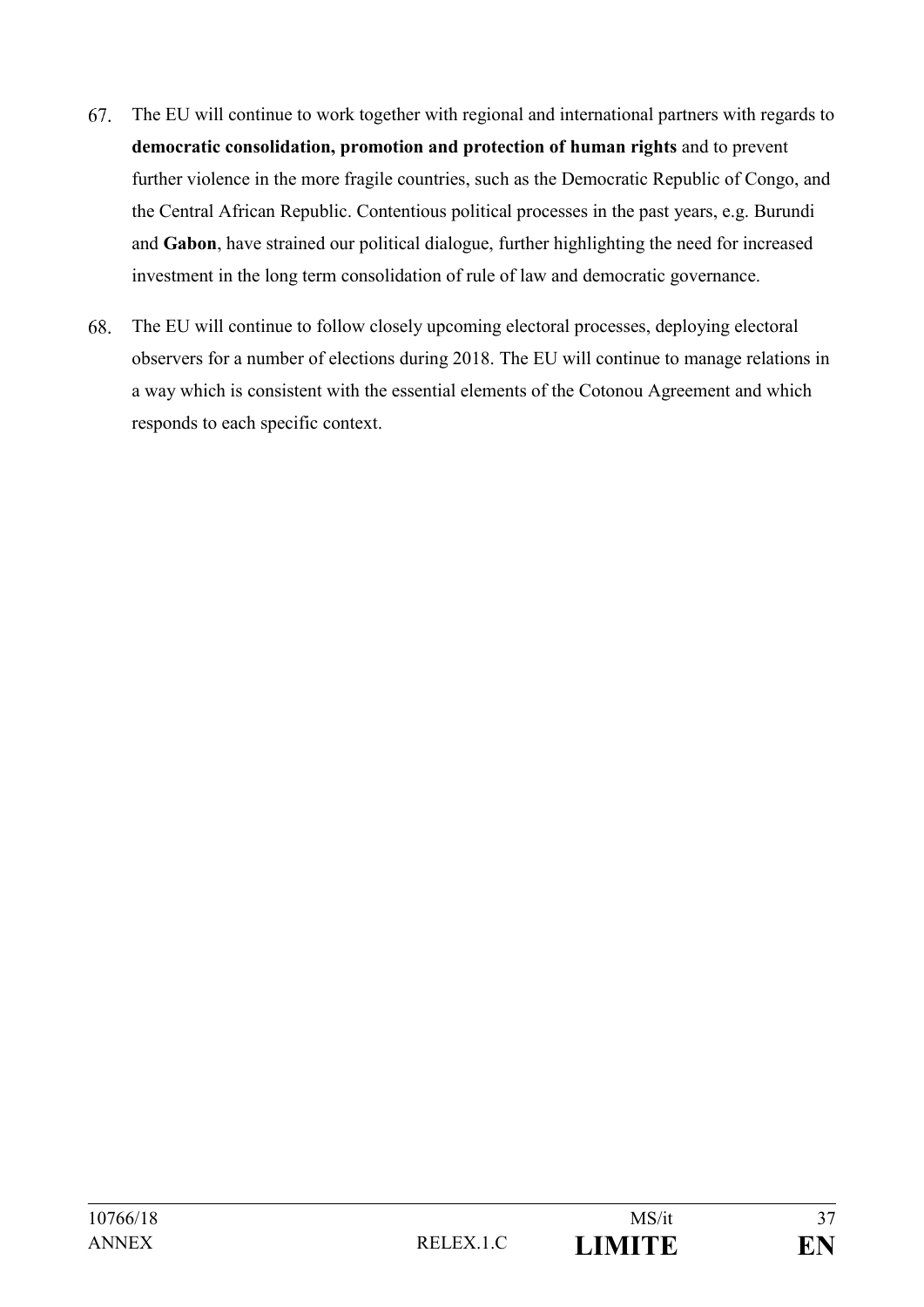69. Increased attention will be paid to promoting the **economic and investment aspects** of relations with Africa. Efforts to have the Economic Partnership Agreements with West Africa and the countries of the Southern African Development Community and the East African Community signed, ratified and implemented will continue. Strong economic diplomacy, including business-to-business interaction and accommodating the investment promotion efforts of Member States, will be built into bilateral political dialogue. The External Investment Plan will start being implemented.

Sustained efforts to implement the Joint Valetta Action Plan will be continued in a comprehensive manner in a spirit of partnership and covering all aspects of **migration,** capitalising on concrete achievements of Khartoum and Rabat processes, as appropriate. Following the AU-EU Summit in Abidjan (November 2017), further efforts will continue to reinforce dialogue on migration and mobility at continental level. While respecting fully the international law and EU and national competences, increased cooperation will be pursued with countries of origin, transit and destination aiming to address root causes of irregular migration and forced displacement, tackle related cross-border challenges, continue national work on regular migration and mobility, save lives, ensure protection, stem irregular migration, enhance cooperation on return, readmission and sustainable reintegration, and address vulnerabilities of people subject to forced displacements In parallel, those efforts will be consistently pursued jointly with African countries and financed in the framework of the implementation of the EU Trust Fund for Africa.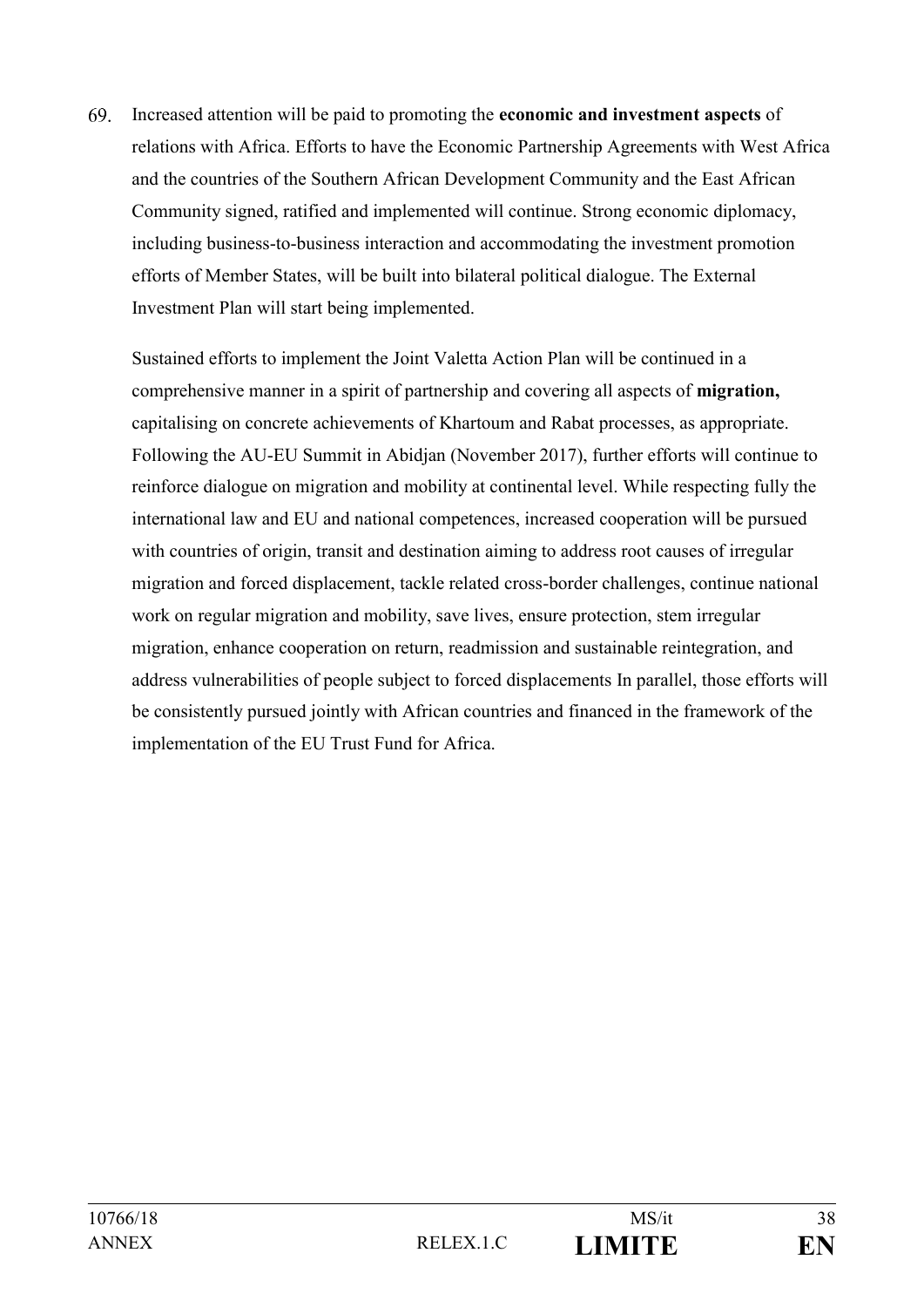- 70. Ministerial dialogues notably with **Nigeria, Ethiopia, Angola** and **Cape Verde** are being planned to step up EU's engagement with these partners. A summit with **South Africa** (the first since 2013), also marking 10 years of strategic partnership with the EU, would cement the bilateral relationship and could give a particularly healthy boost to economic engagement. The EU will continue to build on the ministerial dialogues with regional organisations (e.g. Economic Community of West African States/ECOWAS, Southern Africa Development Community/SADC, Intergovernmental Authority on Development/IGAD) in order to make progress on the implementation of the joint trade and investment agendas and enhance joint contribution to peace, stability and democratisation processes in the regions concerned.
- 71. In view of the expiry of the **Cotonou Partnership Agreement** in 2020 formal negotiations with the 79 ACP countries on the future of relations will be launched in 2018.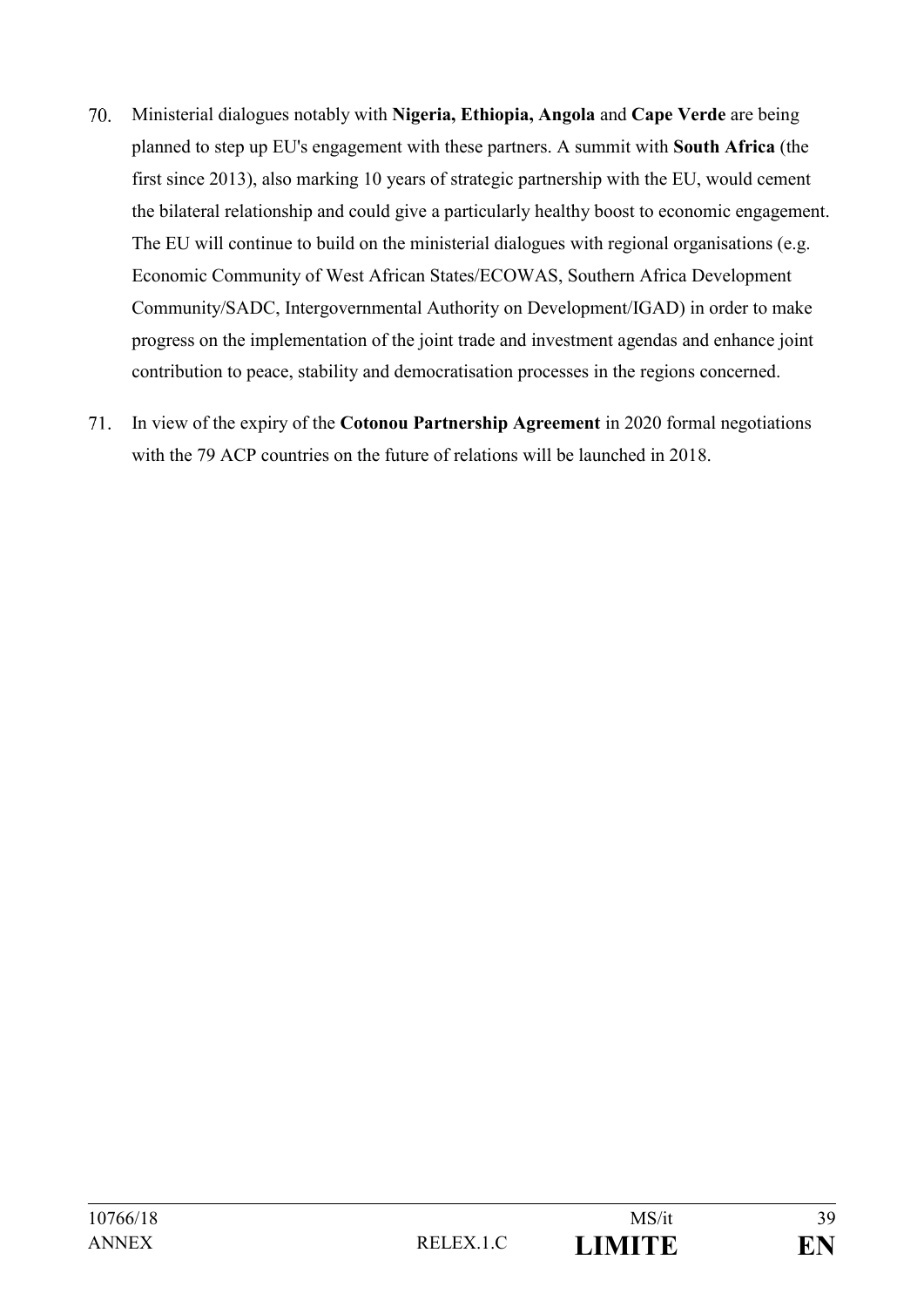#### **Americas**

- 72. The transatlantic relationship remains vital for global and foreign policy challenges. The EU is committed to the strategic partnership with **the United States**, based on shared values, interests, and willingness to play a responsible role in world affairs. The EU will continue working strategically with the US Administration and Congress in taking our common work forward in all areas of mutual interest (Syria, DPRK, Russia/Ukraine, Western Balkans, energy policy), while remaining true to our values. The EU will continue to engage with the United States in search for cooperative solutions on global challenges, including on counter terrorism, cyber, climate change, migration, global governance issues and multilateralism.
- 73. The strong EU-US bilateral **cooperation in security and defence**, complementing **EU-NATO** cooperation, will be further developed by stepping up our military-to-military ties and establishing forms of operational cooperation (exchange of information; CSDP Missions and Operations; Acquisition and Cross-Servicing Agreement). Consultations are ongoing with the aim of launching a dedicated EU-US security and defence dialogue. Strengthening EU Members States defence capabilities through the EU (PESCO, CARD, European Defence Fund) will also enhance the capabilities potentially available to NATO and, for those Member States concerned, contribute to Trans-Atlantic burden-sharing. The EU and the US have developed and are expanding excellent bilateral military-to-military cooperation. In Africa, this partnership provides added value in terms of the information exchange and strategic and tactical cooperation on the ground. The annual CSDP Symposium in Washington constitutes a solid basis for EU-US engagement in the area of security and defence.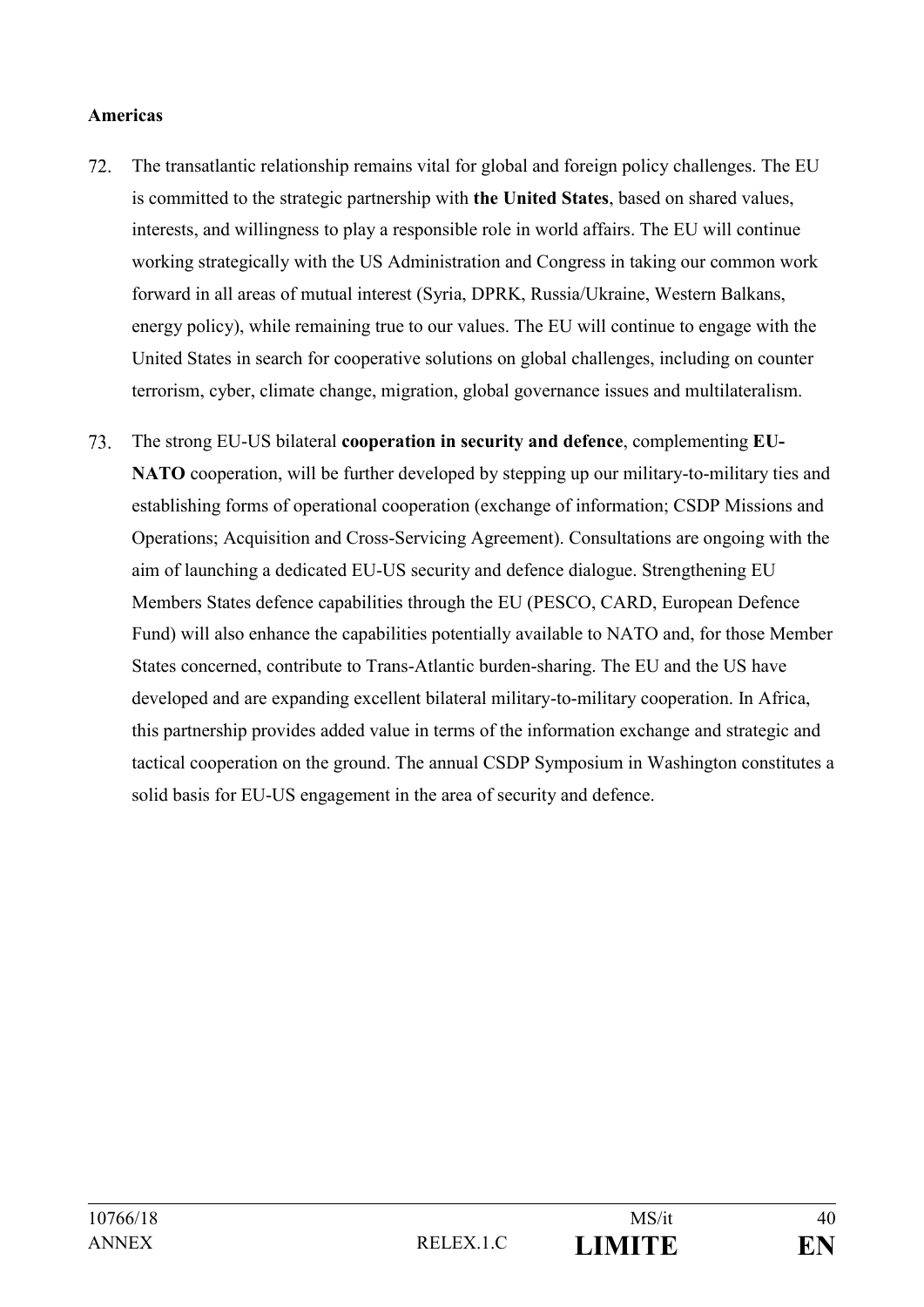- 74 The **EU-Canada** strategic partnership is based on shared common values, a long history of close cooperation and strong people-to-people ties. The provisional entry into force of the Strategic Partnership Agreement (SPA) and of the Comprehensive Economic and Trade Agreement (CETA) in April and September 2017 respectively gave the relationship an additional boost. Following up from the first meeting of the Joint Ministerial Committee held in December 2017 the EU will work with Canada to I) strengthen the EU-Canada bilateral relationship, notably in the three priority areas of security and defence, the empowerment of women and girls, and cooperation around the world II) enhance foreign policy coordination on topical issues like Ukraine or DPRK and III) address global challenges and opportunities such as climate change and human rights. The signature of the Agreement on the Security of Classified Information in December 2017, opens up new cooperative avenues, e.g. in the field of exchanging lessons identified/learned in operations and missions, as well as Canadian participation as observers in EU-led crisis management exercises. Canadian contributions to EU CSDP Missions (EUPOL COPPS and EUAM Ukraine) as well as the annual bilateral security and defence dialogue and the EU CSDP symposia in Ottawa constitute further important elements of our strategic partnership. The EU and Canada will continue its close cooperation also in the framework of G7 and G20.
- 75. The EU will continue to strengthen its strategic partnership with **Latin America and the Caribbean** at bilateral, sub-regional and regional level. A Joint Communication by the High Representative and the European Commission setting out the vision on relations between the European Union and Latin America and the Caribbean is to be published in the latter half of 2018 and will serve to demonstrate why and how the partnership between the European Union and Latin America and the Caribbean should be enhanced and deepened over the next 10 years. The EU will help enhance the resilience of LAC partners as a part of broader efforts to address global challenges.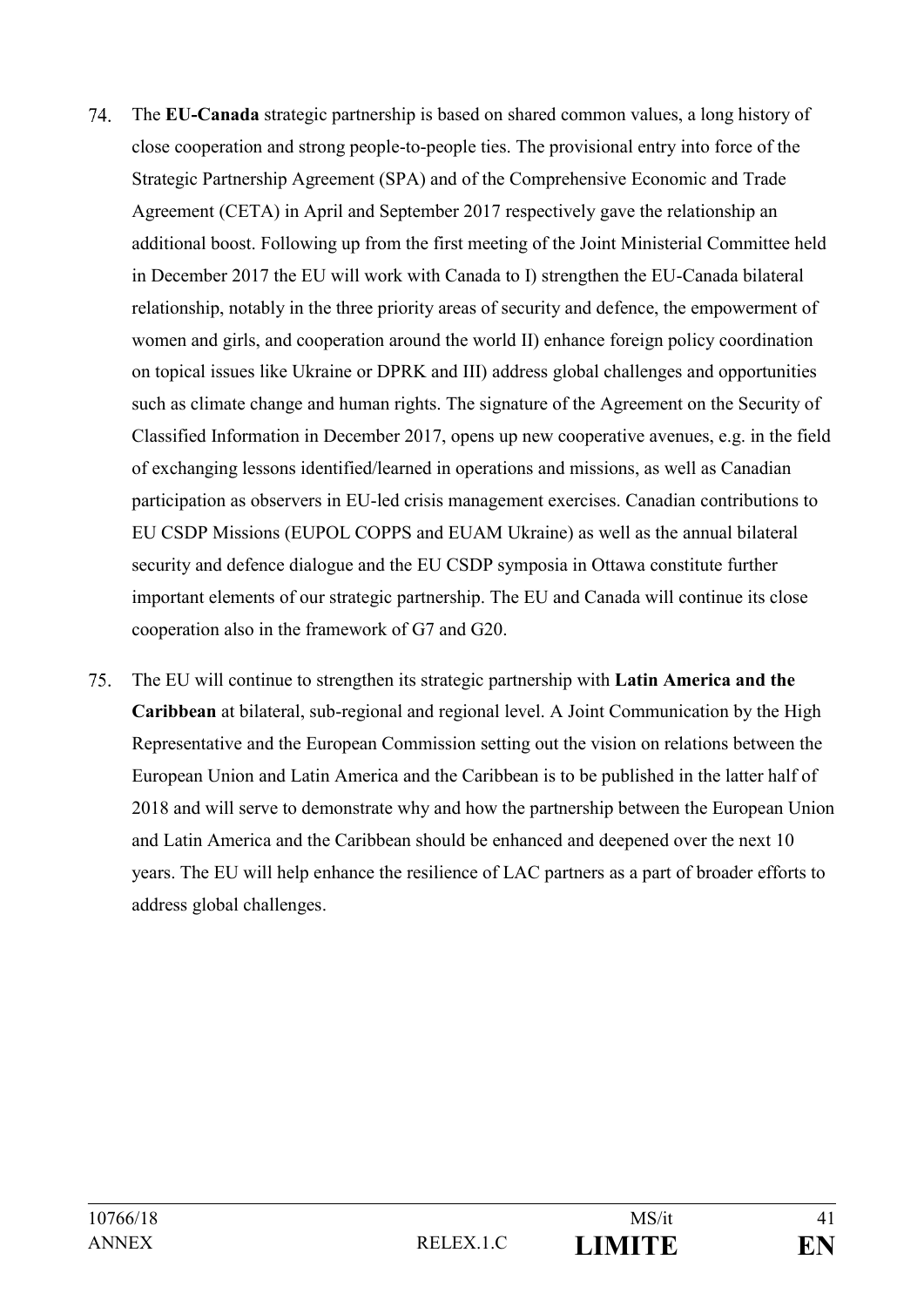- 76. As part of the objective to **sustain close partnerships** with Latin American countries, the EU has the ambition to conclude in 2018 the negotiations on the **EU-Mercosur** bi-regional Association Agreement that have been going on since the year 2000 and intensified since mid-2016. The agreement will consolidate excellent relations the EU already has with each of the four Mercosur countries and which the EU intends to keep on developing in parallel with the region-to-region association.
- 77. The strategic partnership with **Brazil** remains an important framework through which the EU is constantly increasing cooperation with Brazil in the international arena. In 2018 the EU will also work closely with **Argentina** during its first G20-Presidency.
- 78. With **Mexico**, a strategic partner and an important multilateral player, the EU aims at completing negotiations on the modernisation of the Global Agreement at the earliest possible time, which will provide an even wider framework for strengthened cooperation. The EU will pursue negotiations for a modernised Association Agreement with **Chile** started in November 2017.
- 79. This year will also see the launch of negotiations on the **post-Cotonou framework** which will determine the future of EU's relations with **the Caribbean**. The EU has been engaging with the region ahead of the negotiations in order to increase understanding of common interests and priorities.
- 80. Putting in practice the **EU-Cuba** Political Dialogue and Cooperation Agreement which started being provisionally applied in November 2017 will be among the main priorities for the coming year.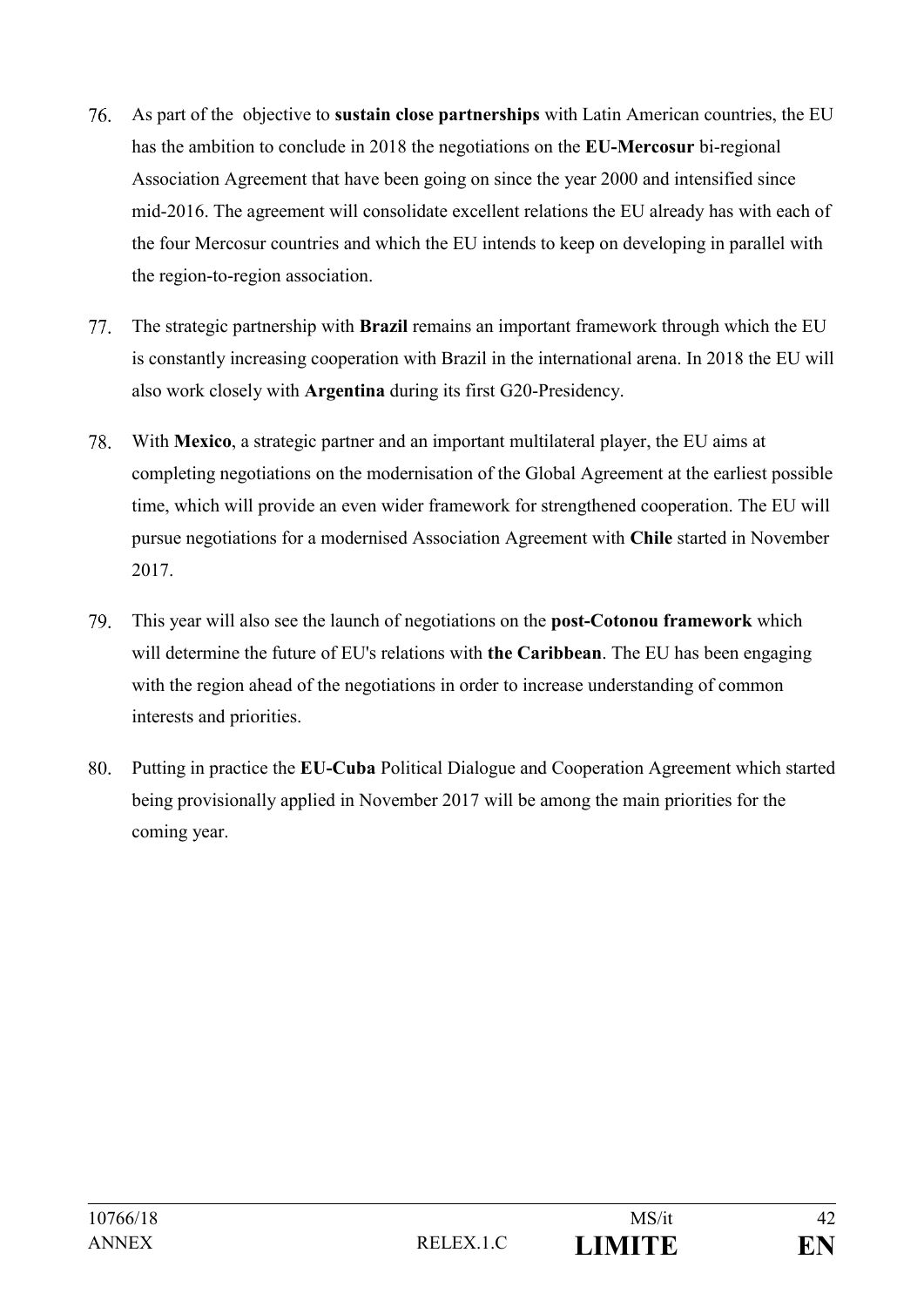- 81. In **Colombia** the EU will continue to play an important role in supporting the peace process, including through the efforts of the Special Envoy of the High Representative and projects to support rural development and the reincorporation of ex-FARC combatants under the EU's Trust Fund for Colombia. Following general and presidential elections in the country, the EU aims to engage as quickly as possible with the new government and President in the autumn.
- 82. The EU will continue to contribute to reconstruction in Caribbean region in the aftermath of natural disasters. In **Haiti**, the EU will continue its support to improve the internal situation, through development cooperation and political dialogue aiming at promoting reforms and stability.
- 83. In the light of the worsening of the situation in **Venezuela**, and in particular of the election of a National Constituent Assembly viewed as lacking legitimacy and which has de facto taken over the prerogatives of the National Assembly, the European Union decided to impose targeted individual sanctions against persons responsible for human rights violations and/or for undermining the rule of law. At the same time, the EU is continuing to advocate a peaceful and inclusive solution to the current severe crisis affecting the country, coordinating its efforts with relevant international partners and maintaining open channels of communication with all relevant actors in the country. It is also stepping up its efforts to address the most urgent needs of Venezuelans affected by the crisis (shortages of foods and medicines, etc.).
- 84. Pending the entry into force of the **EU-Central American Association Agreement**, the EU will continue enhancing cooperation with Central American countries in all areas of common interest, in particular, in promoting democracy and human rights, sustainable development, good governance and the rule of law.
- 85. The Summit between the EU and the **Community of Latin America and the Caribbean States** (CELAC) due to be held at the end of October 2017 in San Salvador was cancelled, but the EU and CELAC subsequently agreed to hold a Foreign Ministers Meeting in Brussel on 16 and 17 July 2018. The Foreign Ministers Meeting will serve to reinforce the bi-regional political and economic relationship with a like-minded region, focusing on areas such as security, economic development, trade, climate change and human rights.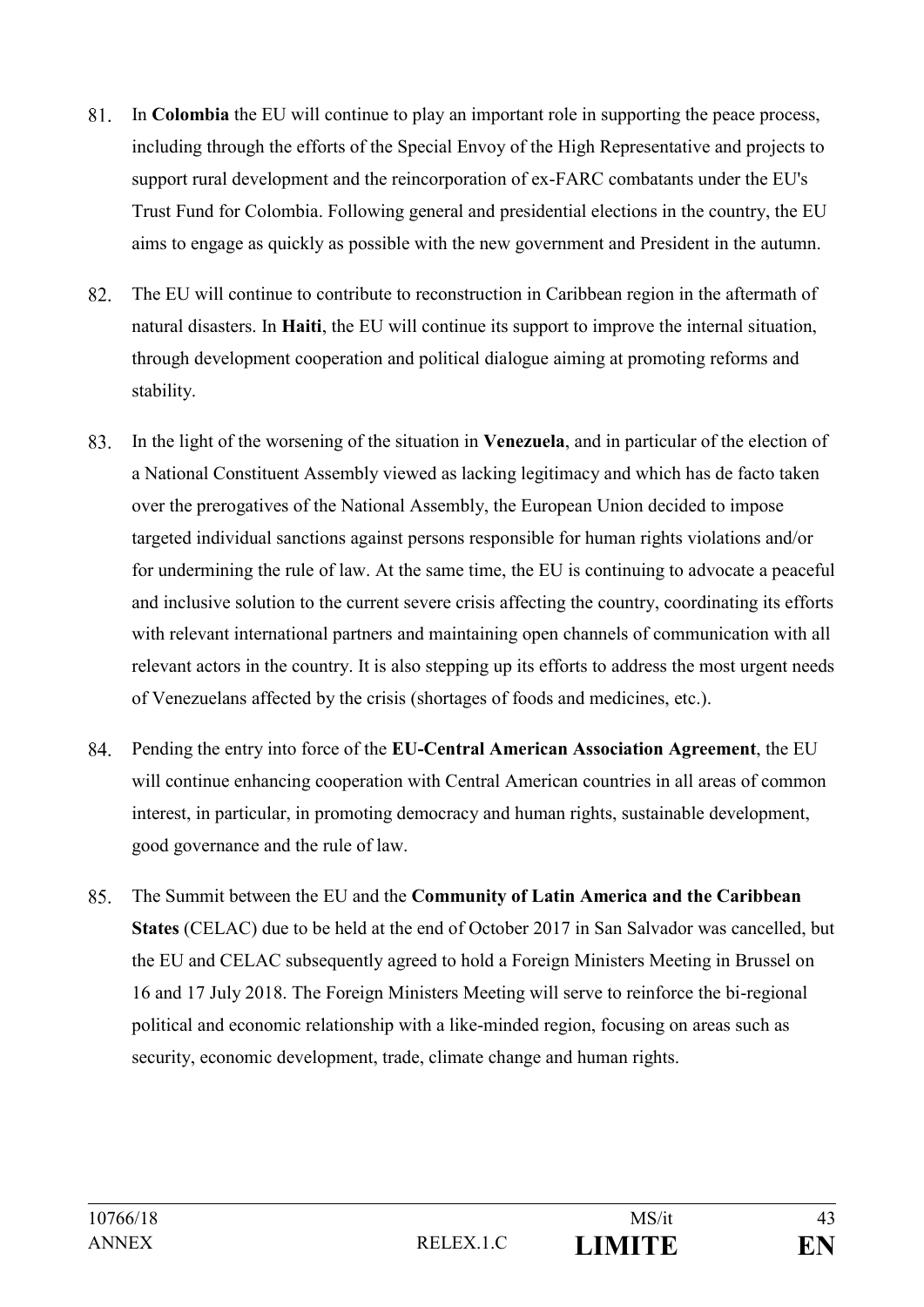# **Asia-Pacific**

- 86. In **East Asia**, the EU intends to continue its close cooperation with our strategic partners **Japan** and the **Republic of Korea** (RoK), which face important security and stability challenges, which also have implications for the EU. The EU remains fully committed to concluding both a Strategic Partnership Agreement (SPA) and an Economic Partnership Agreement (EPA) with Japan at the EU-Japan Summit in July, and aims to improve coordination of sectoral policy dialogues between the EU and Japan through the Joint Committee to be established by the SPA. Beyond existing forms of cooperation in the security sphere, which include support to EU crisis management missions in Africa and joint counterpiracy exercises in the West Indian Ocean, the EU aims to strengthen dialogue with Japan on non-proliferation and weapons of mass destruction, counterterrorism and maritime security. The Framework Agreement for the Participation of RoK in EU Crisis Management Operations continues to be the main framework for joint operations, where the EU welcomes the RoK's contributions. The EU will also remain engaged with RoK through our Dialogue on Non-proliferation and Disarmament.
- 87. As regards **China**, the EU will continue to focus on the implementation of its China strategy adopted on 18 July 2016, an ambitious guiding policy framework stating that the EU's engagement with China will be practical and pragmatic, staying true to European interests and values. The EU expects China to assume responsibilities in line with its global impact and to support the rules-based international order. The promotion of human rights and the rule of law will continue to be a core part of the EU's engagement with China.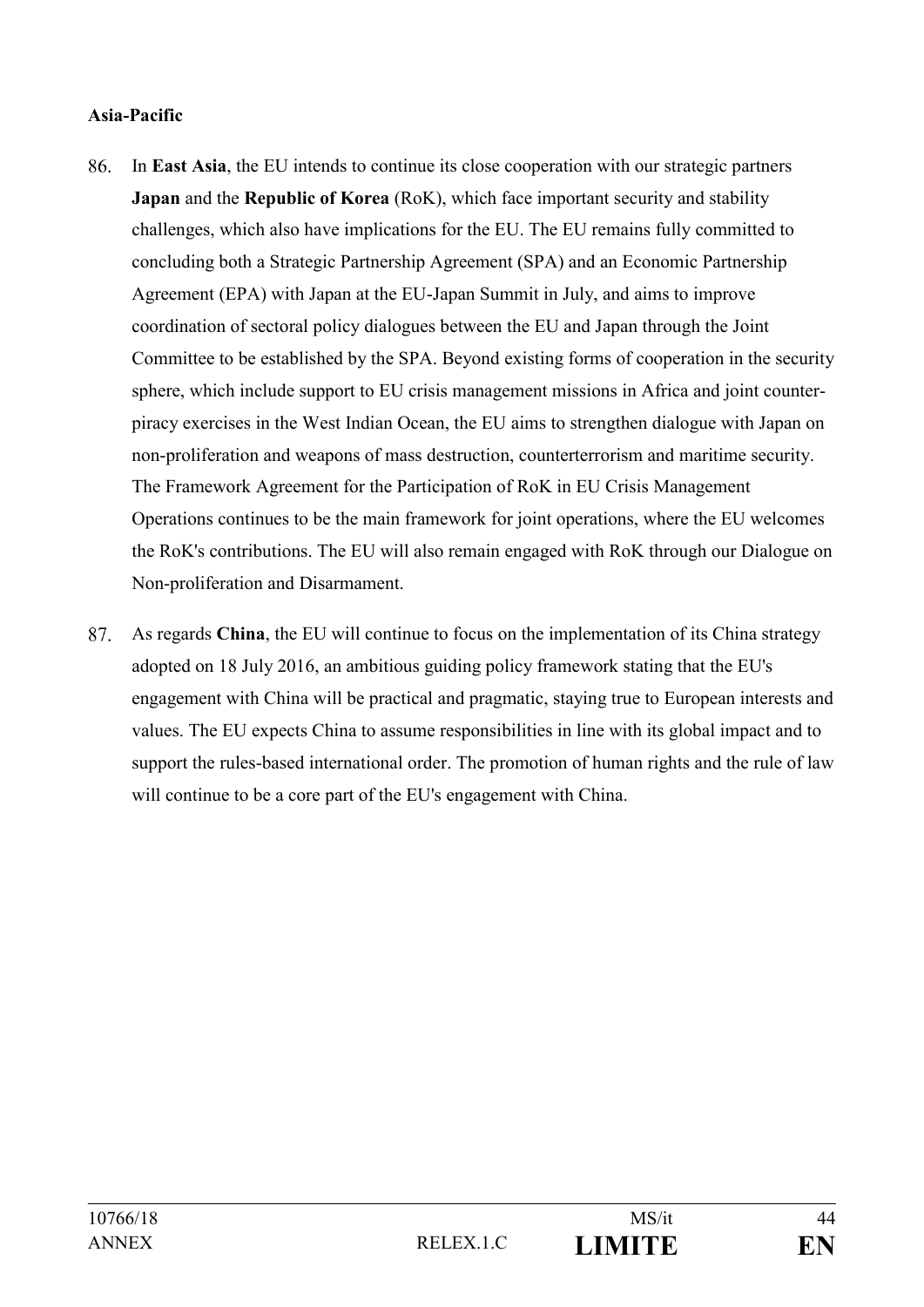- 88. In 2018, the EU will continue to remain committed with China to address global and regional issues such as climate change and security threats. The EU will pursue action-oriented discussions on Iran, the Middle East, Africa, the Korean Peninsula and Afghanistan in upholding the Rules based international system. The EU will encourage China to bear a greater share of the global burden on migration, post-conflict reconstruction, and humanitarian efforts. The EU will continue to seek a new donor-to-donor relationship with China based on SDGs implementation. In the China strategy, the EU reaffirmed its support to the continued implementation of the "one country, two systems" principle in Hong Kong and Macao. In the framework of its "one-China" policy, the EU will also continue to develop its relations with **Taiwan** and to support the shared values underpinning Taiwan's system of governance.
- 89. In 2018, the EU will pursue to deepen its cooperation with **Mongolia** in the framework of the Partnership and Cooperation Agreement (PCA) which entered into force on 1 November 2017 as well as in the context of the opening of the new EU Delegation in Ulaanbaatar (2 November 2017).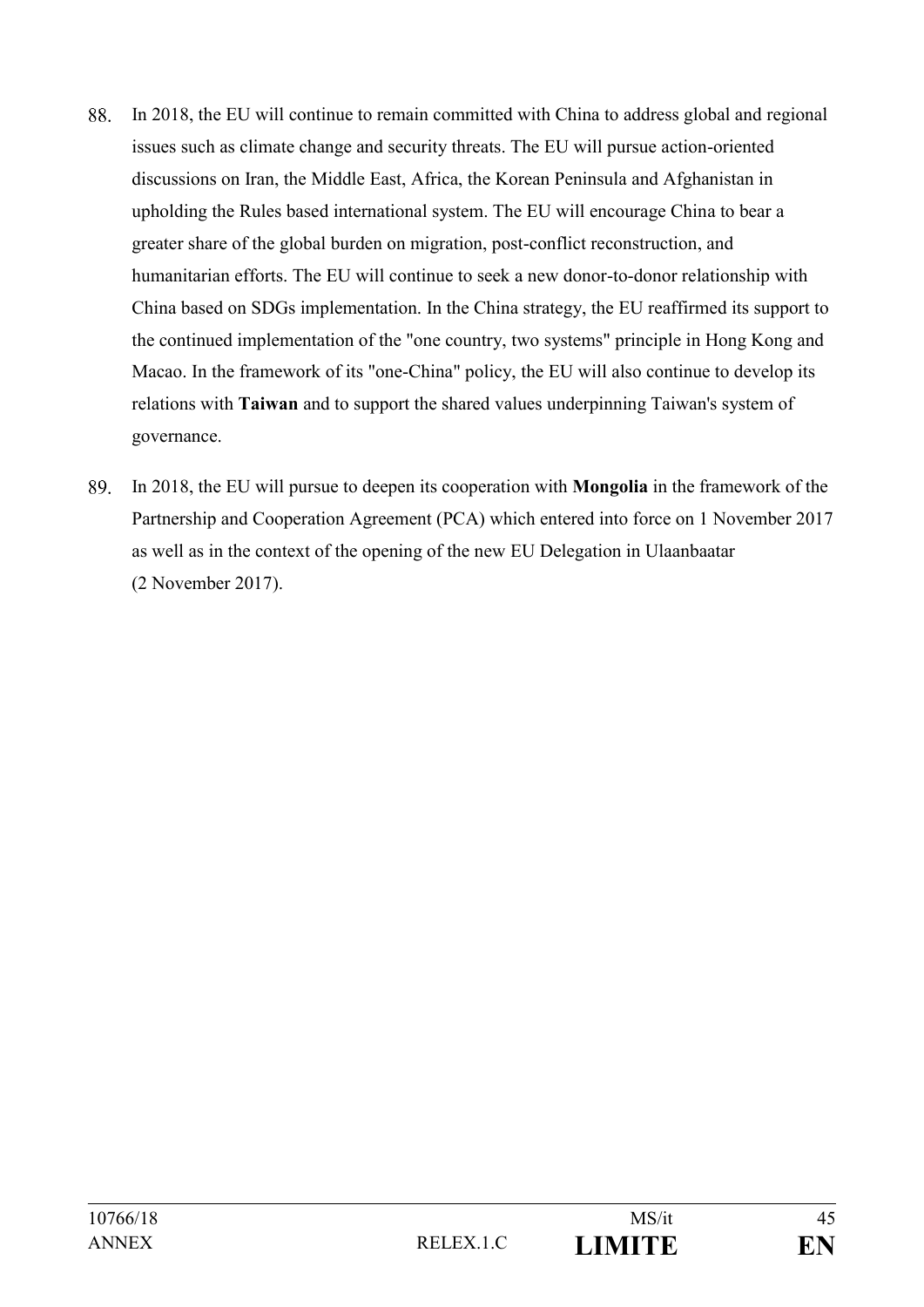90. The EU will continue to monitor developments and, when need be, take appropriate action regarding the **Democratic People's Republic of Korea** in terms of its nuclear, other WMD and ballistic missile programmes and human rights concerns. The EU's priorities for 2018 will be to maintain the pressure on the DPRK, while keeping the communication channels open in line with its policy of "critical engagement". In addition to ensuring the full implementation of the existing UN Security Council resolutions on DPRK, as well as the full and timely transposition of any further UN Security Council resolutions, the EU will continue implementing and adopting when necessary additional EU autonomous measures. The EU conducted a second round of demarches towards third countries to emphasise the need for a robust implementation of UN sanctions and offer concrete support for capacity building on sanctions enforcement, where needed. While welcoming any potential progress in terms of the inter-Korean dialogue and DPRK-US relations, the EU will continue its Critical Engagement, as a mean to promote the DPRK's full compliance with UNSC Resolutions in terms of abandoning its nuclear, WMD and ballistic missile programmes in a complete, verifiable and irreversible manner and progress on all other issues.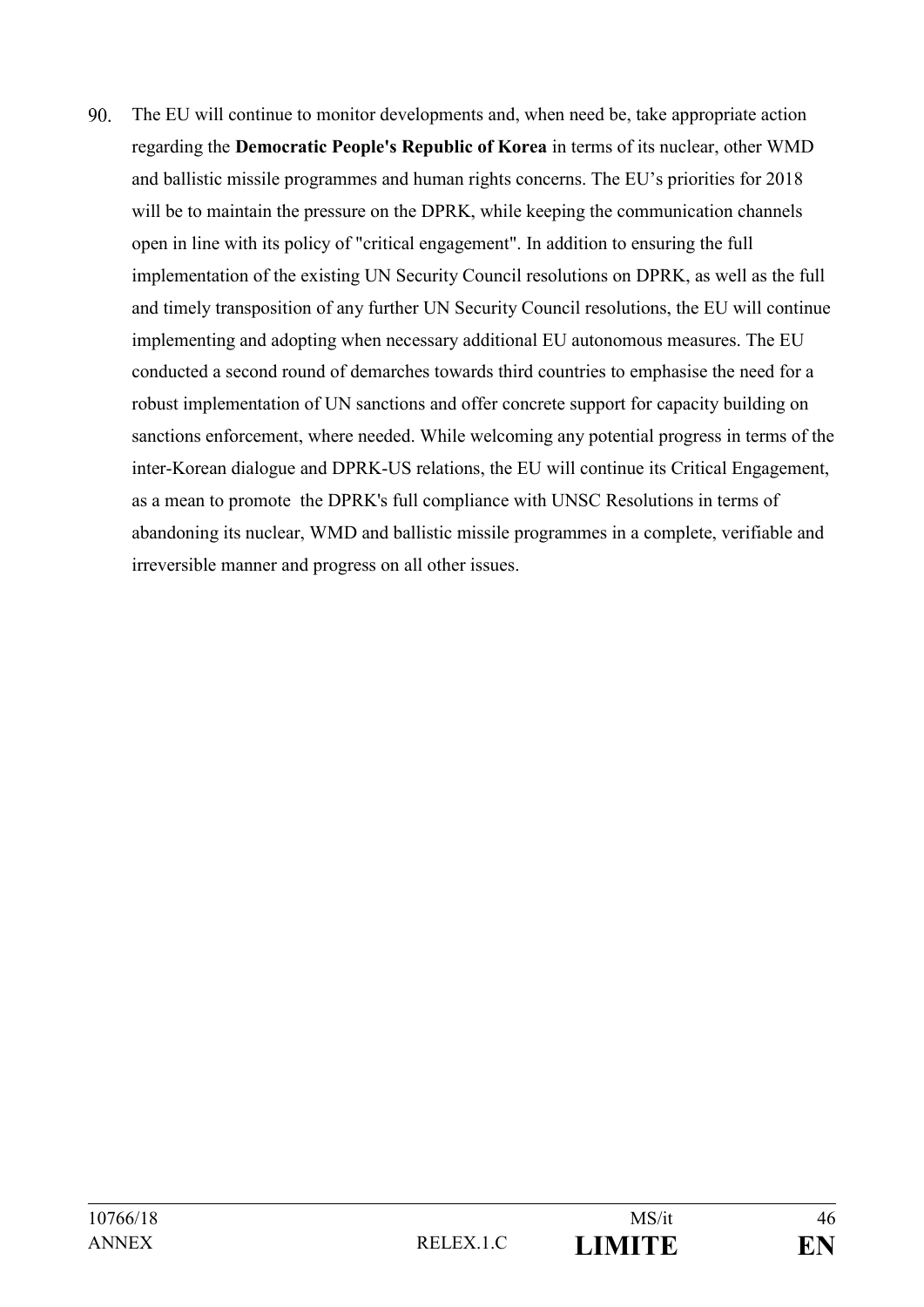$91$ As regards **South-East Asia**, the EU and **ASEAN** celebrated in 2017 the 40th anniversary of the establishment of official relations. President of the European Council attended in November an ASEAN-EU Commemorative Summit in Manila, and was also invited, for the first time, to the East Asia Summit lunch as Guest of the Chair. In August 2017, HR/VP attended in Manila the annual ASEAN-EU Post-Ministerial Conference with ASEAN Foreign Ministers, which adopted the second ASEAN-EU Plan of Action 2018-2022. In 2018, the EU will keep up its efforts towards closer cooperation with the EAS and the ASEAN Defence Ministers' Meeting +, with a view towards future accession. Work continued towards the signature of the FTAs with **Singapore** and with **Vietnam.** The **EU-Philippines** Partnership and Cooperation Agreement entered into force in March 2018. The EU expressed its concerns about human rights issues in the Philippines on numerous occasions. As regards **Myanmar/Burma**, the EU will continue to address the issue of accountability in the dialogue with Myanmar and within relevant UN fora and mechanisms, in particular the Human Rights Council (HRC). The EU will also keep up pressure over the Government of Myanmar towards cooperation with the Fact Finding Mission set by the UNHRC, and will continue to monitor and assess the situation in view of proposing additional measures as necessary. The EU welcomed the arrangement between **Bangladesh** and Myanmar on return and urged that it be fully implemented according to international standards with a strong role for the UNHCR.

The EU suspended some development assistance to **Cambodia** in 2017 following the deterioration of the political situation; further measures would be envisaged if the situation does not improve. Following the Conclusions of the EU Council of December 2017, the EU resumed political contacts at all levels with **Thailand** in order to facilitate meaningful dialogue, including on human rights and fundamental freedoms and the road towards democracy.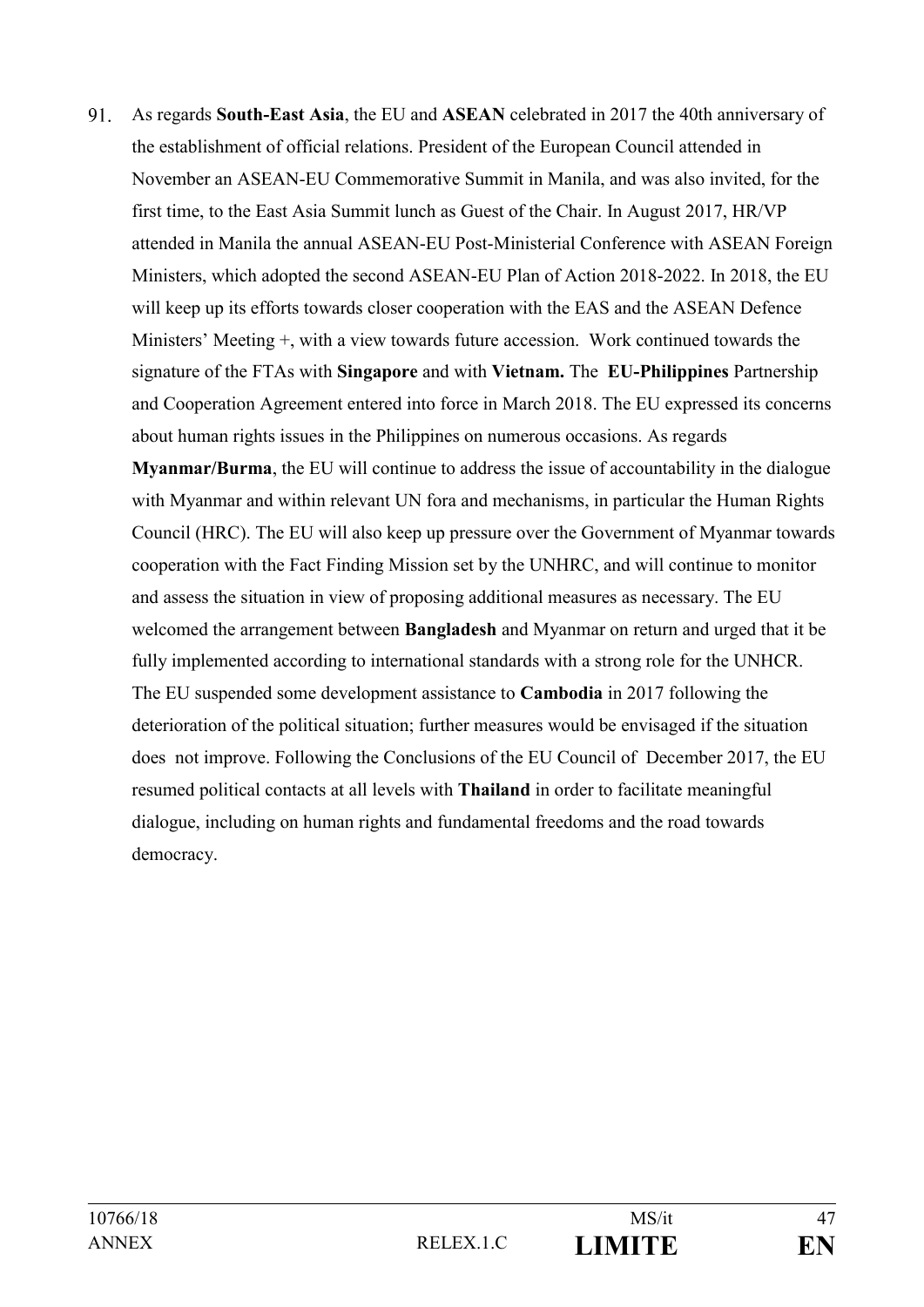- 92. As regards **South Asia**, the EU will continue to work with **India** on enhancing cooperation on foreign policy and security issues, including counterterrorism, cyber, maritime and global issues. Work started on the preparation of a new EU Strategy on India, putting forward the EU's vision to strengthen the Strategic Partnership based on common values and principles in order to bring it to its full potential. As regards **Bangladesh**, cooperation focused on addressing the Rohingya refugee crisis, on countering terrorism, violent extremism and radicalisation and on implementing Standard Operating Procedures agreed for the return of irregular migrants. The EU adopted and implements a new **Afghanistan** Strategy, started to provisionally implement the Cooperation Agreement on Partnership and Development with Afghanistan and continued to follow-up on the political and financial commitments made at the 2016 Brussels Conference on Afghanistan. The EU will participate in the Ministerial Conference on Afghanistan at the end of November 2018 in Geneva, and will continue to seek to facilitate opportunities towards a regional consensus on peace and to engage on concrete regional cooperation initiatives in support of peace. Negotiations on the new EU–Pakistan Strategic Engagement Plan (SEP) were finalised in view of the expiry of the 5-Year Engagement Plan at the end of 2017. The SEP aims at strengthening cooperation in the following areas: Peace and Security; Democracy, Rule of Law, Good Governance, and Human Rights; Migration and Mobility; Trade and Investment; Sustainable Development including Energy; Education and Culture; and Science and Technology.
- 93. The Joint Communication on the EU strategy on connecting Europe and Asia was in preparation, on the basis of a mapping exercise conducted in 2017 and aiming at enabling the EU to engage with partners in Europe and Asia, on the basis of sustainable connectivity.
- 94. The EU will enhance its security cooperation in and with Asia, based on the Council Conclusions adopted by the Foreign Affairs Council in May 2018. The priority areas identified are: maritime security, cyber security, counter-terrorism, hybrid threats, conflict prevention, non-proliferation and the development of regional cooperative orders.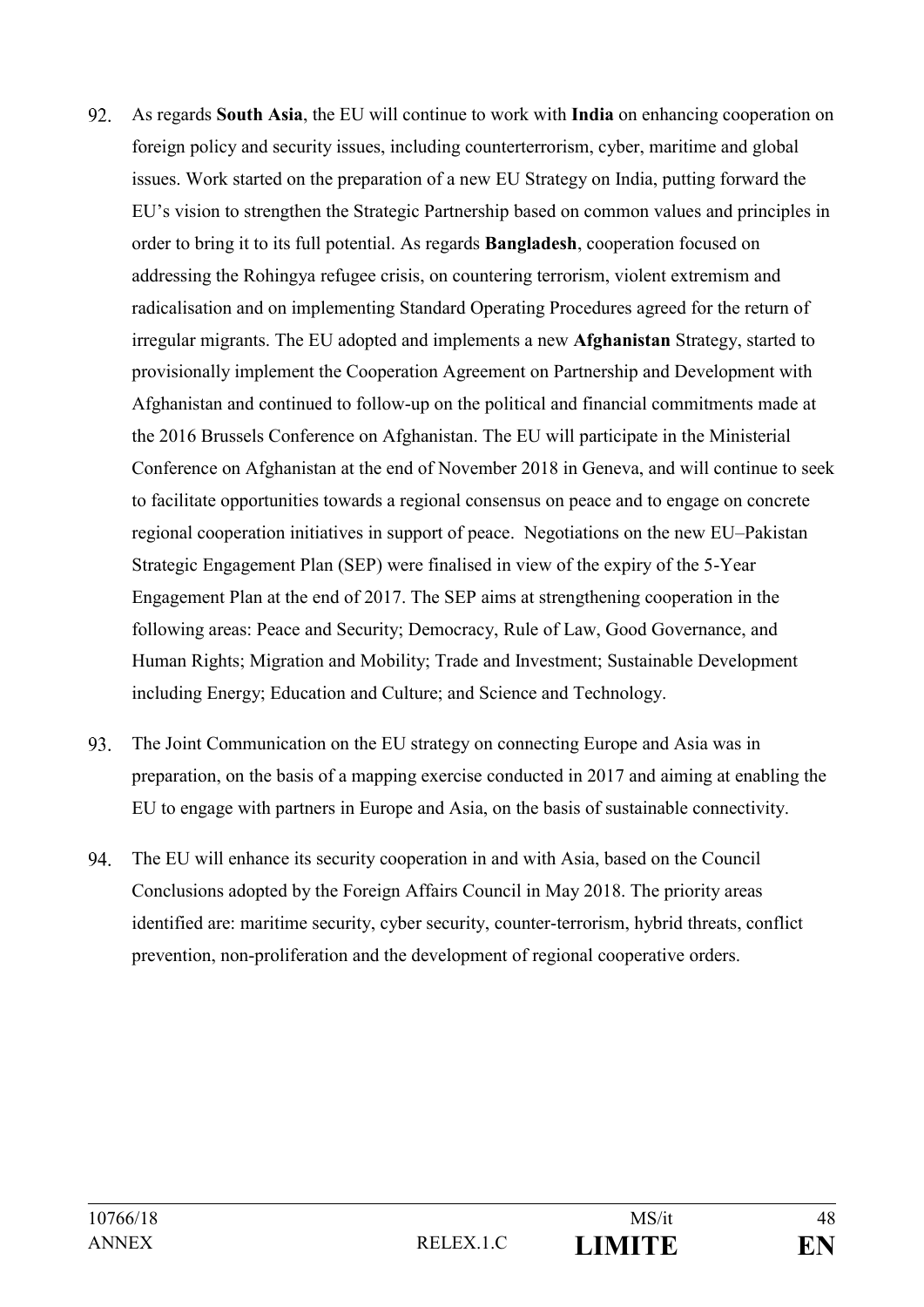- 95. In **Oceania**, the EU has envisaged raising the EU's profile and presence in the Pacific, continuing the strategic reflection on the EU-ACP relations after 2020. The EU also launched FTA negotiations with **Australia** and **New Zealand** and foresees the implementation of the Framework Agreements with both countries. The EU will continue security dialogues with Australia and New Zealand and work with both partners on implementation of their respective Framework Participation Agreement facilitating their possible participation in the EU-led crisis operations.
- 96. Preparations started for the 12th **ASEM** Summit that will take place on 18-19 October 2018 in Brussels, aiming at enhancing the Asia-Europe Meeting (ASEM) dialogue through engagement on key areas of global concern such as shared security challenges, climate change, counter-terrorism and cyber security as well as ruled-based international order and sustainable connectivity.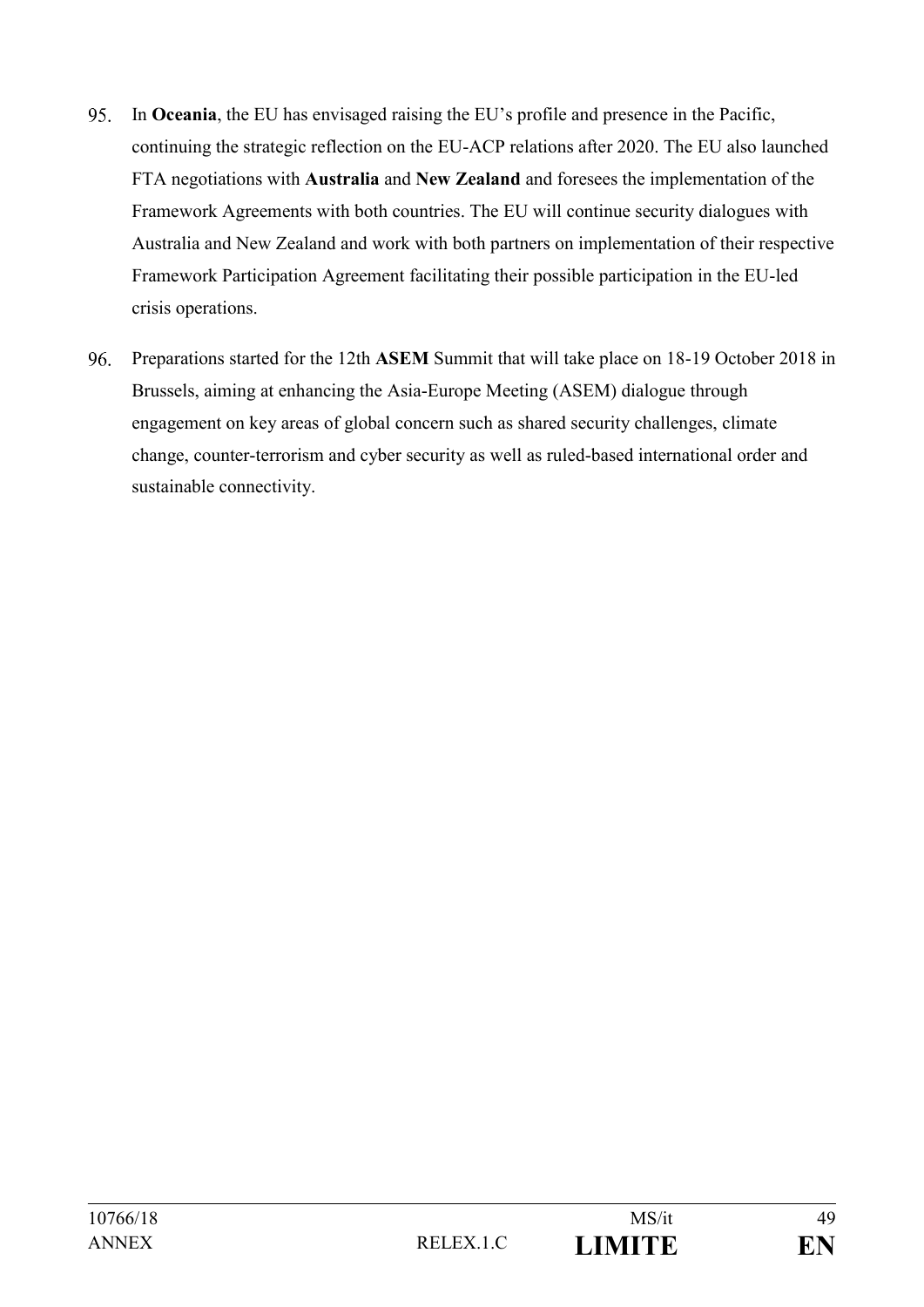### **(3) GLOBAL ISSUES**

97. In line with its Global Strategy, the EU will continue to defend and promote effective multilateralism and human rights at a time of increasing uncertainty and contestation of wellestablished basic rules and norms of the international system. Against a background of ever more complex global challenges, efforts to promote change and reform in the ways the **United Nations** works to be able to tackle the conflicts, threats and megatrends of today will be stepped up. **The EU-UN Partnership** is stronger than ever, covering comprehensively the full range of the UN's work and cuts across the full political spectrum of actions. The 73nd UN General Assembly beginning in September 2018 will provide an opportunity to project EU priorities. The EU will continue to mobilise support for the UN Secretary-General's ambitious reform agenda and his determination to ensure that the UN delivers across all pillars: peace and security, development and human rights. This will include inter alia the conclusion in 2018 of the three reform strands (peace and security; development system; management) as well as enhanced support and implementation of the UN Secretary General focus on prevention and the notion of sustaining peace. The EU will support and shape UN action to integrate conflict prevention, governance and the rule of law, development, human rights and Responsibility to Protect in tackling the challenges of sustaining peace. The principle of the Responsibility to Protect (R2P) is at the core of EU's primary goal, namely to allow our populations to live in peace and security. The EU will further engage in strengthening partnerships and find ways to address pressing challenges such as on international peace and security, migration, promotion of global governance and effective multilateralism. The AU-EU-UN trilateral cooperation started in 2017 will be further promoted during 2018.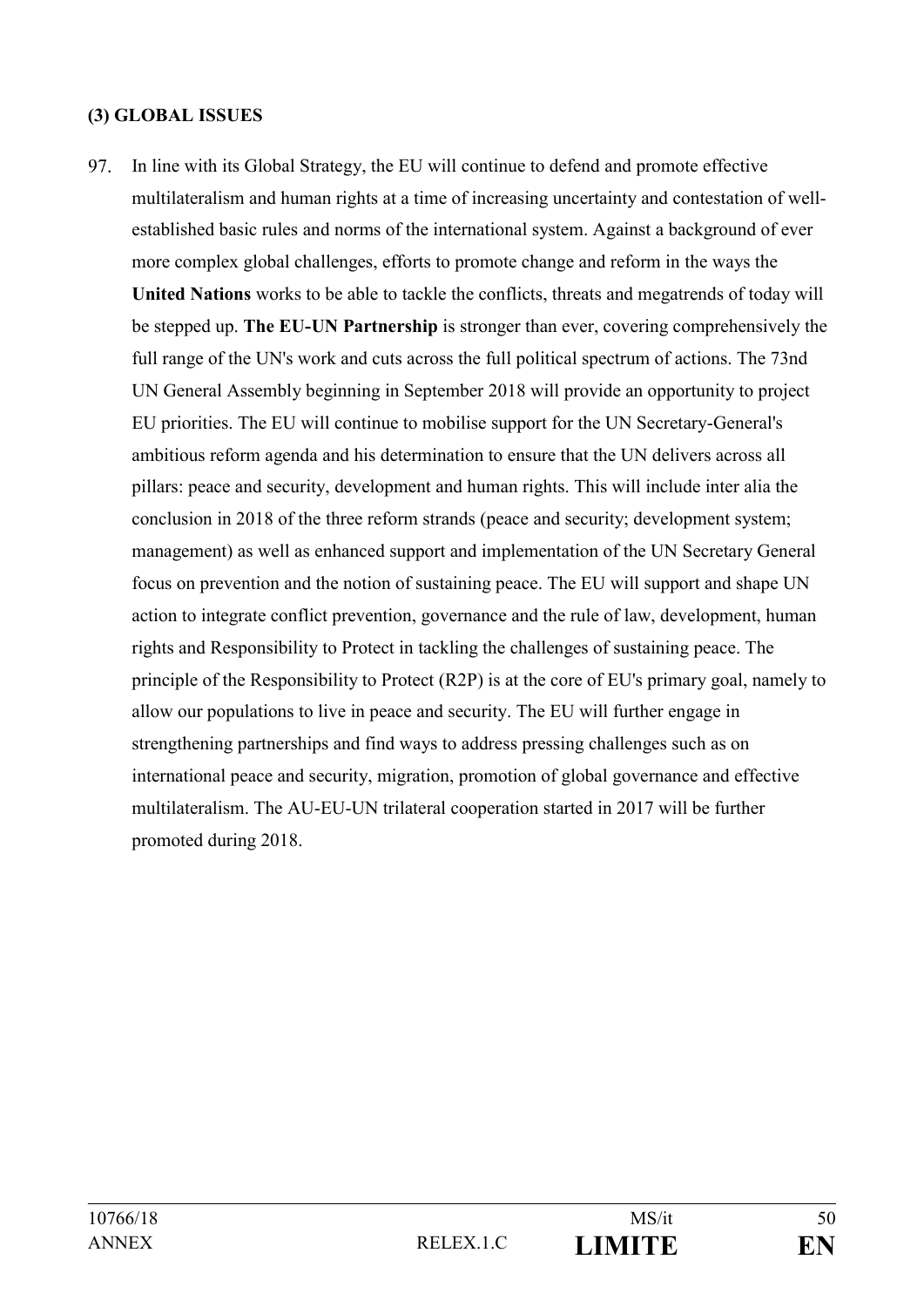98. In 2018 external aspects of **migration** will continue to be a major priority for the EU. The EU reaffirms its commitment to a comprehensive and geographically balanced approach on migration. The EU will continue to work with its partners to turn mobility and regular migration into opportunities, stem irregular migration and address its root causes, in full respect of international law and EU and national competences. These issues will be addressed between countries of origin, transit and destination, in a spirit of genuine partnership and shared responsibility. Two overall strands of work will be of particular importance. I) Following the adoption of the New York Declaration on Refugees and Migrants in 2016, the EU and its Member States, as appropriate, have established strong presence and leadership in the two distinct processes leading to the development of a Global Compact for Safe, Orderly and Regular Migration and of a Global Compact on Refugees by end 2018. The EU and its Member States, as appropriate, will continue actively engaging in the UN processes, shaping their content and placing migration and refugees firmly on the UN agenda. The Global Compacts present a unique opportunity to bring forward a common approach on migration and forced displacement at the global level. The EU underlines its strong and continued commitment to the establishment of robust, balanced and inclusive Global Compacts as political and non-legally binding cooperative frameworks to address movements of migrants and refugees. II) Continued implementation of the Partnership Framework approach remains important, while respecting EU and national competences.. This goes in terms of continued engagement in view of fully exploiting the spirit of the Partnership Framework in our migration-engagement in the Central Mediterranean, the Middle East, and countries in Africa and Asia.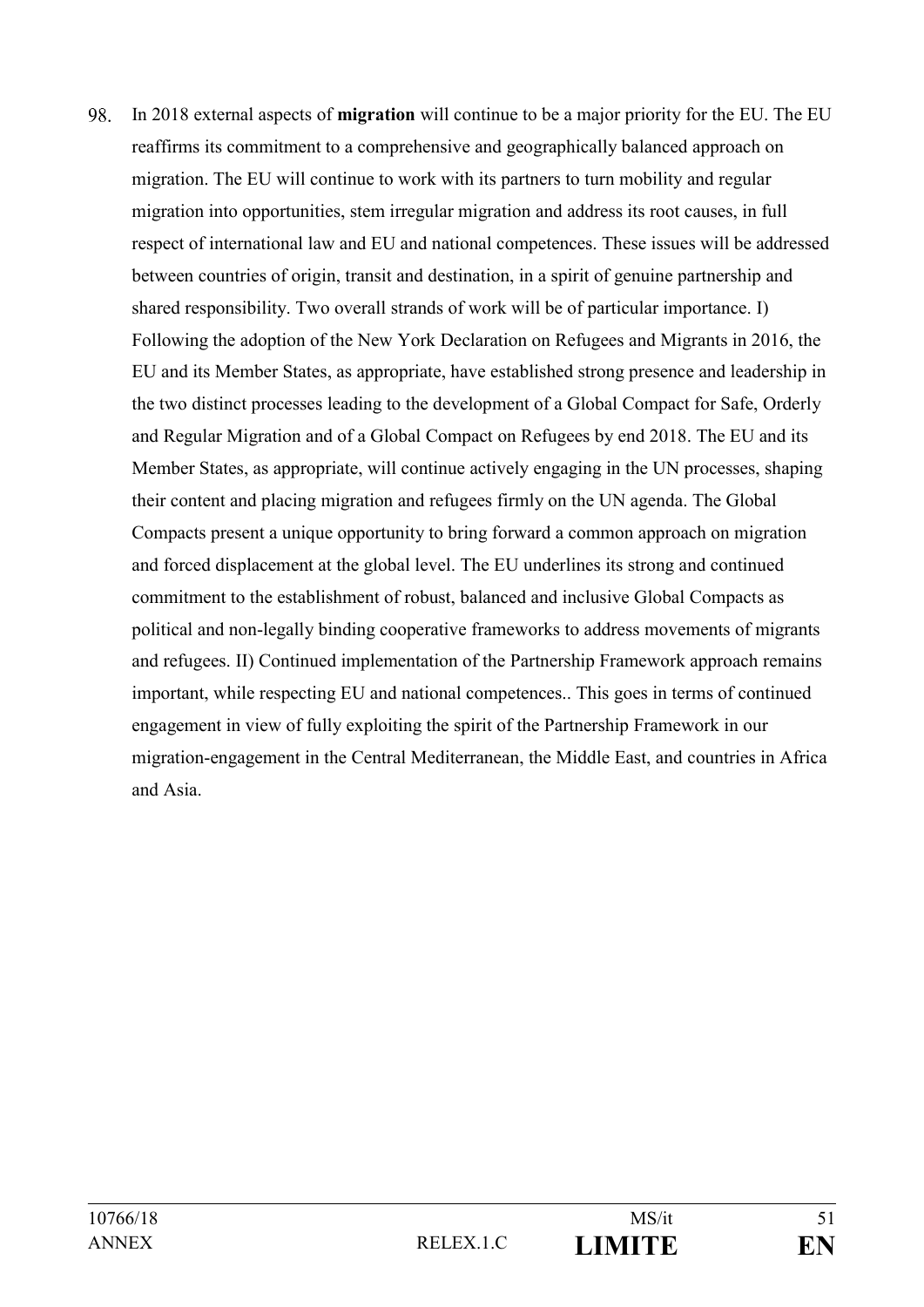- 99. As UN processes such as the **Paris Agreement on Climate Change and the 2030 Agenda for Sustainable Development** focusing increasingly on implementation, the EU will lead efforts to drive ahead with global implementation of concrete commitments.
- With 2018 as a crucial year to operationalize the **Paris Agreement**, the EU will continue to lead the way in the global pursuit of climate action. At COP24 in Katowice, Poland, we are committed to agreeing on the governing rules enabling swift and full implementation of (for) the Paris Agreement (concluding the so called Paris Agreement Work Programme), covering all items. As well as driving forward global climate action on the ground, working hand in hand with partners from all regions, including non-state actors, we will also participate fully in the different phases of the first global conversation on mitigation ambition since the Paris Climate conference in 2015, the so-called "Talanoa Dialogue".
- The EU is stepping up its work to confront direct and indirect implications of climate change for international security and stability, chiefly affecting those in most fragile and vulnerable situations, contributing to the loss of livelihoods, reinforcing environmental pressures and disaster risk, forcing the displacement of people and exacerbating the threat of social and political unrest. These issues were recognised most recently by the Council in its conclusions on climate diplomacy on 26 February 2018 and were the theme of a high level event convened by the HR/VP in Brussels on 22 June.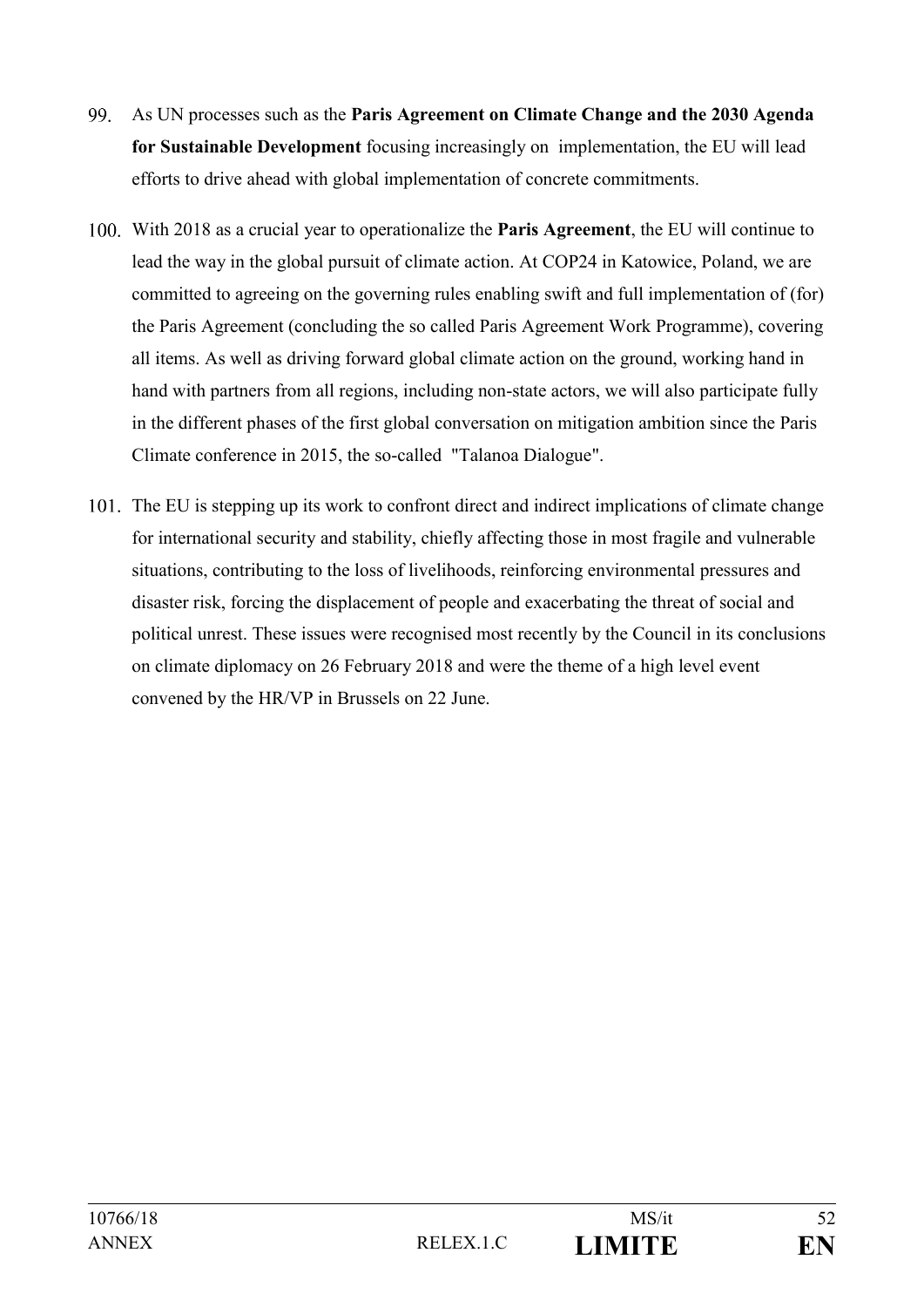- To support all of these efforts, we will reinforce our EU **Climate Diplomacy**, working through multiple policy communities and the full range of regional and sub-regional actors, with strengthened strategic communication to better project and promote the EU's high level of ambition and commitment.
- The EU will continue to advance with the implementation of the EU **Economic Diplomacy** (EED) Guidelines issued to EU Delegations in July 2017 through the endorsement and implementation of jointly identified EED priorities and action plans for some 90 third countries. These initiatives are aimed at pursuing strategic EU economic interests, in particular creating jobs and growth and they benefit from the close involvement of the EIB, EU Member States and EU Business Organisations.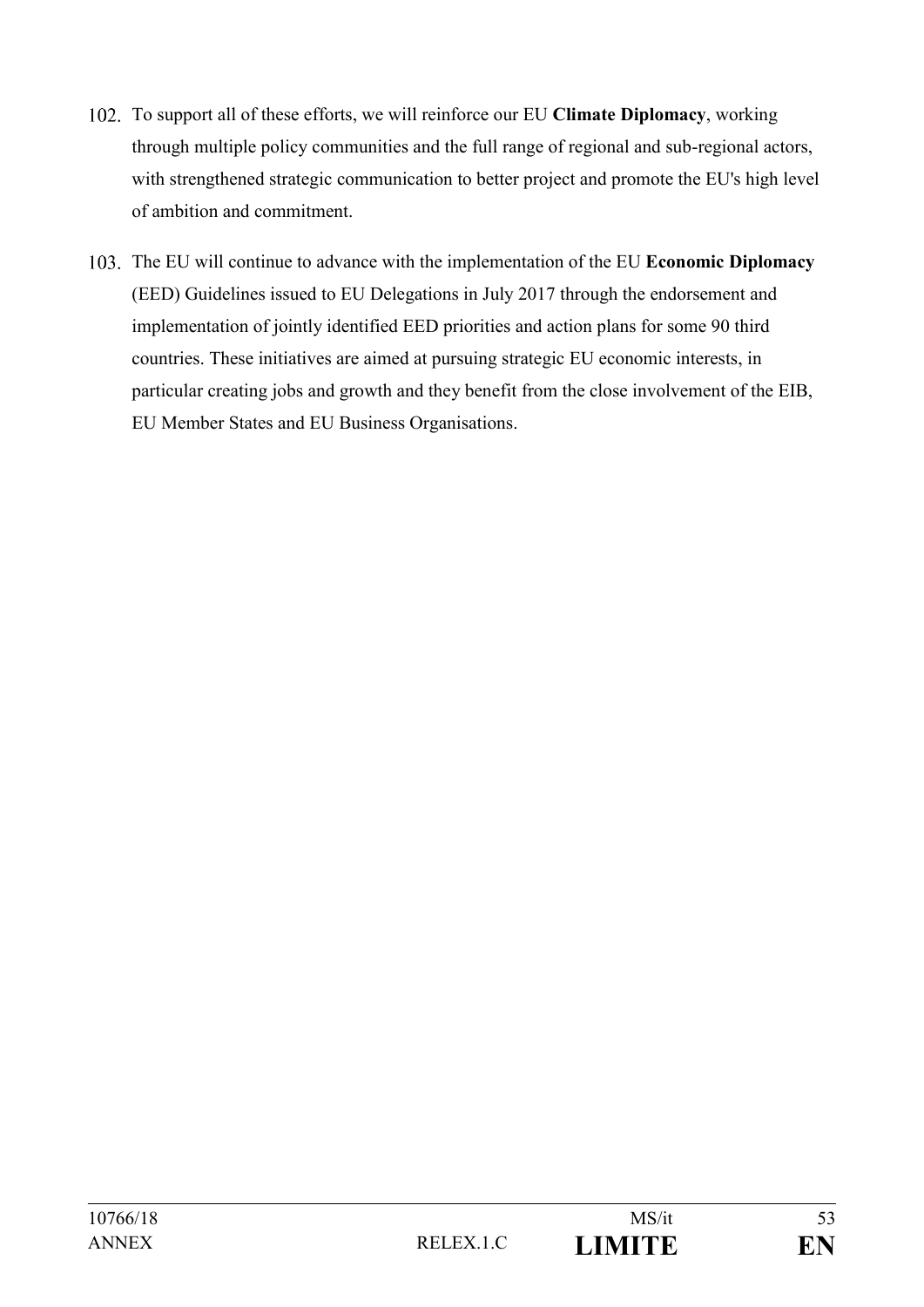The EU will continue to support the implementation of **2030 Agenda** and its Sustainable Development Goals (SDGs) in partner countries. The new European Consensus on development, adopted in 2017, provides the EU common framework for development cooperation, in line with the 2030 Agenda. The European Consensus on Development highlights important cross-cutting elements such as: youth, gender equality, mobility and migration, sustainable energy and climate change, environment and pollution, investment and trade, good governance, democracy, the rule of law and human rights, digitalisation, innovative engagement with more advanced developing countries and mobilising and using domestic resources. It also recognises the importance of the nexus with security, migration, climate change and humanitarian action. The mid-term review of EU thematic and geographic programming takes into account with Global Strategy for the EU's Foreign and Security Policy and the European Consensus priorities. The EU and its Member States will produce a Joint Synthesis report on the implementation of the new Consensus by the UN High Level Political Forum in 2019. As for the EU's longer term vision for the implementation of the SDGs in Europe and the world, President Juncker announced a sixth Reflection Paper 'Towards a Sustainable Europe by 2030', which is expected to be published in the second half of 2018. The EU also contributes to the implementation of the 2030 Agenda with the European External Investment Plan (EIP), which leverages investment in partner countries in Africa and the Neighbourhood. The EIP promotes inclusive growth, job creation and sustainable development, thereby tackling some of the root causes of irregular migration. As highlighted in the European Consensus on Development, working better together through joint programming is also key to delivering on the 2030 Agenda, by bringing together the EU and its Member States' resources and capacities and increasing their collective impact.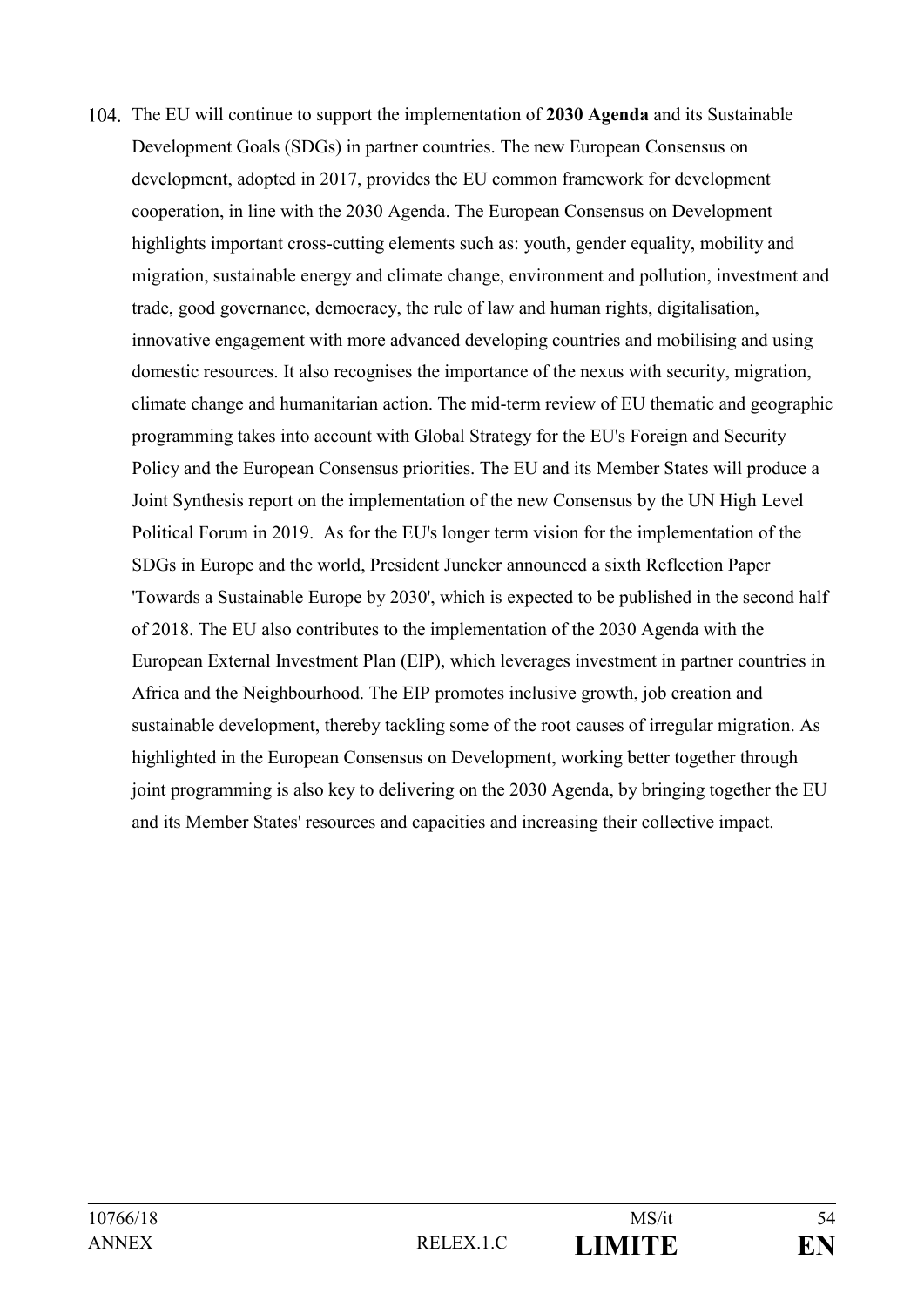The EU action in **promoting human rights and supporting democracy worldwide** will continue to be anchored in the implementation of the Action Plan on Human Rights and Democracy. According to mid-term review carried out in 2017, the Action Plan remains a key element of the CFSP and has been instrumental in fostering a more coherent approach to mainstreaming human rights in all areas of EU external action. Against this backdrop, the EU human rights and democracy policy in external action will continue to be oriented towards empowering third country actors and regional bodies, boosting their ownership and resilience. In line with the Consensus, the EU and its Member States will implement a rights-based approach (RBA) to development cooperation. Support for civil society and human rights defenders will continue to be a key priority. The EU will pay particular attention to the specific risks faced by women, indigenous human rights defenders and other human rights defenders in vulnerable situations, including the LGBTI human rights defenders. The EU will remain a staunch supporter of the rights to freedom of opinion and expression, including for journalists and bloggers, and freedom of association and expression more generally. Freedom of religion or belief also remains a priority and the EU will continue to condemn attacks against religious minorities. It will unequivocally condemn the indiscriminate and atrocious attacks against them. On the 20th anniversary of the Rome Statute, the EU will further strengthen its support to, and promotion of, the International Criminal Court (ICC). The EU will continue to protect effectively the human rights of migrants and refugees, paying particular attention to the specific risks faced by those in vulnerable situation. Over 2018, work will continue to develop economic, social and cultural rights, inter alia by developing human rights guidelines on clean drinking water and sanitation, and the EU will continue to promote the full implementation of the UN Guiding Principles on Business and Human rights.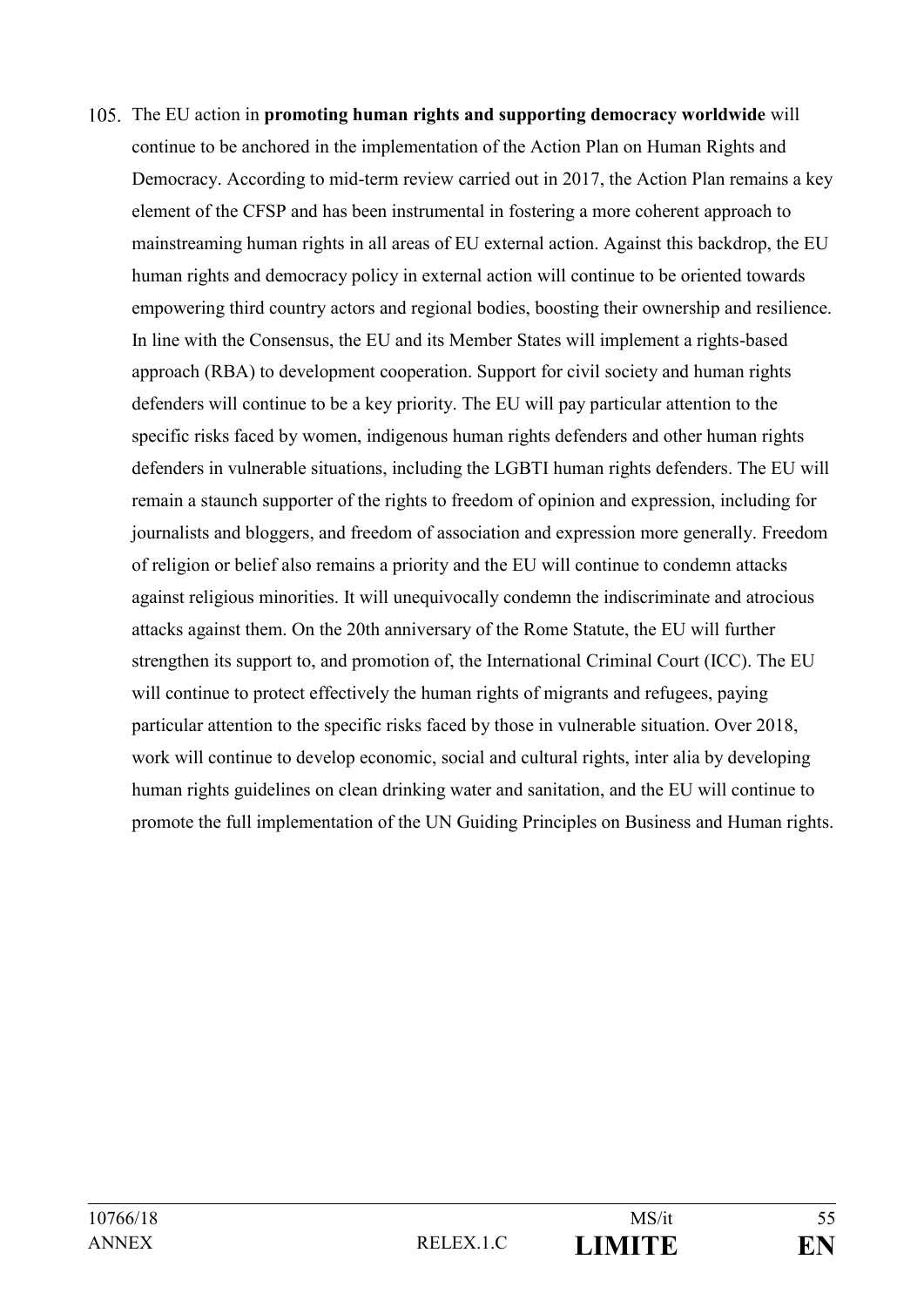As regards EU support to security structures, including through CSDP missions and operations, further steps will be taken to develop a due diligence framework. At the multilateral level, the EU will continue to advocate the universality of human rights, working in particular through the Third Committee of the UN General Assembly and the UN Human Rights Council, as well as the Council of Europe. The continuing focus on advocating the universality of human rights will be particularly pertinent over the coming months with the 70th anniversary of the Universal Declaration of Human Rights. Supporting democracy worldwide will continue to be high priority for 2018, including via deployment of EU elections observation missions (EOM) and election expert missions (EEM) in agreed priority countries. The promotion of the effective implementation of EOMs recommendations will be enhanced, notably through the deployment of an increased number of election follow-up missions. The EU will continue to oppose the death penalty in all circumstances, as it constitutes a serious violation of human rights and human dignity

Gender equality is a key priority in the EU's internal and external policy. The EU and its Member States will continue promoting gender equality and women and girls' empowerment and full and equal enjoyment of all human rights across all external action. The first report on implementation of the EU Gender Action Plan 2016-2020 was published in 2017, highlighting progress in the first year; a second report will be prepared in 2018. 2017 also marked the launch of the Spotlight Initiative, a new partnership of the EU and UN to eliminate all forms of violence against women and girls, providing a unique model for partnerships on implementation of the 2030 Agenda as well as a catalyst for a new way of working in the UN. 2018 will be an important year for the implementation of this initiative.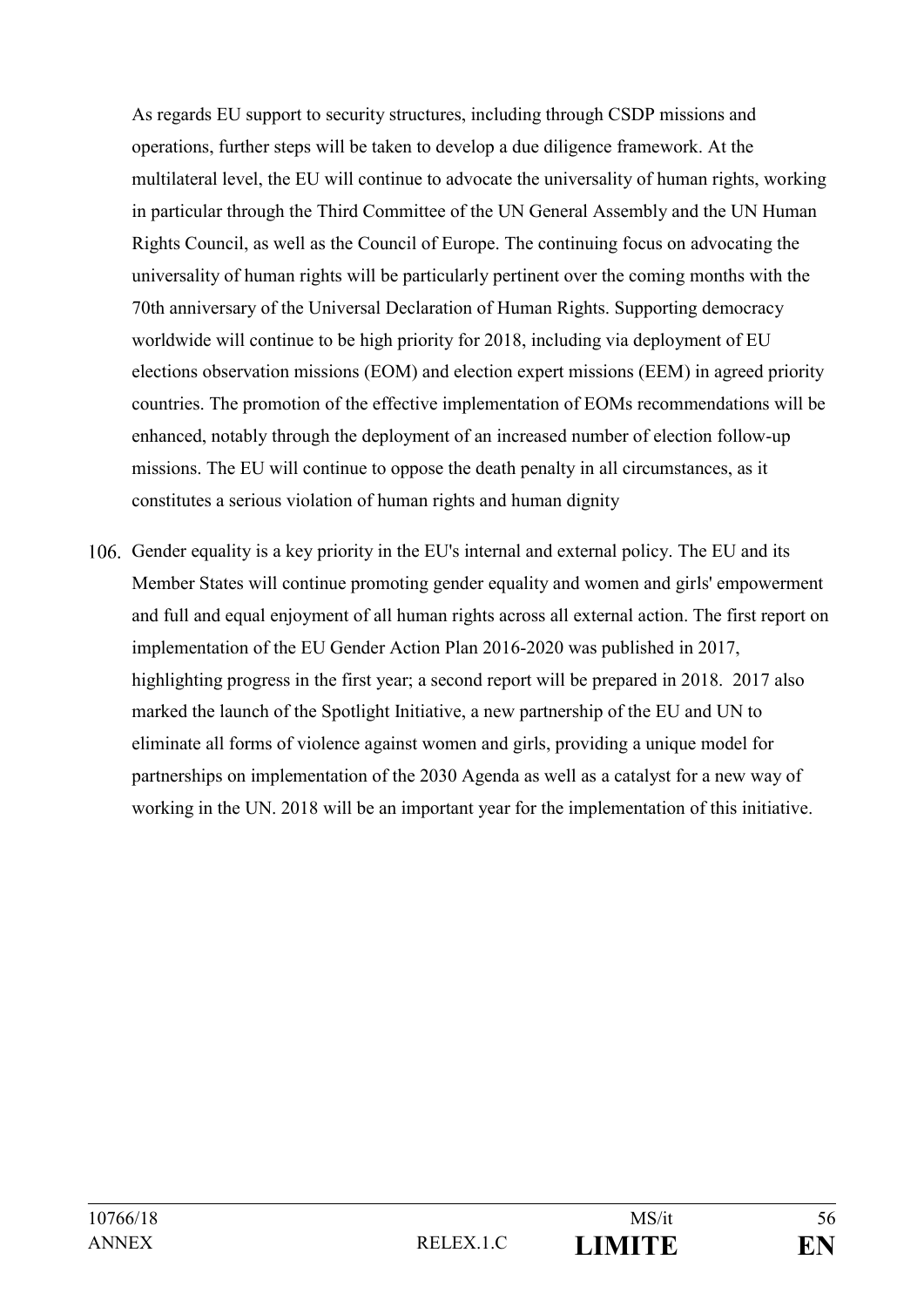- 107. The EU will continue to take initiatives on upholding the rights of the child in UN fora, and engage with the wider UN membership to advance this priority, in particular the promotion and protection of the rights of the child, including in the context of armed conflict, children living in poverty, and the elimination of all forms of violence, including bullying, and harmful practices such as child, early and forced marriage and female genital mutilation.
- The EU promotes all synergies and the need for coherence between the **Women, Peace and Security** (WPS) agenda and other relevant UN and EU policy frameworks, such as the 2030 Agenda, the EU Gender Action Plan 2016-2020, the Global Strategy, as well as other EU strategies, guidelines, action plans, tools and financing instruments. The WPS agenda is universally applicable and, therefore, must be implemented in the EU domestically as well as externally. In 2018 the EU will continue to strengthen its effective implementation of the WPS agenda. We will build on enhancing our targeted cooperation with the UN and with all national, regional and international partners. Furthermore, the EU will continue to promote the integration of the gender perspective into the analysis, planning and conduct of CSDP operations and missions, and of its diplomatic/political activities, in order to support the meaningful, equitable and transversal empowerment of women, as critical to peace, security and sustainable development. The EU will remain a strong supporter of the UN approach of promoting women peace and security through restrictive measures countering sexual and gender-based violence.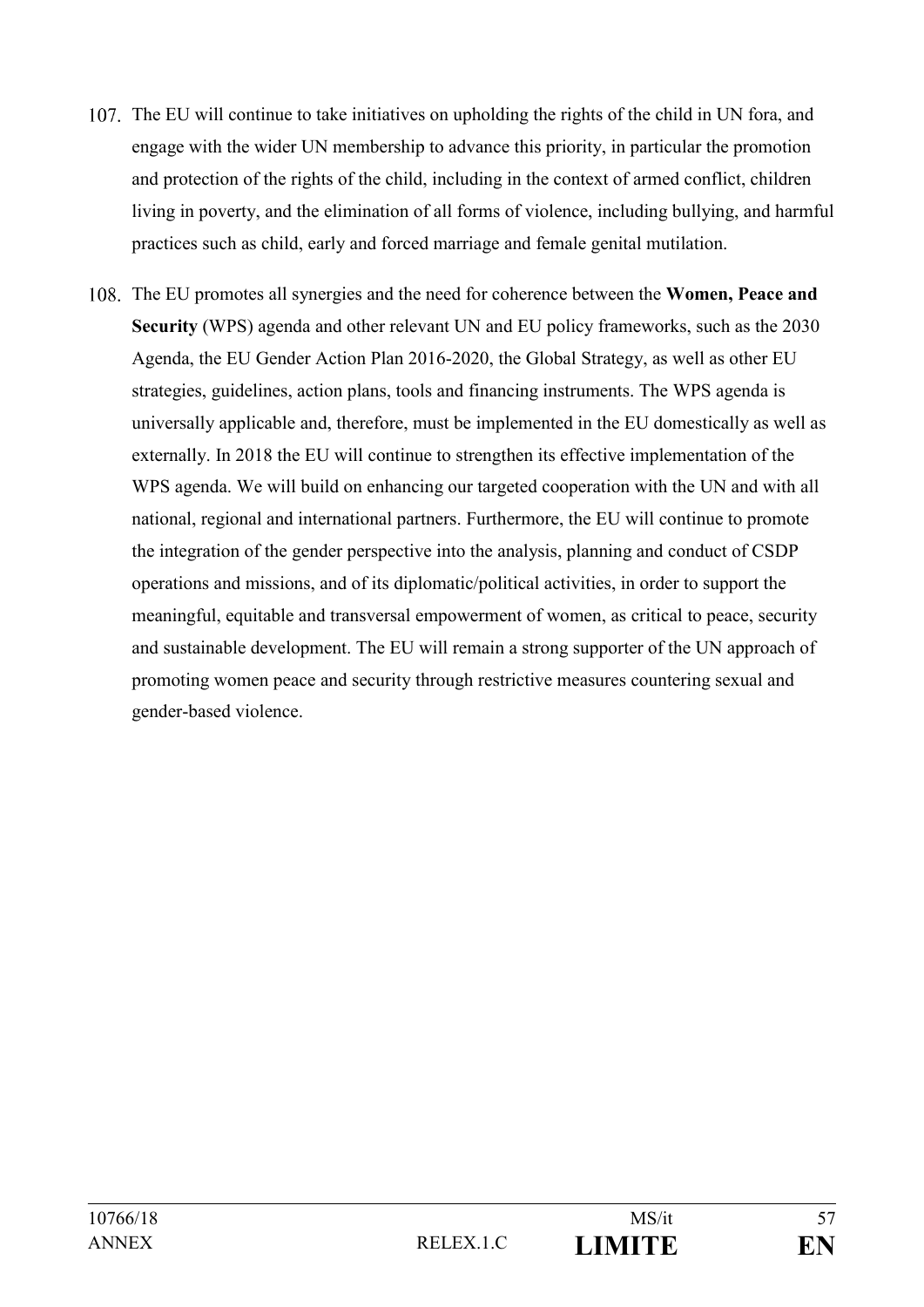- **Empowering youth**. The EU will continue to promote youth voice, agency and leadership across Europe, Africa, the Middle-East, the Eastern Partnership and at the global level, including through direct dialogue and engagement with young peacebuilders. As a founding member of the Champions of Youth group in the UN, the EU will continue its investment into youth and peacebuilding and accelerate the implementation of the youth, peace and security agenda within the EU and externally. An EU Conference on Youth, Peace and Security took place in Brussels on 23 May 2018.
- In 2018, the EU will continue implementing the concrete commitments resulting from the 4th Our Ocean Conference hosted in Malta in October 2017 and keeping **Ocean diplomacy** high on the international agenda, including on maritime security. The EU is fully engaged in assisting Indonesia in hosting the 2018 Our Ocean Conference and promoting cooperation among all actors on a global level towards safe, secure, clean and environmentally sustainable oceans. The EU will also continue to engage actively in the elaboration of a new legally binding instrument under the UN Convention on the Law of the Sea on the conservation and sustainable use of marine biological diversity of areas beyond national jurisdiction (BBNJ) at the UN.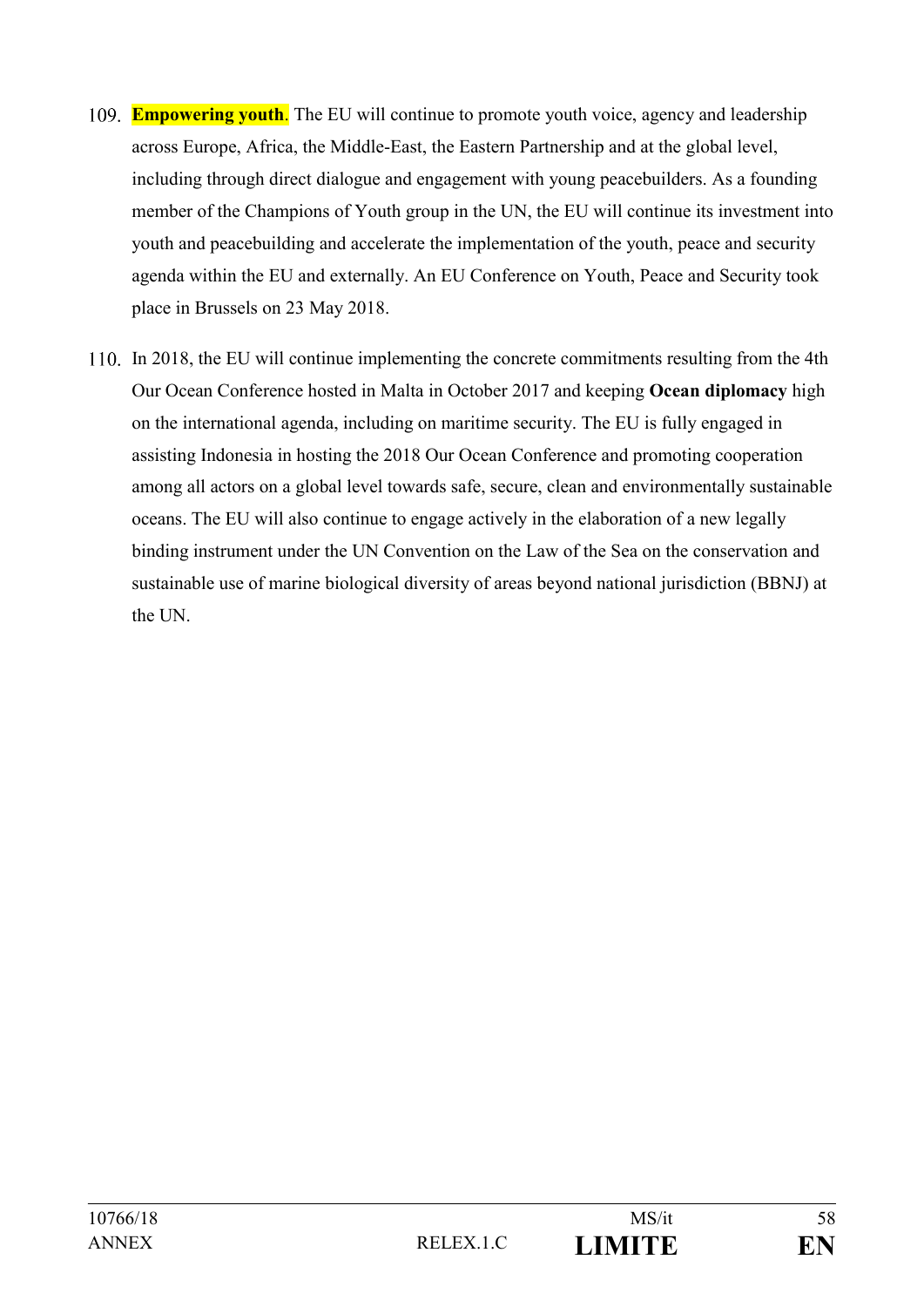**Energy Diplomacy** increasingly focuses on the geopolitical impact of the ongoing global energy transition, which creates significant opportunities for economic growth and climate change mitigation, but also raises a set of new challenges. The changing role of fossil fuels tests existing trade and economic models, potentially upsetting current regional balances, while new technologies may create new resource dependencies and link energy diplomacy with other global challenges. Within this changing environment the EU continues to engage with more traditional energy security challenges, completing diversification efforts, safeguarding the sovereign rights of Member States to explore and develop their natural resources, engaging partners to ensure the integrity of our internal market, and supporting the strategic efforts of countries within our neighbourhood engaged in difficult reform processes. In this context, the EU has an interest to strengthen global energy markets through multilateral governance, engage with partners to set and promote global standards to improve the functioning and transparency of markets, including the growing global Liquefied Natural Gas (LNG) market, and expand the use of sustainable energy sources and energy efficiency technologies. The EU also remains committed to the promotion and continuous improvement of the highest standards of nuclear safety in third countries.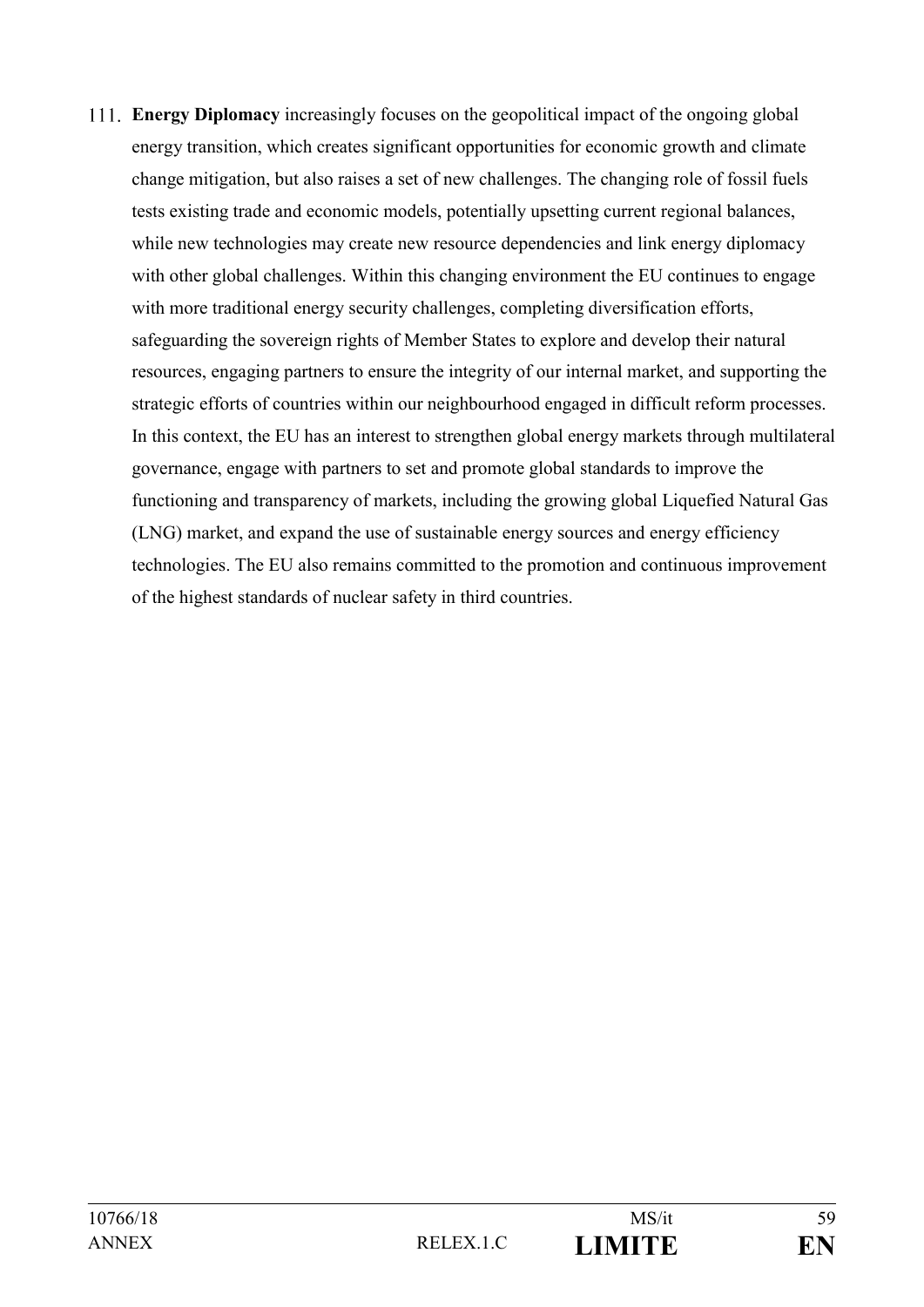- In line with the Global Strategy and the Council Conclusions of July 2013, the EU will develop and strengthen its **water diplomacy**. In order to promote transboundary water cooperation – and the transformation of potential sources of tension into domains of cooperation - the EU will undertake political outreach promoting global membership of the 1992 Water Convention of the United Nations Economic Commission for Europe (UNECE). We continue to support sustainable water management through our cooperation with key partner countries, including in policy dialogues at different levels.
- EU holds the Kimberley Process Chairmanship during 2018. The priorities are to ensure that the Kimberley Process remains fit for purpose in a changing world, reinforce its tripartite structure, strengthen implementation and effectiveness; focusing on human conditions and the prosperity of mining communities as well as ensuring full consideration of the Kimberley Process's reform agenda. Moreover, the EU will promote close cooperation among the four Mano River Union countries on Kimberley Process compliance issues.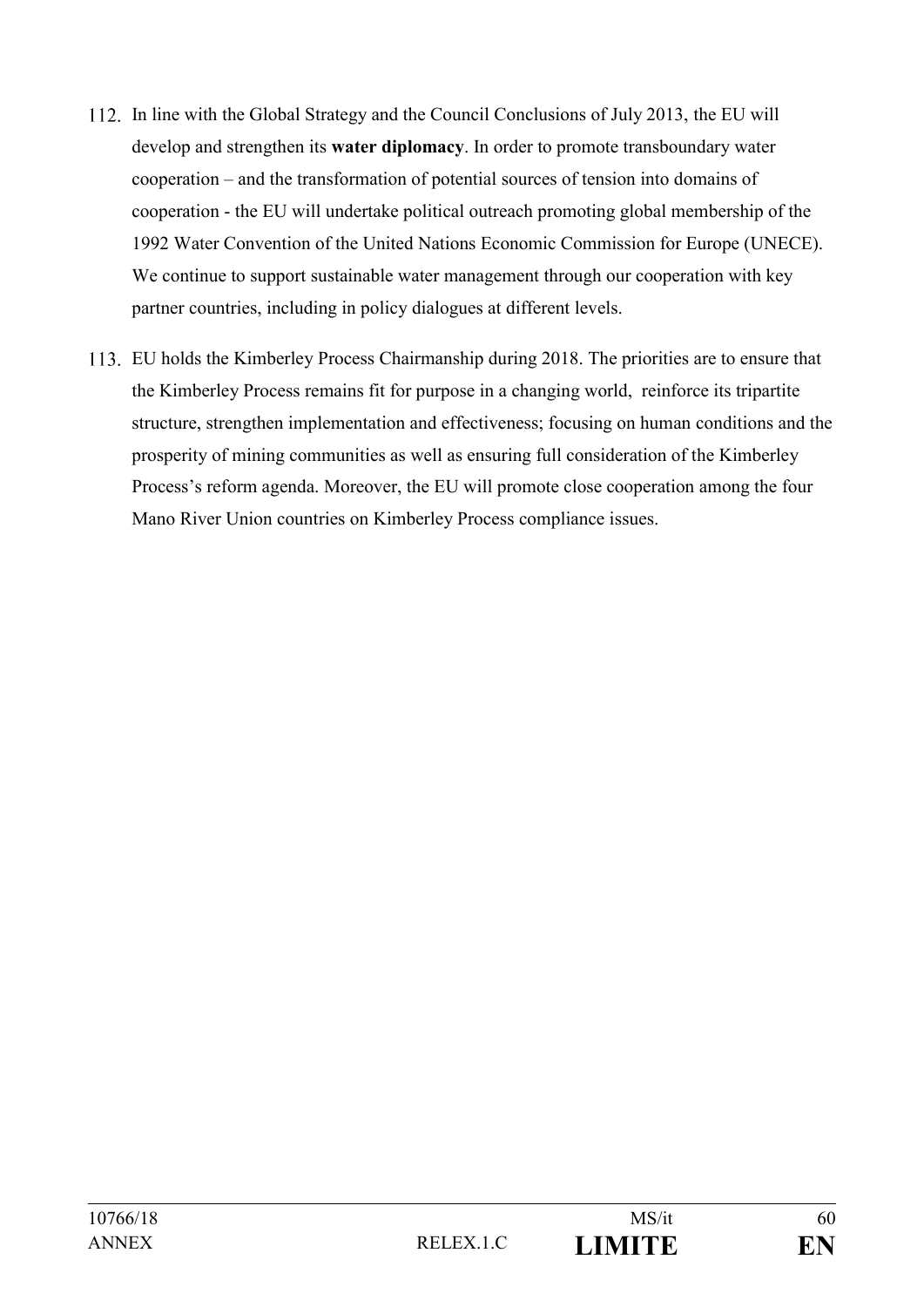# **(4) CSDP AND CRISIS RESPONSE**

#### **Conflict prevention and Integrated Approach to external conflicts and crisis**

The Global Strategy made the Integrated Approach to Conflict and Crisis a key foreign and security policy priority for the EU. It also calls for strengthening the EU's integrated action in area of conflict prevention and mediation. Anchoring the EU as a uniquely placed actor on conflict prevention is a priority in 2018. Various work strands, in line with the Council Conclusions on the Integrated Approach to External Conflicts and Crises adopted in January, are undertaken to make progress in: 1) strengthening the longer-range EU conflict Early Warning System; (2) moving towards generating earlier Member States' political attention and preventive action; (3) using joint conflict analysis and embedding conflict sensitivity more systematically to guide EU action and resources; (4) working on the implementation of issues paper on a the concept on Stabilisation; (5) reflecting on how civilian CSDP can best serve the prevention agenda; (6) further enhancing engagement with EU Member States and key multilateral partners. The EU will continue its work on stabilisation actions, including making use of Article 28 TEU.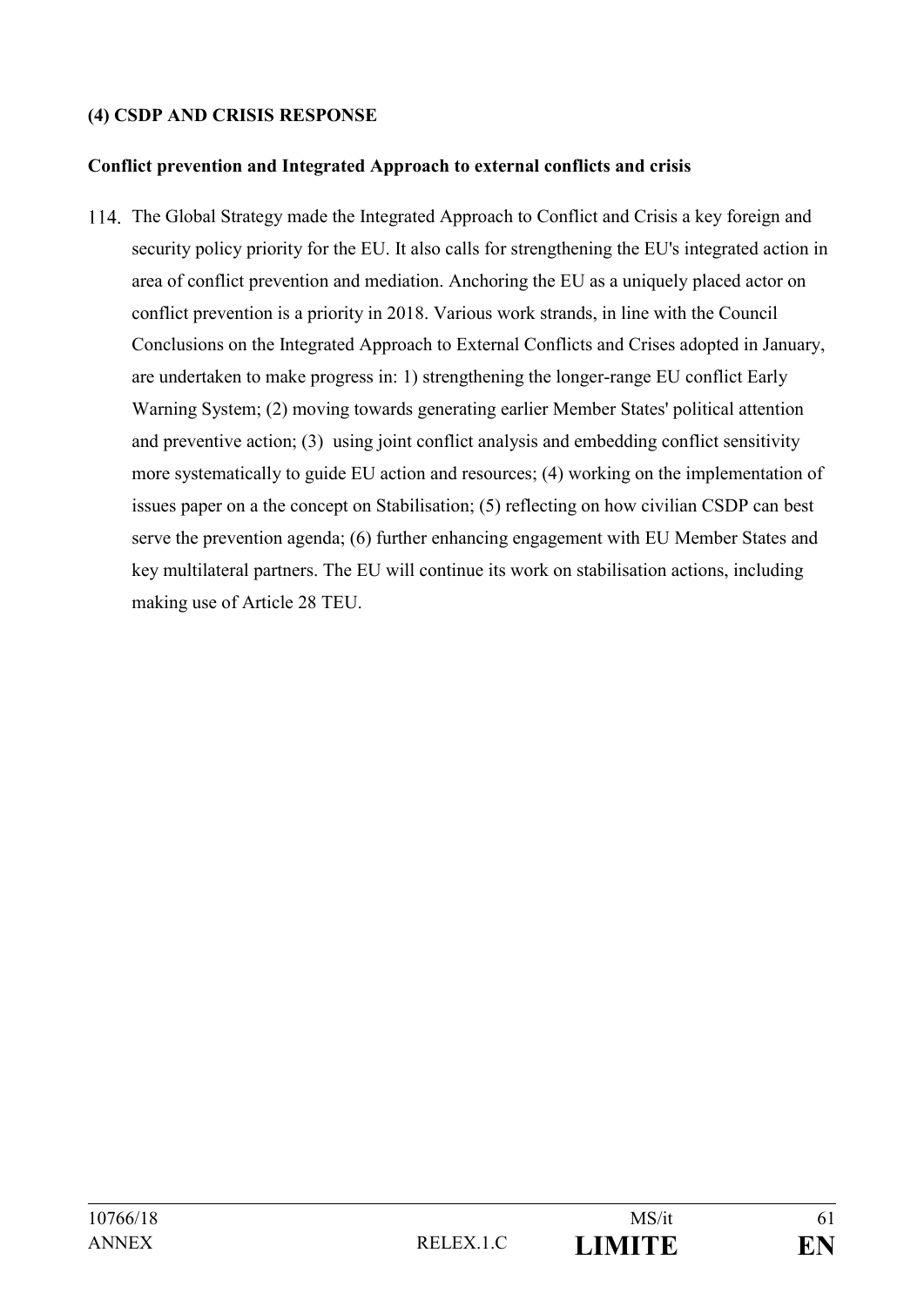#### **Security and Defence**

The implementation of the Global Strategy in the area of **security and defence** will continue to be a priority in 2018. Our initiatives enhance our strategic autonomy while complementing and reinforcing the activities of NATO, in line with previous conclusions. In 2016 the November Foreign Affairs Council and the December European Council gave a substantive tasking to step up cooperation on Security and Defence, setting the EU level of ambition. Work on implementation will continue on this basis, including the actions which were identified by the Council in follow-up to the Implementation Plan on Security and Defence presented by the HR/VP in November 2016. The Council reported on progress in March, May and November 2017 as well as June 2018 with substantive Council conclusions, which is reflected in the report on the overall implementation of the Global Strategy. These steps will be closely synchronised with the implementation of the European Defence Action Plan and the Joint Declaration signed by the President of the European Council, the President of the European Commission and the Secretary General of NATO in Warsaw on 8 July 2016.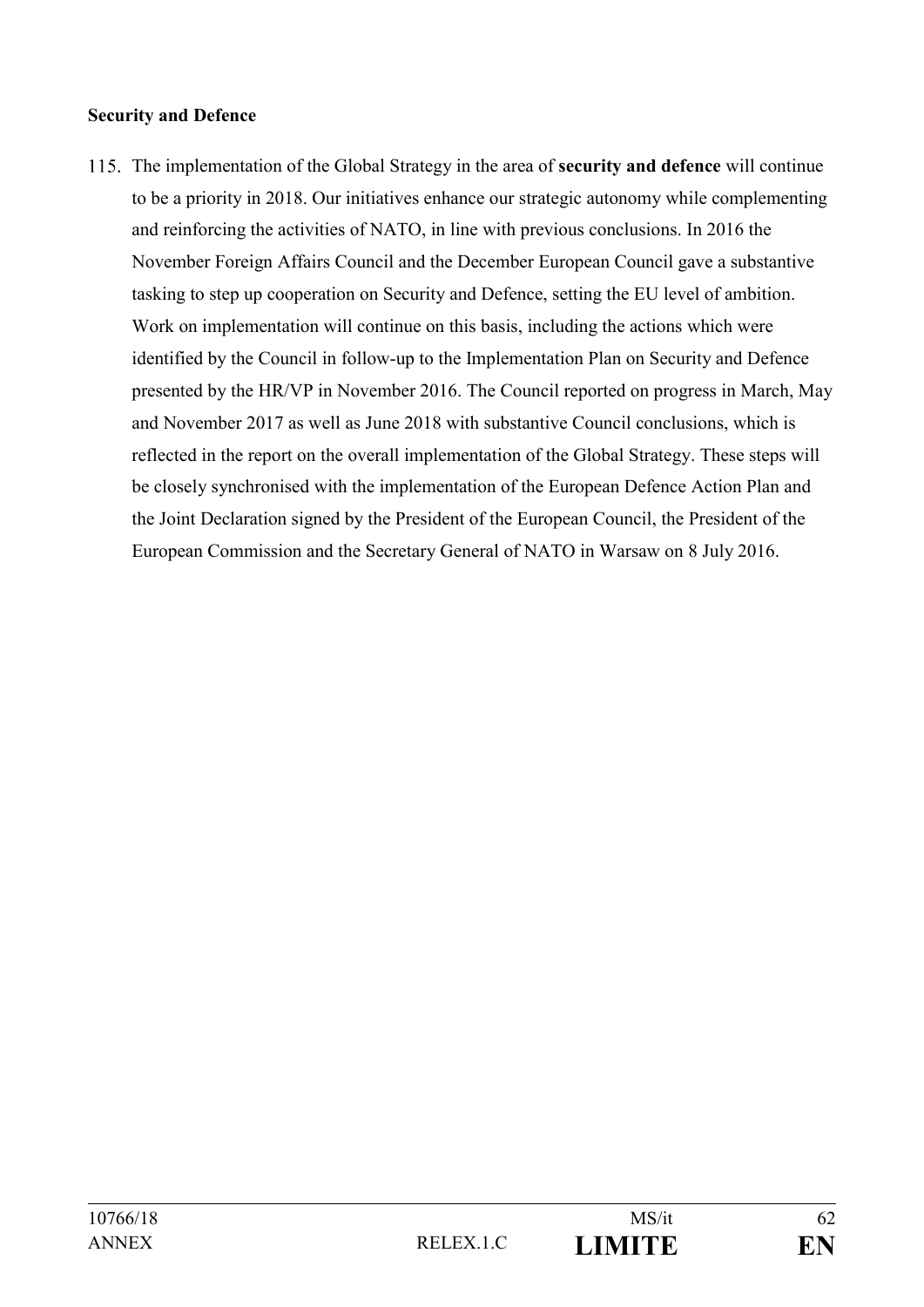- 116. The new EU level of ambition in security and defence is driving EU capability development, based on a review of the priority areas of civilian CSDP missions and of required defence capabilities and priorities set out through the Capability Development Plan. Defence cooperation and strengthening civilian CSDP will be of key importance to fulfilling this ambition.
- 117. Agreement was reached in the Council to launch a trial run of the Member State-driven **Coordinated Annual Review on Defence –** a report is due to be presented to Ministers in November 2018. Based on greater transparency, political visibility and Member State commitment, the aim is to develop a more structured way for delivering capabilities through, inter alia, monitoring defence plans as well as the implementation of capability priorities and identifying new cooperative opportunities.
- The Council formally established the **Permanent Structured Cooperation (PESCO)** in December 2017, following the joint notification signed by 25 Member States who thus undertook a set of more binding commitment between one another, based on articles 42.6 and 46 TEU and Protocol 10 of the Treaties. As a measure that will contribute to fulfilling the EU's Level of Ambition including with a view to the most demanding missions and operations, PESCO aims to assist the participating Member States to develop new capabilities and thus the EU's capacity to act as a security provider, and enhance their operational availability. On 6 March 2018 the Council formally adopted a first set of 17 projects as well as a [Recommendation which sets out a roadmap](http://data.consilium.europa.eu/doc/document/ST-6588-2018-REV-1/en/pdf) for the further implementation of PESCO. A common set of governance rules for PESCO projects has been adopted by the June Foreign Affairs Council and work is ongoing to develop a Council Recommendation on the sequencing of the fulfilment of the commitments and specifying more precise objectives. A next set of projects will be agreed in November 2018 and the general conditions for the exceptional third state participation in PESCO projects will also have to be decided upon.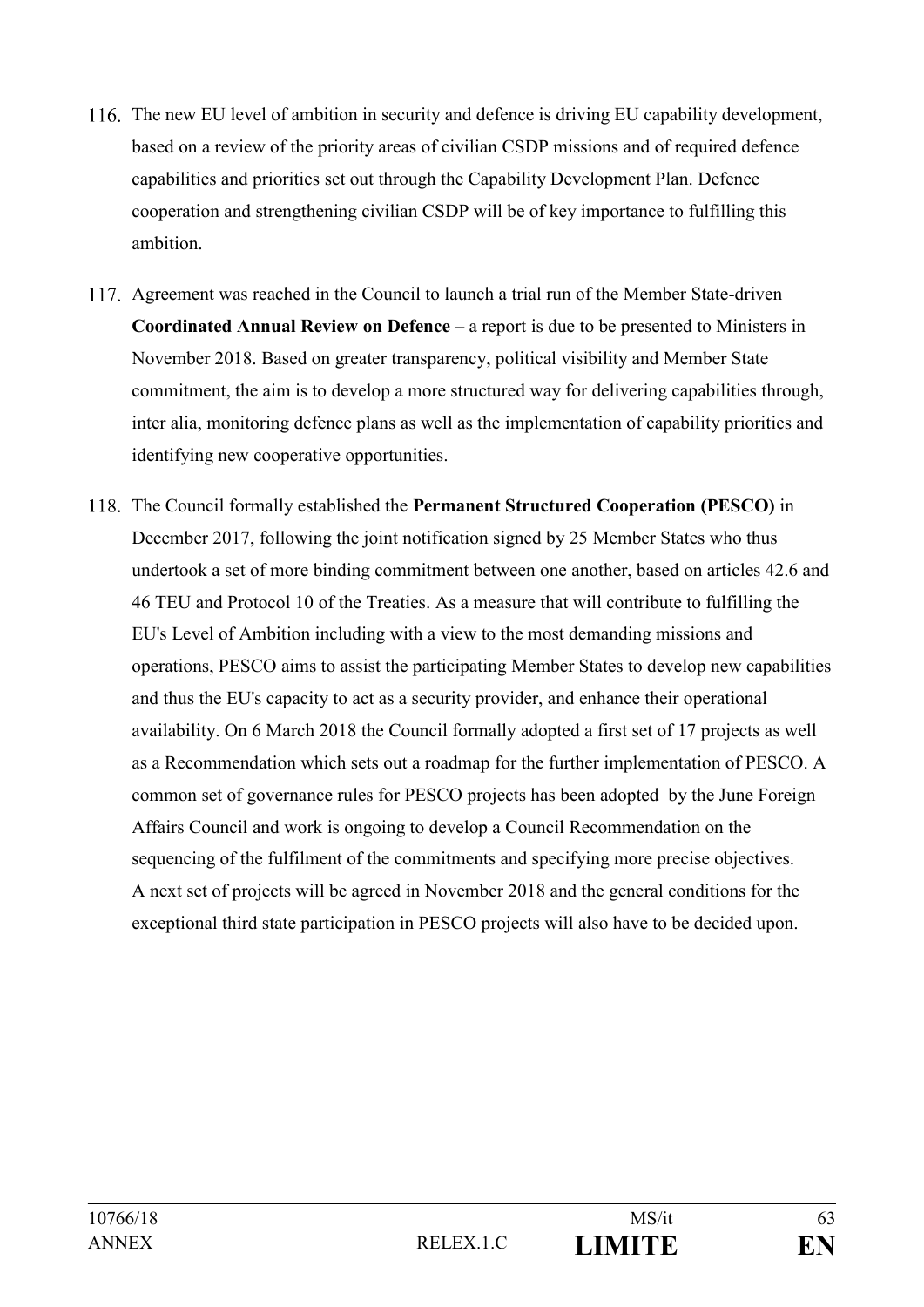The **European Defence Fund** launched by the Commission in June 2017 is another key element of the EU package to foster European defence cooperation, next to PESCO and CARD. Addressing the industrial angle, it aims to strengthen the competitiveness and innovativeness of the European defence industry, through supporting collaborations from research to development in line with capability priorities agreed by Member States within the EU, notably through the Capability Development Plan. Regarding research, the Preparatory Action (implemented by the EDA) is well on track. The contracts for the first five projects have been signed and the projects have started in 2018. As regards the capability window, colegislators provisionally agreed to the Regulation on establishing the European Defence Industrial Development Programme (2019-2020) on 22 May. The provisional agreement reached by EU negotiators now needs to be approved by the Parliament and the Council with a view to becoming fully applicable at the beginning of 2019. The programme envisages that capability projects eligible for EU funding that are developed in the context of PESCO benefit from an additional financial stimulus of 10% (adding to the 20% EU co-funding of prototypes). Coherence between these defence initiatives - PESCO, CARD and EDF - will be ensured by the High Representative/Vice President of the Commission/Head of the European Defence Agency, in line with the Council Conclusions of November 2017.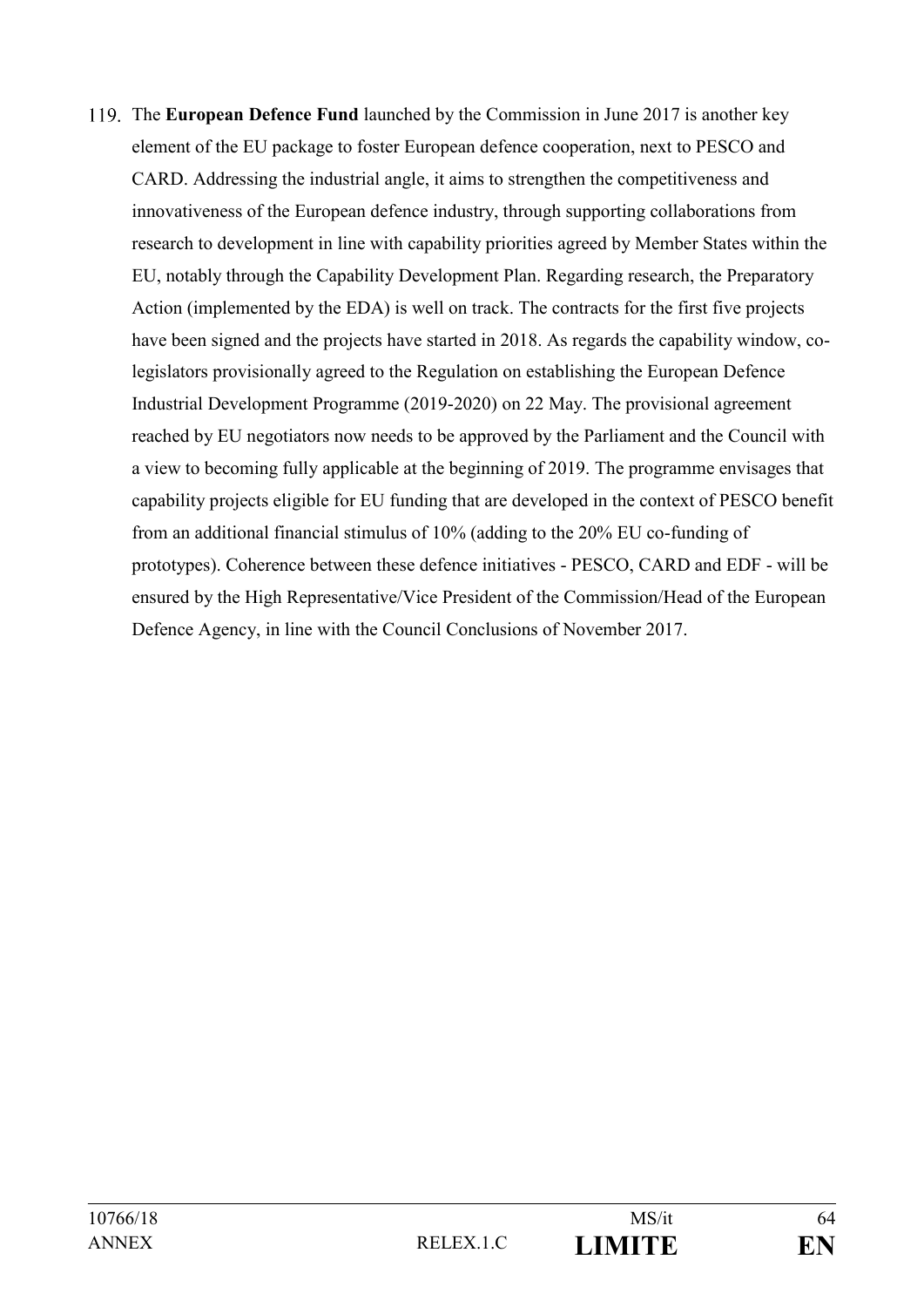- 120. In addition, the Council decided to establish the **Military Planning and Conduct Capability** (MPCC), as a short term objective within the EU Military Staff of the EEAS, which is responsible at the strategic level for the operational planning and conduct of non-executive military CSDP missions. The Joint Support Coordination Cell (JSCC) will make an important contribution in this regard. In this context it also agreed to reinforce civilian/military synergies and coordination between the MPCC and its civilian counterpart, CPCC. Work was also taken forward to strengthen the EU's rapid response toolbox, in particular by enhancing the preparation, modularity and effective financing of the EU Battlegroups; identification of possible projects and moving forward in the operationalisation of the **Capacity Building in support of Security and Development** (CBSD), reiterating its flexible geographic scope. **Developing a more strategic approach on Partnerships with third countries** was pursued, following the Council Conclusions in May 2017. In these, the Council supported the use of CSDP cooperation as a platform for developing also other forms of security cooperation, which helps to address security challenges faced by those partners and the EU (hybrid threats, CT etc.). A proposal for an enhanced EU Partnerships Framework on Security and Defence, looking at more tailored and coherent relations with third countries in this field, will be presented to Member States.
- As part of the security and defence agenda, progress has been made on **military mobility** including in the framework of PESCO and EU-NATO cooperation as outlined in the European Council and Council Conclusions of 28 and 25 June 2018 respectively. In this regard, the Council welcomed an Action Plan on Military Mobility, adopted by the High Representative and the Commission on 28 March 2018 and called for its swift implementation. As a first step in the implementation of the Action Plan, the Council approved on 25 June 2018 the overarching high-level part of the Military Requirements. These efforts, which should fully respect the sovereignty of the Member States be mutually reinforcing and follow a whole-of-government approach, will be reviewed yearly on the basis of a report by the Commission and the High Representative, starting in Spring 2019.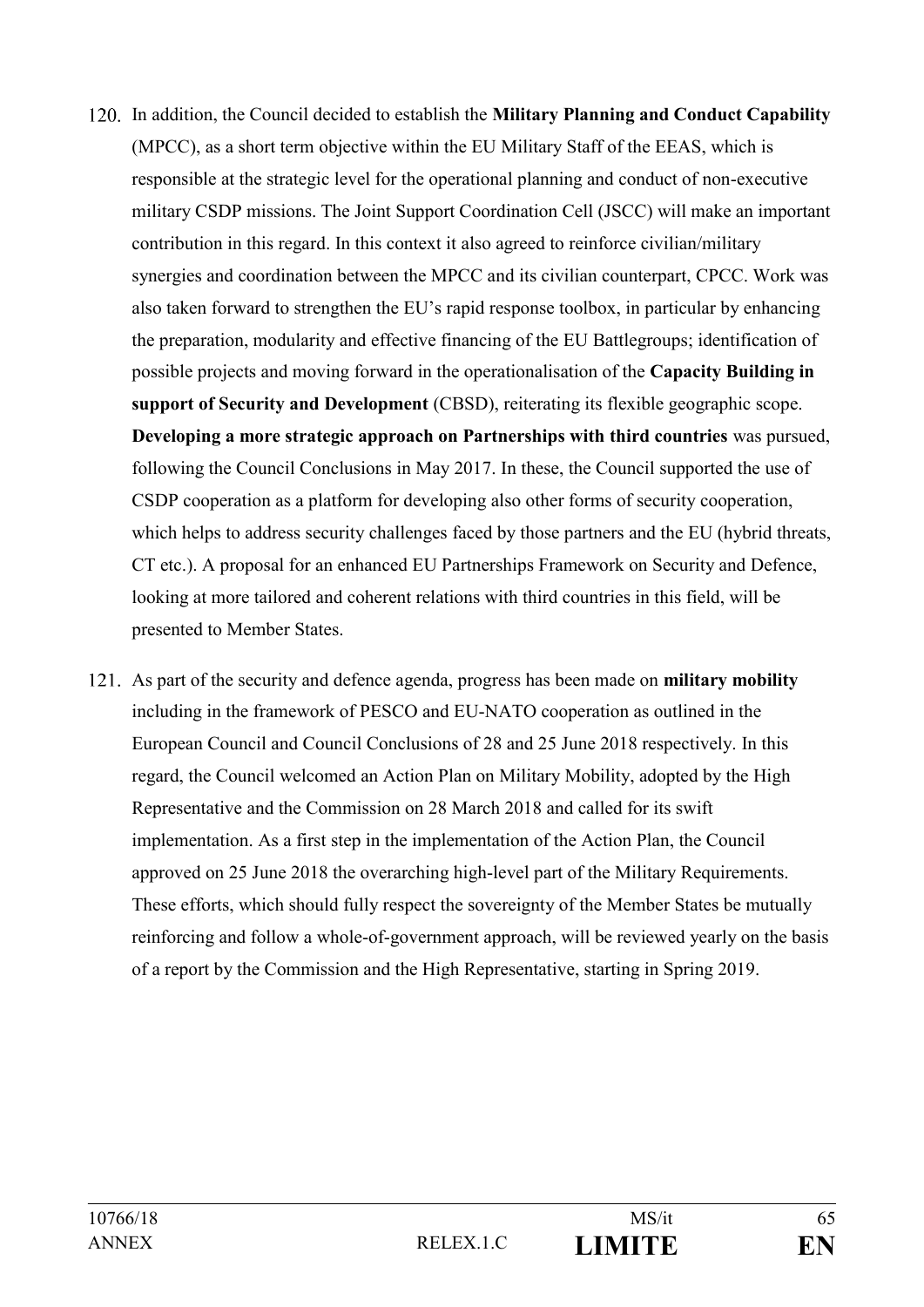The EU welcomes the work undertaken to strengthen **civilian CSDP** and calls for an agreement on civilian CSDP Compact by the end of the this year, thus providing a new EU framework for civilian crisis management and CSDP missions, with ambitious commitments at EU and national level. It recalls that military and civilian aspects need to be addressed in a comprehensive manner with a focus on concrete deliverables. In May 2018 the Council endorsed the Concept Paper presented by the High Representative as a basis for strengthening civilian CSDP and further work in this regard. It will be followed later in 2018 by a Civilian Capability Development Plan –already underway– and the Compact, which should lead to an eventual set of commitments from all actors involved, notably the EU and Member States. In addition, work is underway to enhance the responsiveness of civilian crisis management by implementing a multi-layered approach, including the operationalisation of a core responsiveness capacity acting as a planning and start-up capacity as well as providing scalable and temporary reinforcement or provision of specialised expertise. Considering the particular role CSDP missions and operations could play in the field of protection of cultural heritage, they can gradually support the development of relevant capabilities and capacities of host nations in these areas.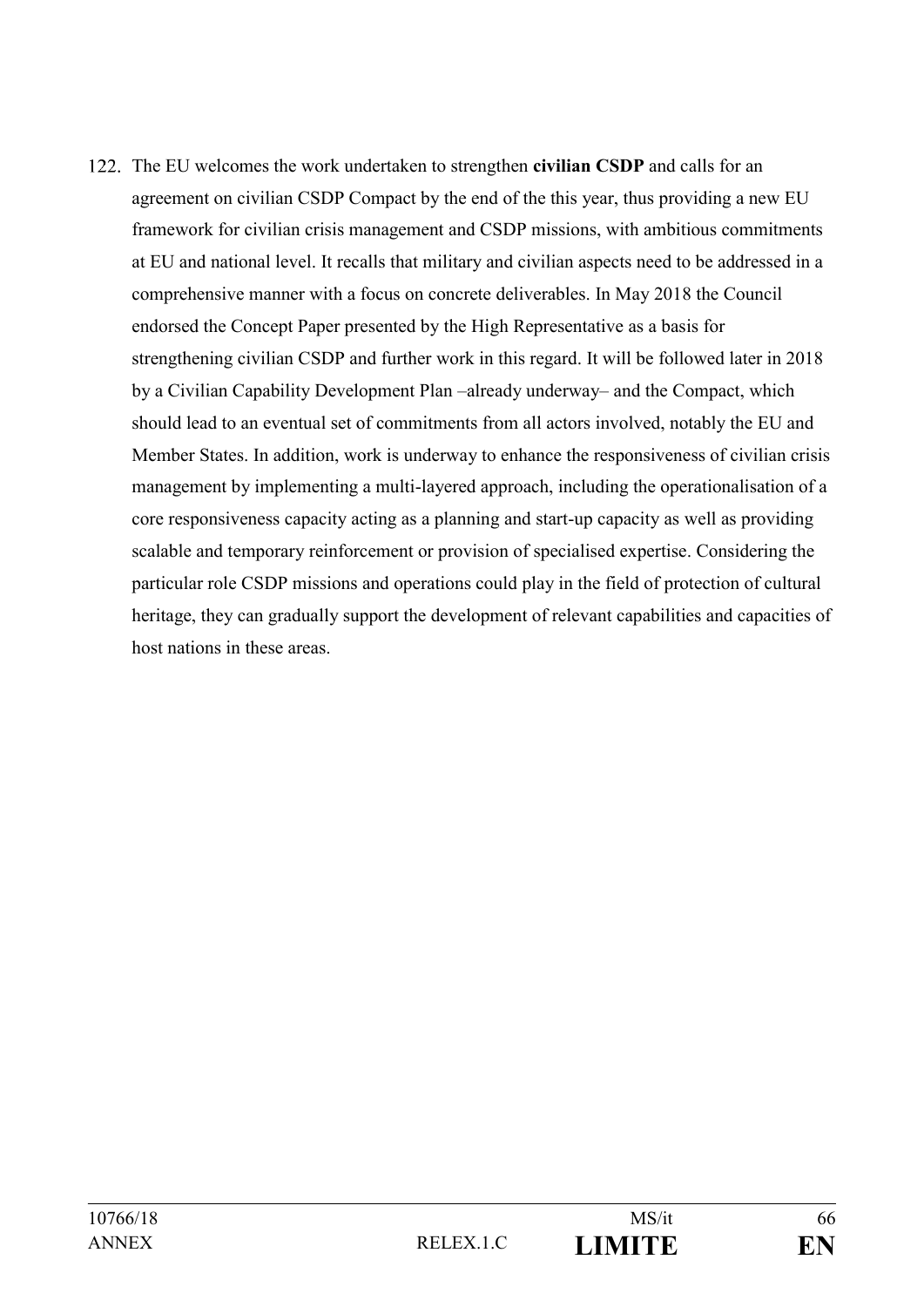123. In light of the current political and security environment, cooperation with partners, notably the United Nations, NATO, the OSCE and the African Union, is of particular importance. With regard to **EU-NATO cooperation**, as a follow-up to the Joint Declaration signed in Warsaw by the leaders of the EU institutions and NATO, the EEAS and NATO International Staff – in close cooperation with the Commission and EDA – established a common set of proposals for implementation endorsed by both Councils in December 2016. It included 42 actions covering all seven areas of cooperation identified in the Joint Declaration: 1) countering hybrid threats and cooperating on strategic communication; 2) operational cooperation including maritime and migration issues; 3) cyber security and defence; 4) defence capabilities; 5) defence industry and research; 6) exercises; 7) supporting Eastern and Southern partners' capacity-building efforts. In December 2017, the two Councils endorsed a common set of new proposals adding 32 further actions and expanding cooperation to key issues such as counter-terrorism, maritime security, military mobility and women, peace and security. In June and December 2017, two progress reports were submitted to the EU and NATO Councils highlighting the main achievements in implementation. The Council welcomed progress made in implementation. This work is being taken forward in accordance with the key principles guiding EU-NATO cooperation: openness and transparency in full respect of the decision-making autonomy and procedures of both organisations, inclusiveness and reciprocity without prejudice to the specific character of the security and defence policy of any Member State. The EU Council Conclusions regularly reaffirm these principles. The third progress report on implementation was submitted to the respective Councils on 8 June 2018.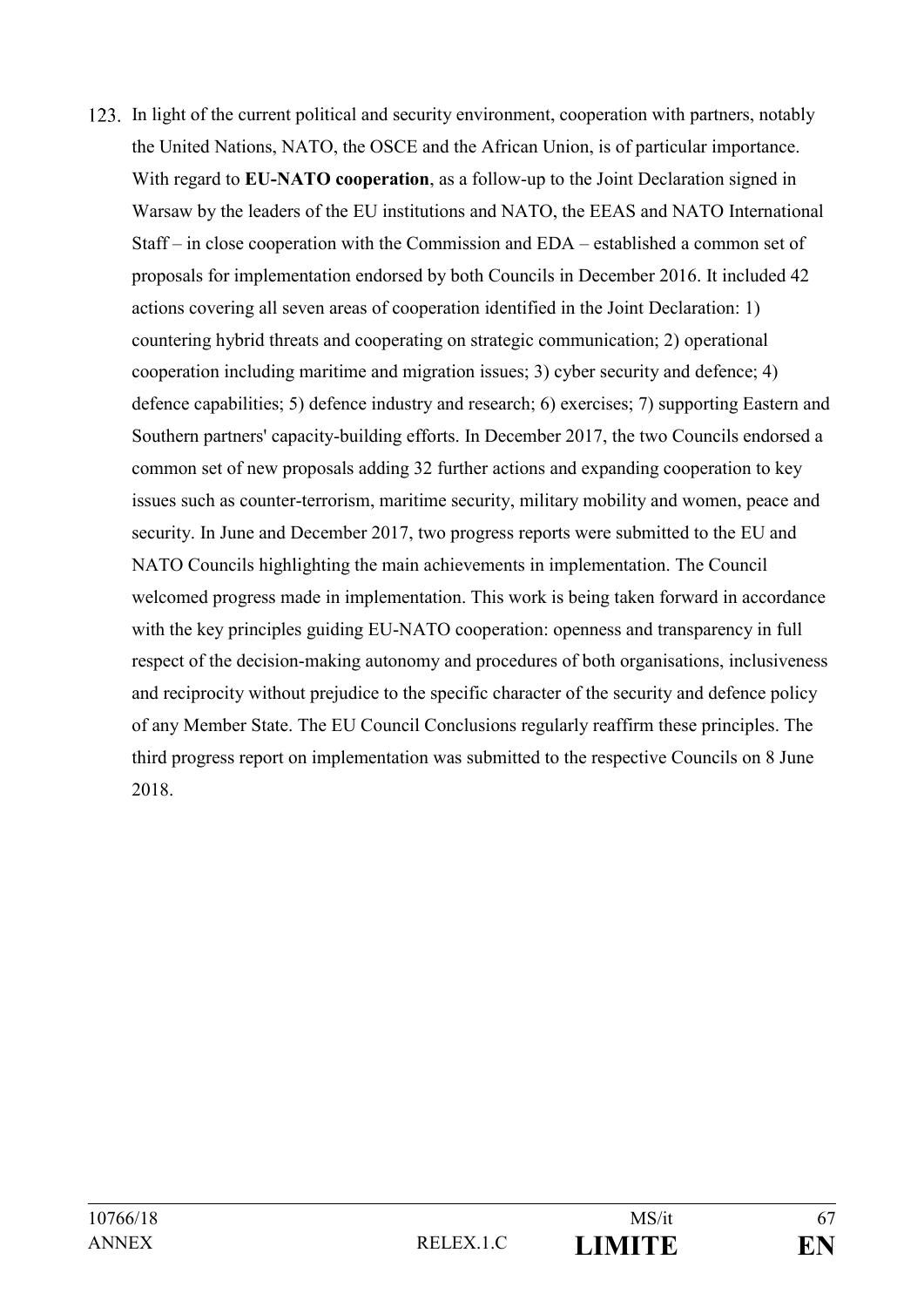2017 have confirmed the **EU-UN's mutual commitment** to strengthening cooperation on peacekeeping and crisis management at the strategic level, and showed what impact this can have on the ground. Cooperation between UN and EU missions and operations, notably in the Central African Republic, Mali (including on the G5 Sahel Joint Force), Libya and Somalia, has continued both between headquarters and in the field with exchanges on strategic reviews, delineation of roles and mutual support. Cooperation has been sustained as well on policing, Women, Peace and Security, and conduct and discipline. Looking ahead, planning began of the process to define the follow-up to the 2015-2018 joint priorities to strengthen UN-EU cooperation on peacekeeping and crisis management.

# **International Security**

In 2018 the EU will continue to use its external security engagement to enhance the security of the EU and its citizens, focusing on the internal/external security nexus *inter alia* in the areas of counter-terrorism, non-proliferation and disarmament, cyber security, hybrid threats maritime security, sanctions and strategic communication. Work will continue on mainstreaming security policy into the EU's external action, also with a view to aligning policy with the strategic programming of the External Financial Instruments, including the Instrument contributing to Stability and Peace and the European Neighbourhood Instrument. In the same vein, we will work to ensure that security is mainstreamed into the external component of the future Multiannual Financial Framework.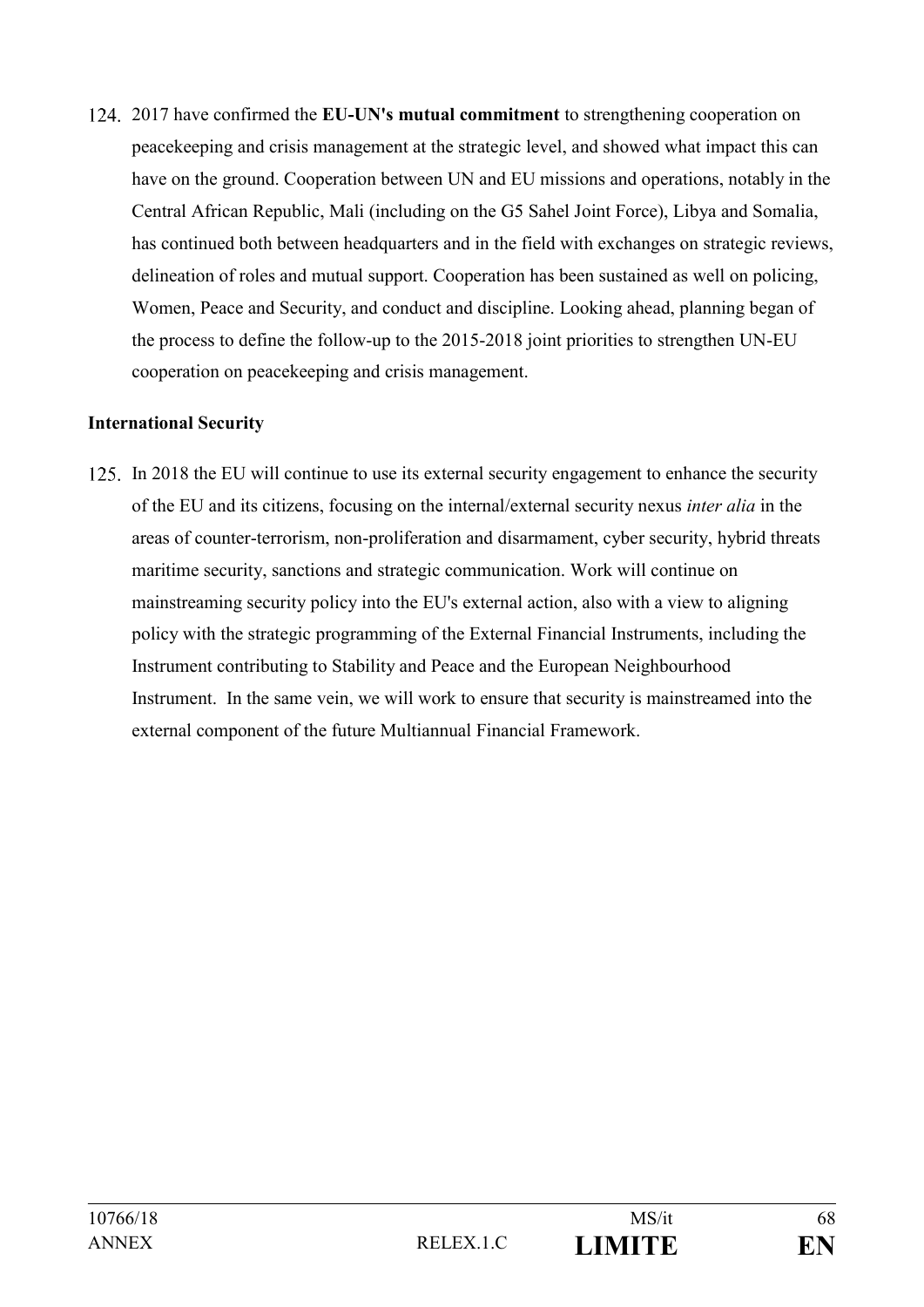- The EU's external action on **countering terrorism** contributes to the priority objective of strengthening the Union's internal security. Therefore, the strategic and policy continuum between EU's internal and external security will be further reinforced to enhance the effectiveness of counter-terrorism actions across the board.
- 127. The Foreign Affairs Council of 19 June 2017 renewed the strategic direction in these fields by adopting comprehensive Conclusions on EU External Action on Counter-Terrorism. The High Representative and the European Commission will jointly work as necessary towards the successful implementation of these Conclusions and reporting to the Council by July 2018. Priority will be given to: 1) enhancing cooperation between Common Security and Defence Policy missions and operations and EU Justice and Home Affairs Agencies in respect of the collection, analysis and exchange of information, and further exploring how to enhance linkages between military and law enforcement actors for counter-terrorism purposes, 2) strengthening international cooperation in counter-terrorism and the prevention and countering of violent extremism with partner countries in the Western Balkans, the Middle East, North Africa, Turkey, the Gulf, the Sahel and the Horn of Africa; with key strategic partners, including the United States, Canada and Australia; and with key regional and multilateral partners as the United Nations, NATO, the Global Counterterrorism Forum, the Financial Action Task Force, the African Union, the Association of South-East Asian Nations, the Gulf Cooperation Council and the League of Arab States, 3) strengthening the network of counter-terrorism experts in EU Delegations.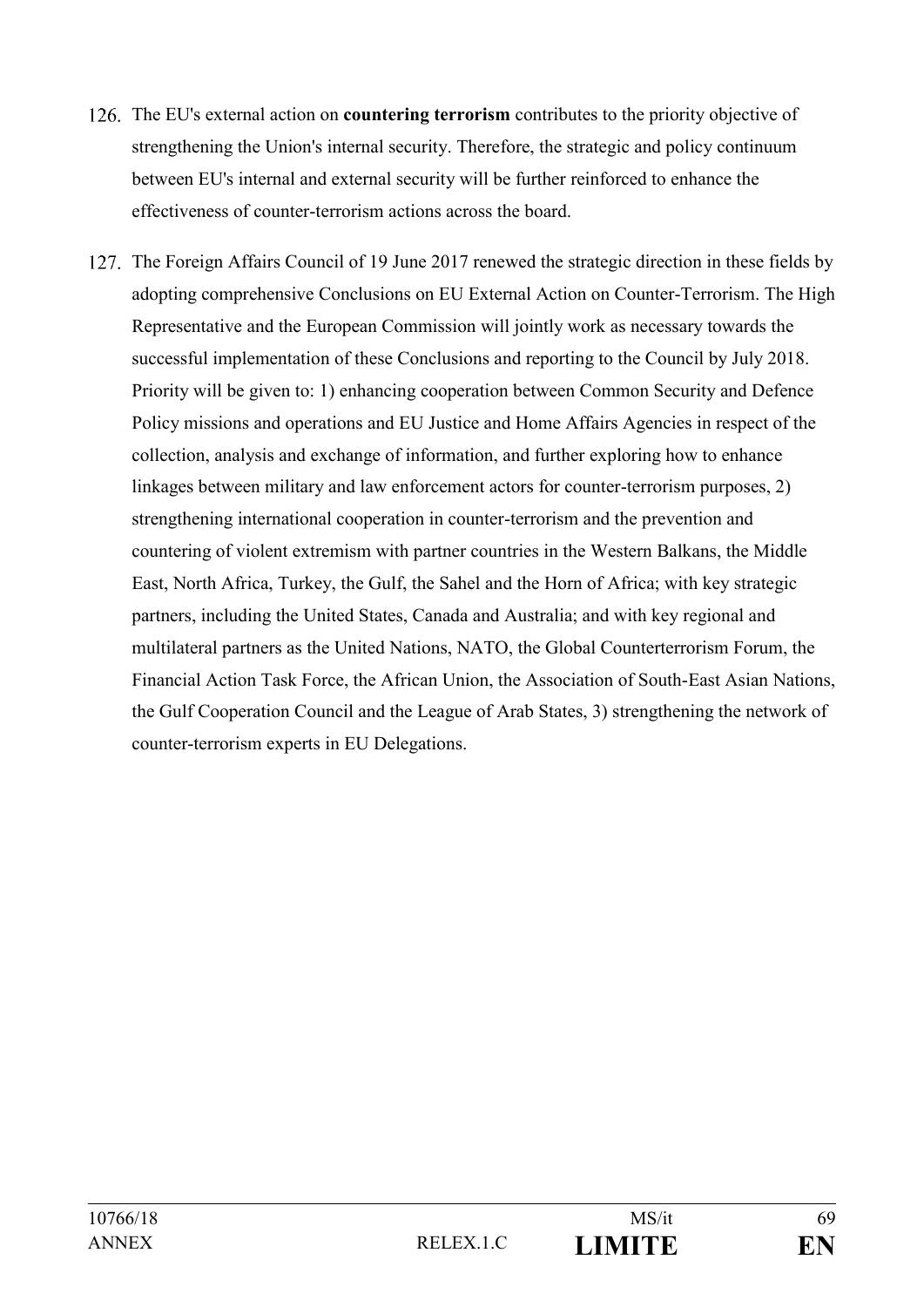In the field of **disarmament, non-proliferation and arms export controls**, the core thrust of the EU action in 2018, through inter alia Council conclusions, has addressed preparations for and EU engagement in review conferences, notably the third Review Conference of the UN Programme of Action on Small Arms and Light Weapons, the fourth Review Conference of the Chemical Weapons Convention and the process leading to the Nuclear Non-Proliferation Treaty Review Conference in 2020. Other important conferences will bring together the states parties to the Biological and Toxin Weapons Convention, the Anti-Personnel Mine Ban Treaty and the Arms Trade Treaty, respectively. The EU will demonstrate its continued support to key international instruments in the global non – proliferation and disarmament architecture such as the Comprehensive Nuclear Test Ban Treaty and to multilateral export control regimes such as the Australia Group, the Missile Technology Control Regime, the Nuclear Suppliers Group and the Wassenaar Arrangement and other such instruments. The EU recalls its support for the membership of all EU Member States in all export control regimes. The EU will continue to actively support the work of the International Partnership for Nuclear Disarmament Verification (IPNDV) which has entered in its Phase II 2017-2019. In the framework of the Convention on Certain Conventional Weapons (CCW) the EU takes an active part in seeking common ground and making further progress on Lethal Autonomous Weapons Systems (LAWS). Sustained high attention is paid to the prevention, detection and mitigation of risks and threats related to the illicit use of chemical, biological, radiological and nuclear (CBRN) materials including through the EU CBRN Centres of Excellence. The EU will work on a new EU regime of restrictive measures to address the use and proliferation of chemical weapons.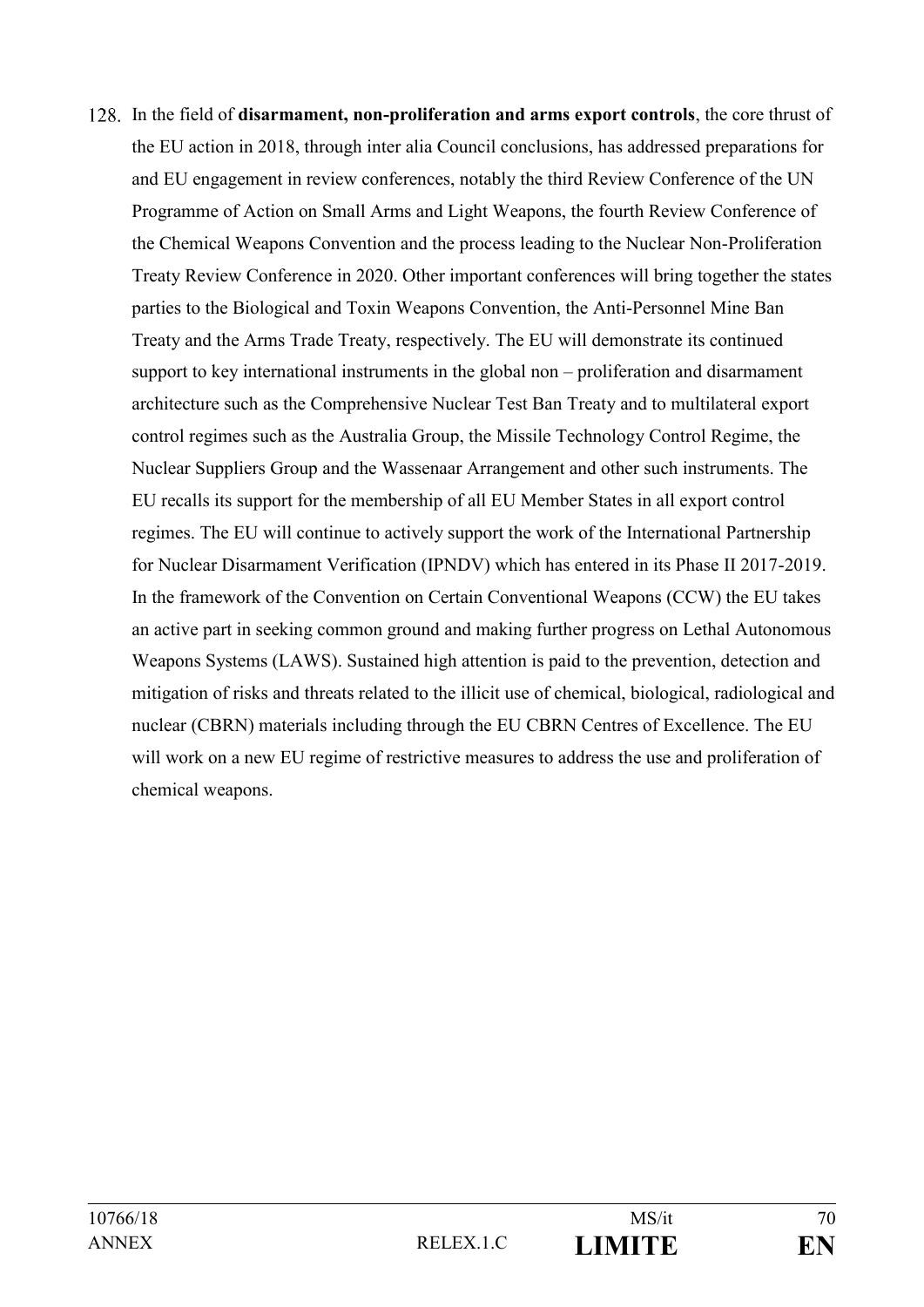- In 2018, the EU will continue to work to ensure that the **EU's autonomous restrictive measures** target those responsible for policies and practices which breach international law in order to bring about change. In particular it will continue to review and up-date, where necessary, restrictive measures including in view of the latest jurisprudence of the European Court of Justice and will seek to mitigate the risk of unintended consequences on the wider population. As always the EU will liaise with like-minded partners regarding its autonomous restrictive measures to ensure that they are effective and to avoid the risks of sanctions avoidance and back-filling.
- In 2018, EU will continue to strengthen capabilities against cybersecurity threats from outside the EU, working jointly with Member States to implement the measures referred to in the Joint Communication of 2017 on the updated EU Cybersecurity strategy "Resilience, Deterrence and Defence: Building strong cybersecurity for the EU", including the work on attribution of cyber-attacks and the practical use of the cyber diplomacy toolbox, as approved by the Council in June 2017. The Council in June 2018 adopted conclusions on EU external capacity building guidelines. The EU has started to develop a cyber defence training and education platform that will facilitate to coordinate cyber-defence training opportunities offered by the Member States. Within the framework of PESCO, two projects on cyberdefence were launched on 6 March 2018. Several initiatives have been put forward within the EU–NATO cooperation on cyber defence. The review of the EU Cyber Defence Policy Framework is taking place in 2018 as Member States intend to add new aspects to the current objectives of the policy.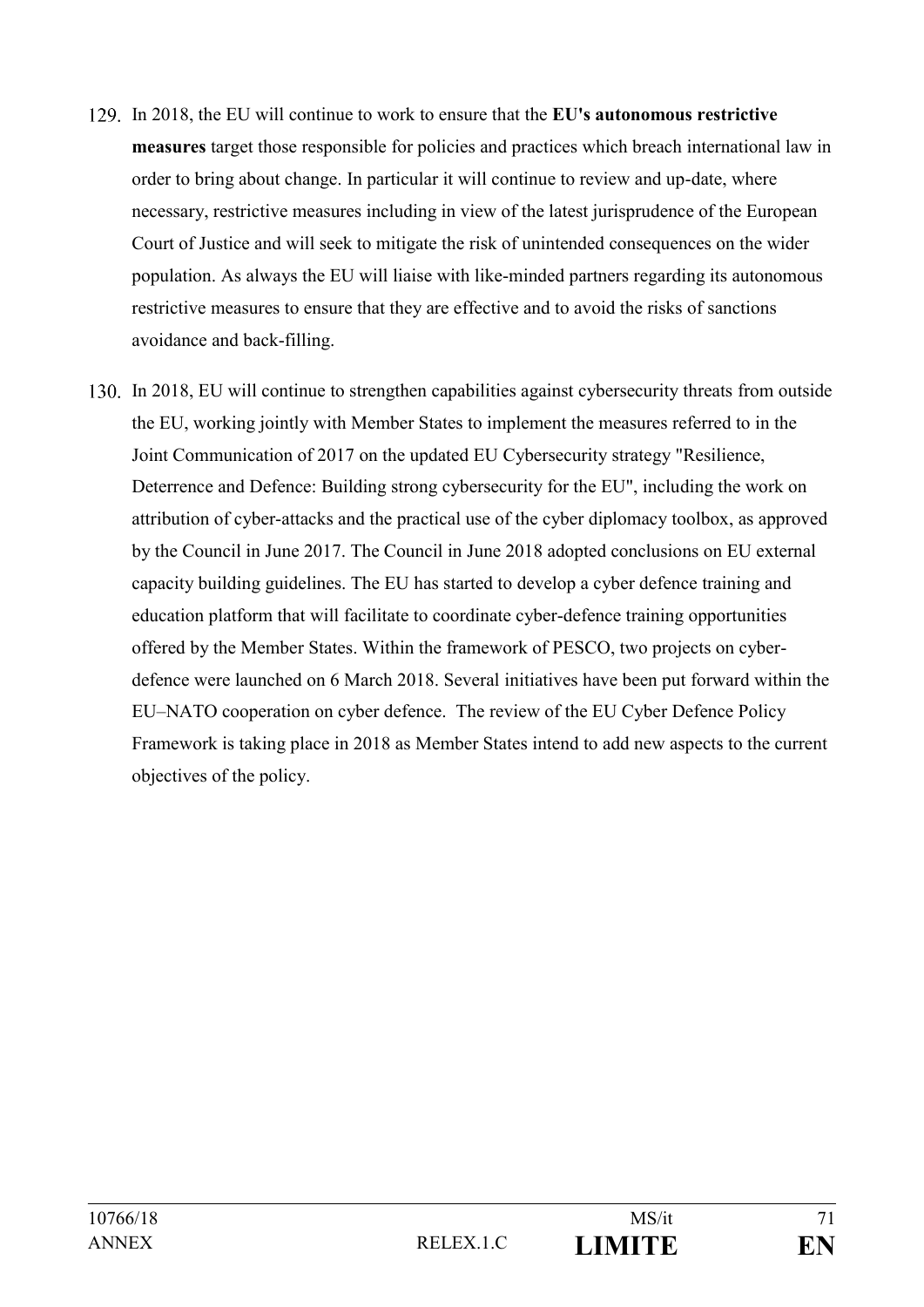The **EU maritime security policy** has gained a new momentum building on the adoption of the Council Conclusions on Global Maritime Security adopted in June 2017. In this regard, the EU is promoting global maritime security, in particular through the revision of the EU Maritime Security Strategy Action Plan (June 2018) which will increase a focus on civil military cooperation, information sharing and address global challenges through regional responses to EU Sea Basins and all Oceans. In line with the EU Global Strategy, the revised **EU Maritime Security Strategy Action Plan** is reaffirming the role of the EU as a global maritime security provider. In this regard, the EU is developing regional approaches to the key maritime insecure regions taking full advantage of the EU co-chairmanship of the ASEAN Regional Forum (ARF) intersessional meeting on maritime security together with Vietnam and Australia and making the best use of operational activities (EUNAVFOR MED Operation Sophia and **EUNAVFOR** Operation ATALANTA) and regional maritime strategies (Gulf of Guinea and Horn of Africa).